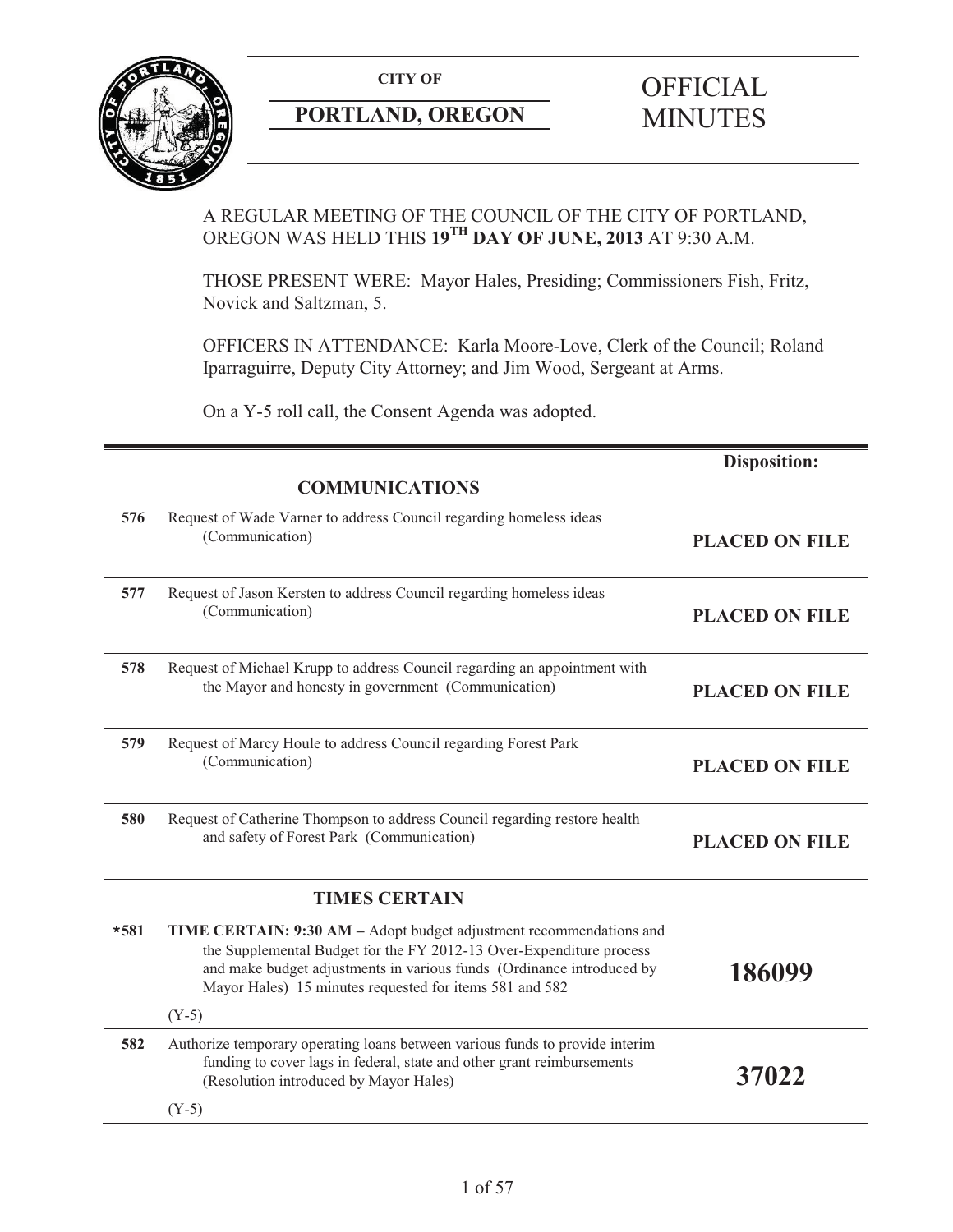|        | June 19, 2013                                                                                                                                                                                                                                                                                    |                                                                                 |
|--------|--------------------------------------------------------------------------------------------------------------------------------------------------------------------------------------------------------------------------------------------------------------------------------------------------|---------------------------------------------------------------------------------|
| 583    | TIME CERTAIN: 9:45 AM - Accept report on 2013 Summer Free for All<br>program (Report introduced by Commissioners Fritz and Fish)<br>15 minutes requested<br>Motion to approve the report: Moved by Fish and seconded by Fritz.                                                                   | <b>ACCEPTED</b>                                                                 |
|        | $(Y-5)$                                                                                                                                                                                                                                                                                          |                                                                                 |
|        | <b>CONSENT AGENDA - NO DISCUSSION</b>                                                                                                                                                                                                                                                            |                                                                                 |
|        | <b>Mayor Charlie Hales</b>                                                                                                                                                                                                                                                                       |                                                                                 |
|        | <b>Bureau of Planning &amp; Sustainability</b>                                                                                                                                                                                                                                                   |                                                                                 |
| $*584$ | Authorize an Intergovernmental Agreement with the State of Oregon to receive<br>Quarterly Census of Employment and Wages data from the State<br><b>Employment Department (Ordinance)</b>                                                                                                         | 186092                                                                          |
|        | $(Y-5)$                                                                                                                                                                                                                                                                                          |                                                                                 |
|        | <b>Office of Management and Finance</b>                                                                                                                                                                                                                                                          |                                                                                 |
| 585    | Accept bid of Cedar Mill Construction Company, LLC for the Portland<br>Building Generator Infrastructure Upgrade in the amount of \$639,500<br>(Procurement Report - Bid No. 115480)                                                                                                             | <b>ACCEPTED</b><br><b>PREPARE</b><br><b>CONTRACT</b>                            |
|        | $(Y-5)$                                                                                                                                                                                                                                                                                          |                                                                                 |
| $*586$ | Authorize contract with Standard Utility Contractors, Inc. for \$638,200 for the<br>Bureau of Environmental Services - Fanno Pump Station Fiber Optic<br>Construction project (Ordinance)                                                                                                        | 186093                                                                          |
|        | $(Y-5)$                                                                                                                                                                                                                                                                                          |                                                                                 |
| 587    | Grant a franchise to WCI Cable, Inc. for telecommunications services, for a<br>period of ten years (Ordinance)                                                                                                                                                                                   | <b>PASSED TO</b><br><b>SECOND READING</b><br><b>JULY 24, 2013</b><br>AT 9:30 AM |
| 588    | Grant a franchise to SFPP, Inc. for a period of 20 years to use the right of way<br>to provide pipeline services (Ordinance)                                                                                                                                                                     | <b>PASSED TO</b><br><b>SECOND READING</b><br><b>JULY 24, 2013</b><br>AT 9:30 AM |
| 589    | Consent to franchise transfer from Portland LFG Joint Venture to Rivergate<br>LFG, Inc. to construct, operate and maintain pipeline facilities within City<br>streets (Second Reading Agenda 553)                                                                                                | 186094                                                                          |
|        | $(Y-5)$                                                                                                                                                                                                                                                                                          |                                                                                 |
|        |                                                                                                                                                                                                                                                                                                  |                                                                                 |
|        | <b>Commissioner Nick Fish</b>                                                                                                                                                                                                                                                                    |                                                                                 |
|        | <b>Position No. 2</b>                                                                                                                                                                                                                                                                            |                                                                                 |
|        | <b>Bureau of Environmental Services</b>                                                                                                                                                                                                                                                          |                                                                                 |
| 590    | Authorize the Bureau of Environmental Services to acquire certain easements<br>and other real property interests necessary for construction of the Safeway<br>Pump Station Remodel Project No. E10292 through the exercise of the<br>City's Eminent Domain Authority (Second Reading Agenda 556) | 186095                                                                          |
|        | $(Y-5)$                                                                                                                                                                                                                                                                                          |                                                                                 |
|        | <b>Water Bureau</b>                                                                                                                                                                                                                                                                              |                                                                                 |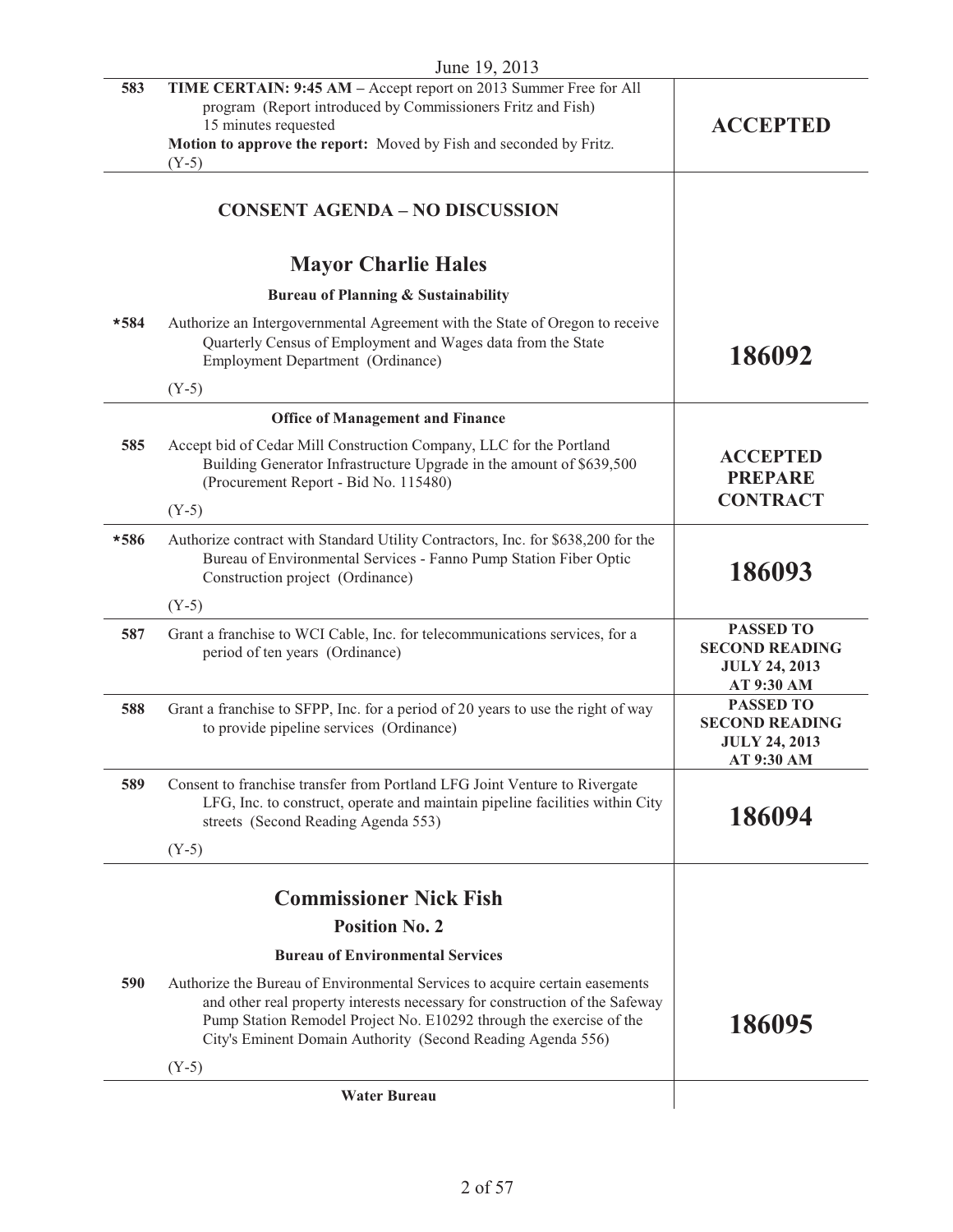|        | June 19, 2013                                                                                                                                                                                                                                                             |                                                                                 |
|--------|---------------------------------------------------------------------------------------------------------------------------------------------------------------------------------------------------------------------------------------------------------------------------|---------------------------------------------------------------------------------|
| 591    | Authorize an Intergovernmental Agreement with The Regents of the University<br>of California for laboratory services for Cryptosporidium and Giardia scat<br>analysis (Ordinance)                                                                                         | <b>PASSED TO</b><br><b>SECOND READING</b><br><b>JUNE 26, 2013</b><br>AT 9:30 AM |
|        | <b>Commissioner Dan Saltzman</b>                                                                                                                                                                                                                                          |                                                                                 |
|        | <b>Position No. 3</b>                                                                                                                                                                                                                                                     |                                                                                 |
|        | <b>Portland Housing Bureau</b>                                                                                                                                                                                                                                            |                                                                                 |
| 592    | Revise the resolution approving and terminating Limited Tax Exemptions for<br>properties under the Homebuyer Opportunity and Transit Oriented<br>Development Limited Tax Exemption Programs to correct Exhibit A<br>(Resolution; amend Resolution No. 37019)              | 37021                                                                           |
|        | $(Y-5)$                                                                                                                                                                                                                                                                   |                                                                                 |
|        |                                                                                                                                                                                                                                                                           |                                                                                 |
|        | <b>Commissioner Steve Novick</b><br><b>Position No. 4</b>                                                                                                                                                                                                                 |                                                                                 |
|        | <b>Bureau of Transportation</b>                                                                                                                                                                                                                                           |                                                                                 |
| $*593$ | Extend the date of the privileges for regular disabled parking permits                                                                                                                                                                                                    |                                                                                 |
|        | (Ordinance; amend Code Section 16.20.640)                                                                                                                                                                                                                                 | 186096                                                                          |
|        | $(Y-5)$                                                                                                                                                                                                                                                                   |                                                                                 |
| $*594$ | Authorize an Intergovernmental Agreement with Portland State University for<br>participation in the fellowship program (Ordinance)                                                                                                                                        | 186097                                                                          |
|        | $(Y-5)$                                                                                                                                                                                                                                                                   |                                                                                 |
|        | <b>Commissioner Amanda Fritz</b>                                                                                                                                                                                                                                          |                                                                                 |
|        | <b>Position No. 1</b>                                                                                                                                                                                                                                                     |                                                                                 |
|        | <b>Portland Parks &amp; Recreation</b>                                                                                                                                                                                                                                    |                                                                                 |
| *595   | Authorize contract with GreenWorks, P.C. for design and construction<br>administration services for the proposed Werbin Park Development<br>Project at a not to exceed amount of \$177,199 (Ordinance)                                                                    | 186098                                                                          |
|        | $(Y-5)$                                                                                                                                                                                                                                                                   |                                                                                 |
|        | <b>REGULAR AGENDA</b>                                                                                                                                                                                                                                                     |                                                                                 |
|        | <b>Mayor Charlie Hales</b>                                                                                                                                                                                                                                                |                                                                                 |
|        | <b>Bureau of Police</b>                                                                                                                                                                                                                                                   |                                                                                 |
| $*596$ | Accept a grant in the amount of \$220,000 and appropriate \$26,000 for Fiscal<br>Year 2012-13 from the Oregon Department of Justice and the Oregon<br>High Intensity Drug Trafficking Areas program for Portland interdiction<br>efforts (Ordinance) 10 minutes requested | 186100                                                                          |
|        | $(Y-5)$                                                                                                                                                                                                                                                                   |                                                                                 |
|        | <b>Office of Management and Finance</b>                                                                                                                                                                                                                                   |                                                                                 |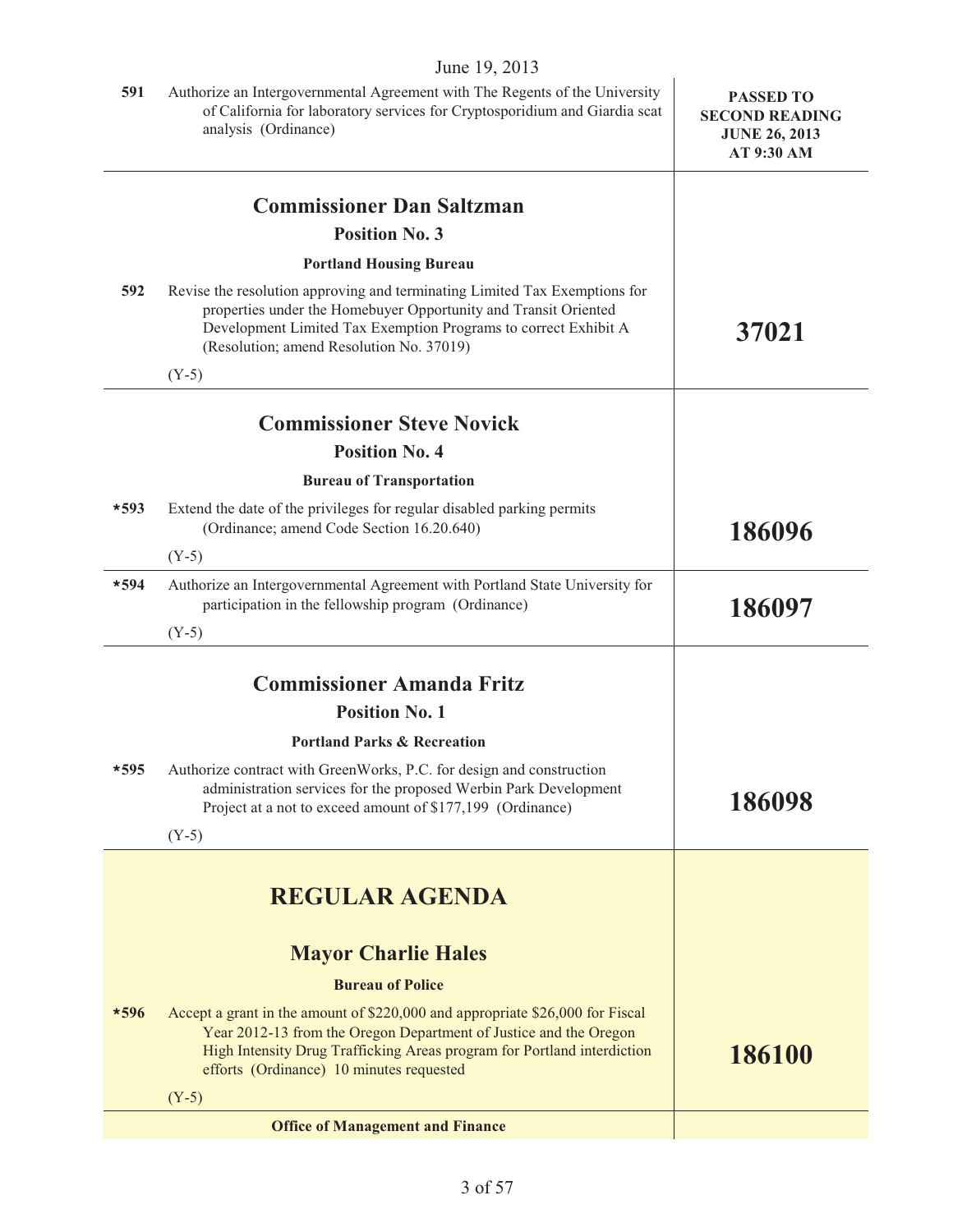| <b>ACCEPTED</b><br><b>PREPARE</b><br><b>CONTRACT</b> |
|------------------------------------------------------|
|                                                      |
| 186101                                               |
|                                                      |
|                                                      |
|                                                      |
|                                                      |
| 186102                                               |
|                                                      |
| 186103                                               |
|                                                      |
| 186104                                               |
|                                                      |
|                                                      |
| 186105<br><b>AS AMENDED</b>                          |
|                                                      |
|                                                      |
| 186106                                               |
|                                                      |

At 11:25 a.m., Council recessed.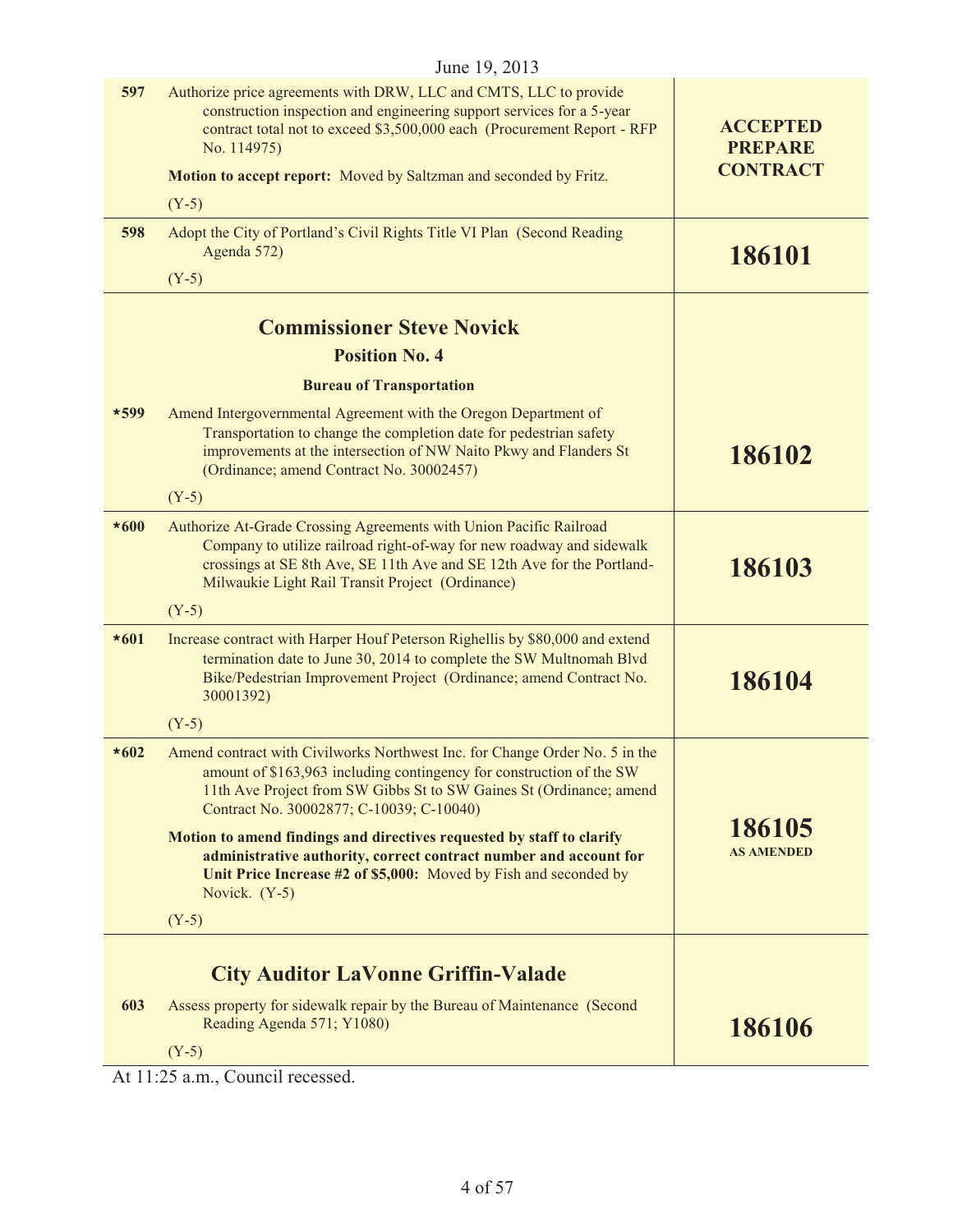# A RECESSED MEETING OF THE COUNCIL OF THE CITY OF PORTLAND, OREGON WAS HELD THIS **19TH DAY OF JUNE, 2013** AT 2:00 P.M.

THOSE PRESENT WERE: Mayor Hales, Presiding; Commissioners Fish, Fritz, Novick and Saltzman, 5.

Commissioner Fish arrived at 2:12 p.m. Commissioner Saltzman left at 3:07 p.m.

OFFICERS IN ATTENDANCE: Karla Moore-Love, Clerk of the Council; Ian Leitheiser, Deputy City Attorney; and Jim Wood, Sergeant at Arms at 2:00 p.m. and Mike Cohen, Sergeant at Arms at 2:15 p.m.

|        |                                                                                                                                                                                                                                                                                  | Disposition:    |
|--------|----------------------------------------------------------------------------------------------------------------------------------------------------------------------------------------------------------------------------------------------------------------------------------|-----------------|
| 604    | <b>TIME CERTAIN: 2:00 PM – Transmit East Portland Action Plan annual</b><br>report (Report introduced by Mayor Hales) 1 hour requested for items<br>604 and 605                                                                                                                  | <b>ACCEPTED</b> |
|        | <b>Motion to accept report:</b> Moved by Fish and seconded by Fritz.                                                                                                                                                                                                             |                 |
|        | (Y-4; Saltzman absent)                                                                                                                                                                                                                                                           |                 |
| $*605$ | Authorize \$100,000 total in grant agreements for the Office of Neighborhood<br>Involvement East Portland Action Plan 2013 grant agreements: \$52,600<br>in Civic Engagement Grants Program and \$47,400 for the General Grants<br>Program (Ordinance introduced by Mayor Hales) | 186107          |
|        | (Y-4; Saltzman absent)                                                                                                                                                                                                                                                           |                 |

At 3:36 p.m., Council recessed.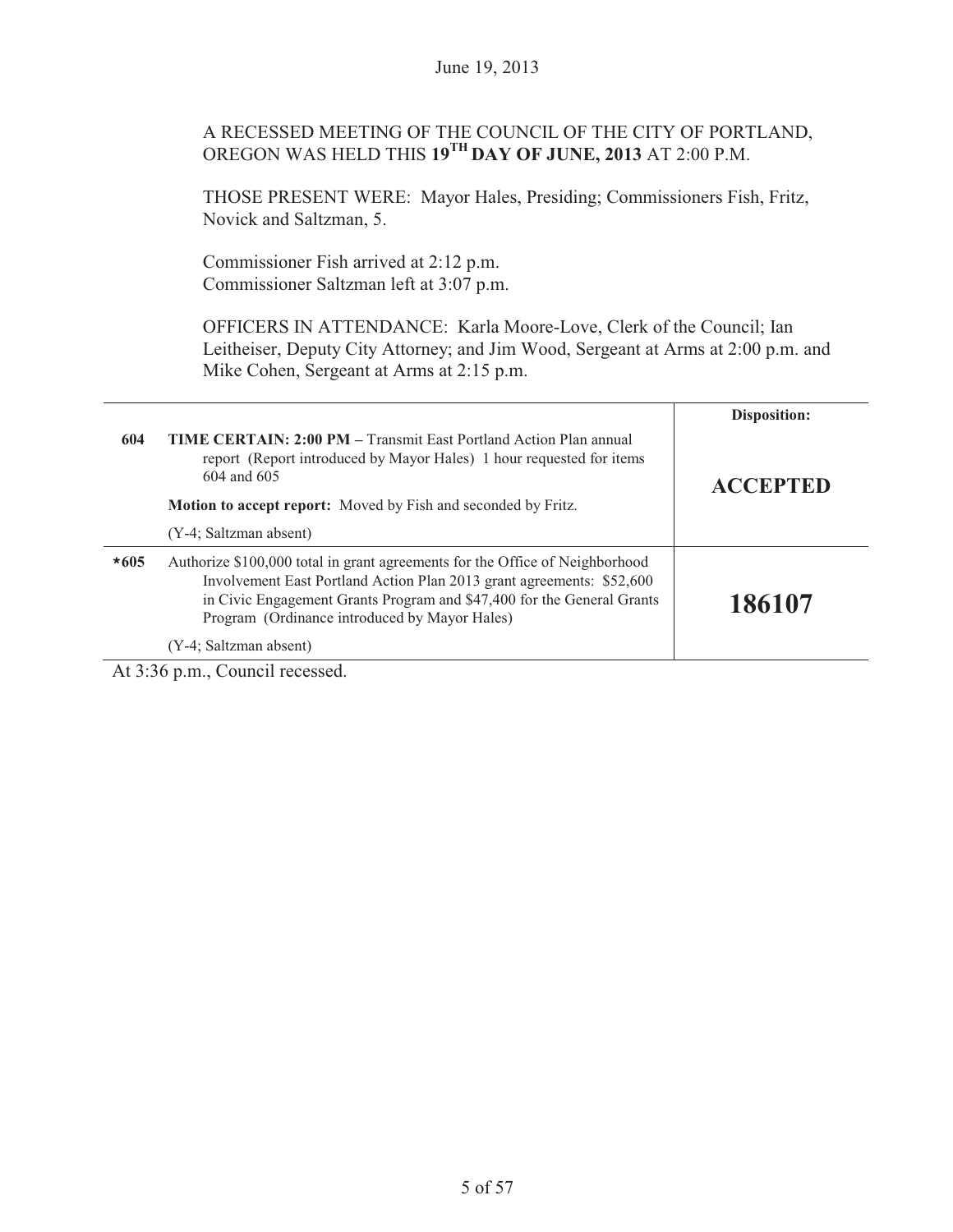# A RECESSED MEETING OF THE COUNCIL OF THE CITY OF PORTLAND, OREGON WAS HELD THIS **20TH DAY OF JUNE, 2013** AT 2:00 P.M.

THOSE PRESENT WERE: Mayor Hales, Presiding; Commissioners Fish, Fritz, Novick and Saltzman, 5.

OFFICERS IN ATTENDANCE: Karla Moore-Love, Clerk of the Council; Ian Leitheiser, Deputy City Attorney; and Ron Willis, Sergeant at Arms.

|        |                                                                                                                                                                                                                                                                                                                                                                                                                                                                                                                                                                                                                                                                                 | <b>Disposition:</b>   |
|--------|---------------------------------------------------------------------------------------------------------------------------------------------------------------------------------------------------------------------------------------------------------------------------------------------------------------------------------------------------------------------------------------------------------------------------------------------------------------------------------------------------------------------------------------------------------------------------------------------------------------------------------------------------------------------------------|-----------------------|
| 606    | Conduct a Proposed Use Hearing on State Shared Revenue (Hearing<br>introduced by Mayor Hales) 15 minutes requested for items 606-611                                                                                                                                                                                                                                                                                                                                                                                                                                                                                                                                            | <b>PLACED ON FILE</b> |
| 607    | Certify that certain services are provided by the City to establish eligibility for<br>State Shared Revenues (Resolution introduced by Mayor Hales)<br>$(Y-5)$                                                                                                                                                                                                                                                                                                                                                                                                                                                                                                                  | 37023                 |
| $*608$ | Approve accepting funds from the State of Oregon under the State Revenue<br>Sharing Program for the fiscal year beginning July 1, 2013 and ending<br>June 30, 2014 (Ordinance introduced by Mayor Hales)<br>$(Y-5)$                                                                                                                                                                                                                                                                                                                                                                                                                                                             | 186108                |
| $*609$ | Approve creating the Education Urban Renewal Area Debt Service Fund,<br>42 <sup>nd</sup> Avenue Neighborhood Prosperity Initiative Debt Service Fund,<br>Cully Boulevard Neighborhood Prosperity Initiative Debt Service Fund,<br>Parkrose Neighborhood Prosperity Initiative Debt Service Fund,<br>Rosewood Neighborhood Prosperity Initiative Debt Service Fund,<br>Division-Midway Neighborhood Prosperity Initiative Debt Service Fund,<br>and the 82 <sup>nd</sup> Avenue/Division Neighborhood Prosperity Initiative Debt Service<br>Fund, and closing the Cable Fund and Private for Hire Transportation<br>Safety Fund (Ordinance introduced by Mayor Hales)<br>$(Y-5)$ | 186109                |
| $*610$ | Adopt the annual budget of the City and establish appropriations for the fiscal<br>year beginning July 1, 2013 and ending June 30, 2014 (Ordinance<br>introduced by Mayor Hales)<br>Motion to consider changes to the Approved Budget in Attachments B, C<br>and D as filed: Moved by Fritz and seconded by Saltzman. (Y-5)<br>(Y-4; N-1 Fritz)                                                                                                                                                                                                                                                                                                                                 | <b>FAILED TO PASS</b> |
| $*611$ | Approve levying taxes for the City for the fiscal year beginning July 1, 2013<br>and ending June 30, 2014 (Ordinance introduced by Mayor Hales)<br>$(Y-5)$                                                                                                                                                                                                                                                                                                                                                                                                                                                                                                                      | 186110                |

At 2:46 p.m., Council adjourned.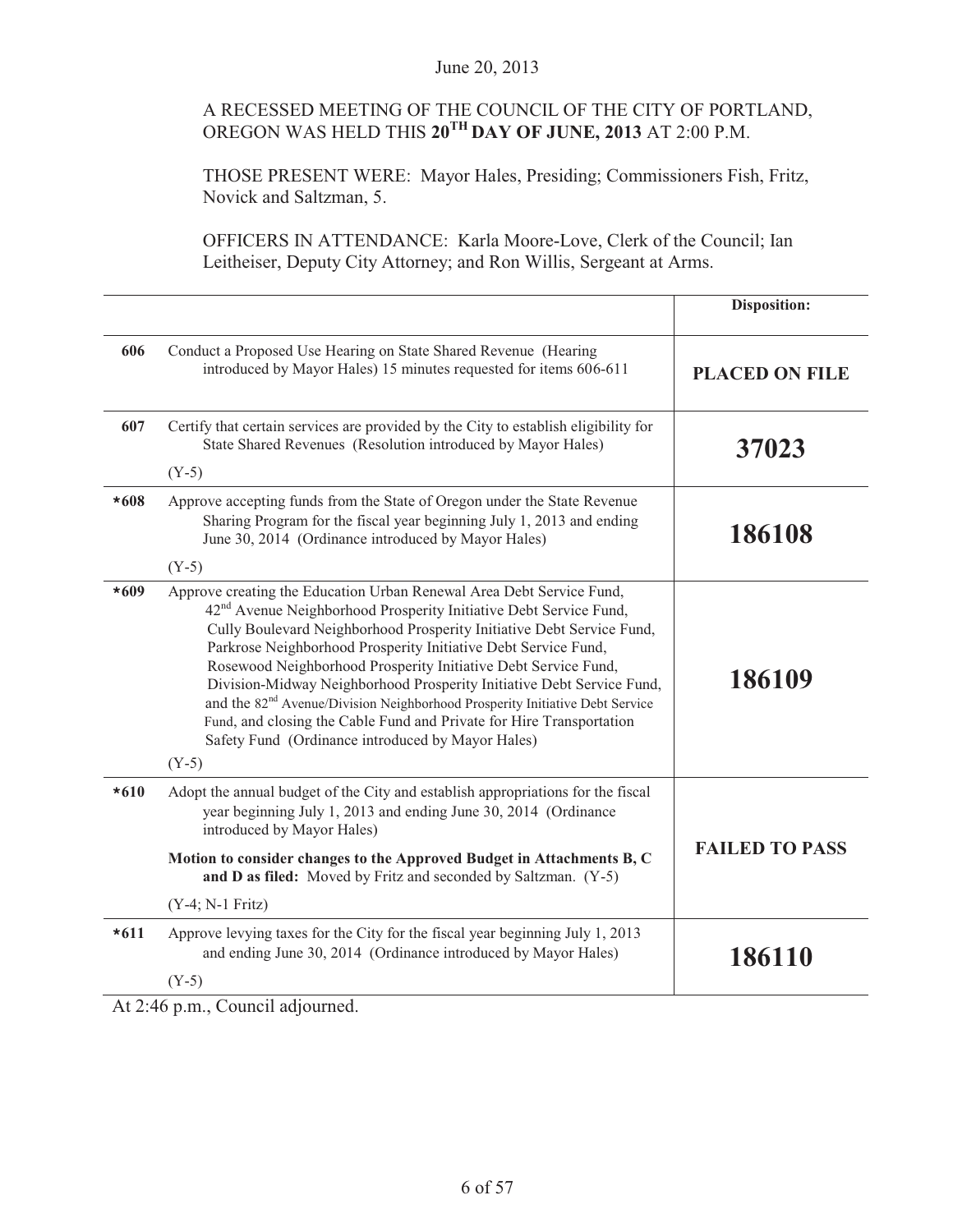# AN EMERGENCY SPECIAL MEETING OF THE COUNCIL OF THE CITY OF PORTLAND, OREGON WAS HELD THIS **20TH DAY OF JUNE, 2013** AT 4:10 P.M.

THOSE PRESENT WERE: Mayor Hales, Presiding; Commissioners Fish, Fritz, Novick and Saltzman, 5.

OFFICERS IN ATTENDANCE: Karla Moore-Love, Clerk of the Council; Ian Leitheiser, Deputy City Attorney; and Ron Willis, Sergeant at Arms.

|        | <b>EMERGENCY SPECIAL MEETING</b>                                                                                                                                                                                                                                                  | <b>Disposition:</b> |
|--------|-----------------------------------------------------------------------------------------------------------------------------------------------------------------------------------------------------------------------------------------------------------------------------------|---------------------|
| $*610$ | Adopt the annual budget of the City and establish appropriations for the fiscal<br>year beginning July 1, 2013 and ending June 30, 2014 (Ordinance<br>introduced by Mayor Hales)<br>Motion to reconsider item 610: Moved by Fritz and seconded by Saltzman.<br>$(Y-5)$<br>$(Y-5)$ | 186111              |

At 4:15 p.m., Council adjourned.

#### **LAVONNE GRIFFIN-VALADE**

Auditor of the City of Portland

Call

By Karla Moore-Love Clerk of the Council

For a discussion of agenda items, please consult the following Closed Caption File.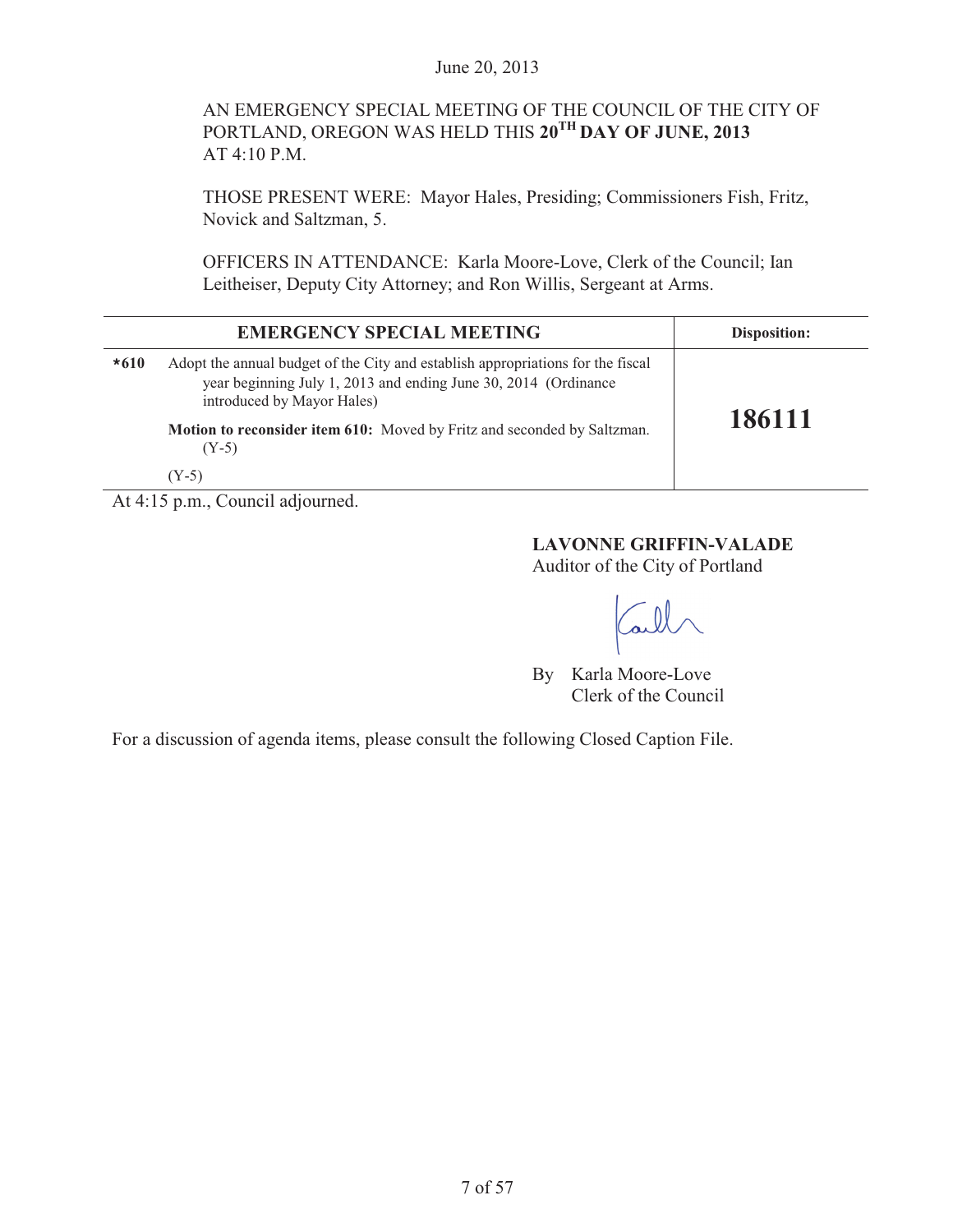#### **Closed Caption File of Portland City Council Meeting**

This file was produced through the closed captioning process for the televised City Council broadcast and should not be considered a verbatim transcript. Key: **\*\*\*\*\*** means unidentified speaker.

#### **JUNE 19, 2013 9:30 AM**

**Hales:** Whenever you talk about parks you're dealing with a boisterous crowd, so i'm not surprised but good morning and welcome. Please call the roll. [roll call taken]

**Hales:** Communications items first, 576.

**Item 576.** 

**Hales:** Good morning, wade.

**Wade Varner:** Good morning. Thank you for allowing me to talk to you. I'm wade varner, president of homeless against homelessness in america. We are been coming to you for over two years now talking about the homeless issue we have. We also stated we have come up with a way to help with not cost to the city. Helps 70 people each day and every day it costs about a dollar a day because porta potties are expensive this. Have helped about 25,000 plus people last year so we have taken right to dream has taken that many people off the streets and how much would that cost the city to do that? How much are you paying other social service agency to do that? That's the biggest thing. We have the money put away and ready to put our proposal into motion. We need is a place easily accessible to services downtown. We have been talking with other organizations, activists and homeless community that will work with the homeless to help themselves given the hand up. We all know things for women have gotten especially bad lately. Last week was a disaster of unprecedented. That was crazy. The housing report according to the housing reporting 387,000 will be taken away from the housing budget this next year. Homeless families have risen 18% in two years. Homeless women have risen 22% in two years. The percentages come from 2013 point in time count data. Incarceration drives people from the Portland area because the police exposure, lack of treatment on demand and cost of jailing one homeless person in Multnomah county for a year is \$4856. That comes to about \$404 a month. We use that money it could be effectively used to help people get through difficulties or get housing but as long as we see police and private security used to harass the homeless so much they leave town rather than be constantly harassed both these numbers are unacceptable. We are closing things for our children and homeless yet the horses and the pool stay. We have long history of trying to give the homeless a hand up, not a hand out. I would like to continue by proposing the same city ordinance that seattle has that allows nonprofits to help the homeless. If we could get that passed in Portland a few people in each neighborhood, churches and nonprofits could adequately house people in each neighborhood. Once again we need to get this off the grounds. It's two years ago. We have been at it for two years. We need to see things changed to help the community give a hand up, not a hand out. All we're asking for is the ability to put a place because we have the nimbies. The presbyterians tried in sellwood. Are we going to recriminalize homelessness where we're jailing people and spending that money we should be spending on housing and the homeless?

Fish: Before you leave can I correct one thing? In fairness to the mayor and council, housing bureau this past budget cycle got 100% of their budget asked. The cut I think you're alluding to is something called sequestration. Sequestration is something that congress did. They picked the most unattractive cuts they could find on the theory that they would never allow it to go forward. It went forward and it has been a hammer on homeless people, but this council did fund 100% of the housing request.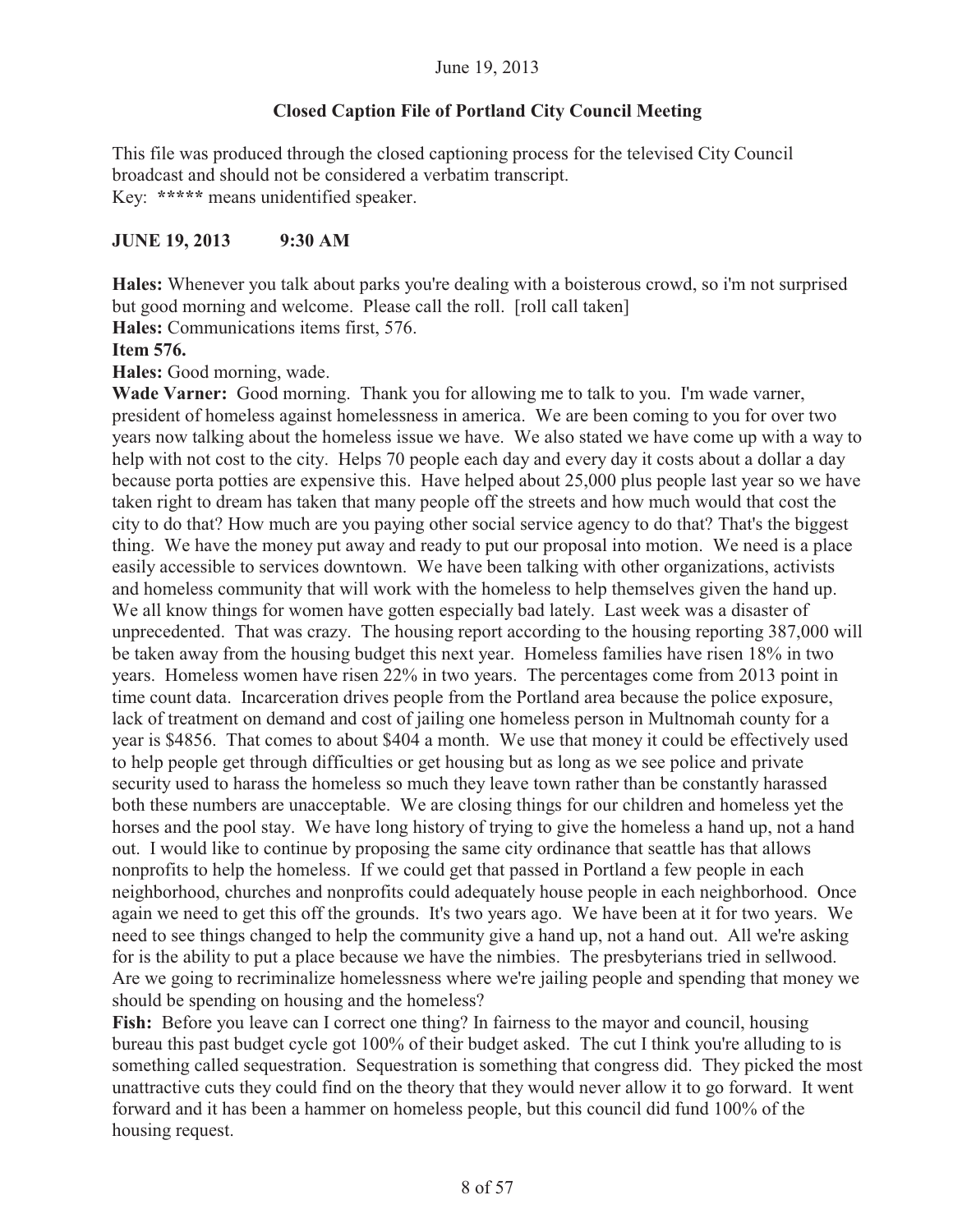**Varner:** 100% from last year but homelessness is up 20%. When you have people like me and right to dream 2 and all the religious and nonprofits, if you allow us to put in the same law that seattle has so we can put each place can take a few people so you don't have big clumps of homeless, you don't have the security problems. If we spent the money that we spend on security against the homeless private security against the homeless for the homeless we wouldn't have a big homeless population, we would be down to the punks, the junks and the drugs. All we're asking for is have faith in us, the houseless community, or the formerly houseless community, have enough faith in us to do it. Two years r2d2 has been down there that's a lot of people. 25,000 people served for no cost to the city. We can do twice that next year if you allow us. Thank you. **\*\*\*\*\*:** Appreciate it. [applause]

**Hales:** Next, please.

# **Item 577.**

**\*\*\*\*\*:** Jason is getting worked on. Wish him well. Thank you. 578.

**Item 578.** 

**Hales:** Mr. Krupp? Not here? Okay. Good morning.

**Michael Krupp:** Although understandably unable to meet me last month while the wolves met in the dark back rooms to divvy up the spring budgetary lamb our children's future put into the deep freezer of unshared wealth no less gleeful in june. This body is a riding corpse, a momentary microcosm of all that ill the our world. The little local lords of liquidation devise better ways to desanguinate our home, the city of peace. I have been to israel. It isn't. We are. In your fervor to seize the biggest, bloodiest pieces of the pie a feeding frenzy ensues and of course your banquets are held behind closed doors. You share the names of low pressure shame the names of alumni like u.s. Senator ron wyden, democrat from Oregon, the only significant thing about you is your insignificance. Like any infectious virus you exist only en masse using my people and our mothers' world to reproduce. Each of your children is capable of only one task, to mass deprivation of the good to your greed. You sit here today asuit and timely self-deportation of salmon randy. You nearly fill a vacuum. You are a vacuum stance of coincidence through the vacant windows of your eyes I address father phil, little poppy diablo, all toasty warmed under his five star pent gram, slamming single malt with kissinger, brzezinski and falwell. Admirals and generals, dunn and bradstreet, lockheed, filthyers who of war, howlers of hell. You are municipal alveoli. [audio not understandable] mission of war. The very one excoriated by the immortal dr. King, the hoover of all that sucks, the paper trained lap dog in the marble lobby. [audio not understandable] in the square having routed six feet under.

**Hales:** Okay.

**Krupp:** Our own living room now looking like kuwait after saddam.

**Hales:** Thank you. Time's up. Thank you for your points.

**Item 579.** 

**Hales:** Good morning.

**Marcy Houle:** Good morning. Thank you for the opportunity to speak to you about a place i'm particularly concerned about, Portland's forest park. I'm here to tell you briefly why this place is very special and so deserving of our attention and continued care. The hard part is trying to condense my 30 years of studying and writing about this place in three minutes. The primary point I would like to get across is this. I would love a renewed commitment, excitement over this special place that was first conceived by the olmsted brothers in 1903 and later others to be an urban wilderness. The three founders were clear in their thinking. In the 1920's wrote Portland needed a wilderness park. He was the man that gave us the pacific crest trail and first wilderness areas in the northwest. Another pioneering scientist for decades advocated for a wilderness within our city where the feeling of uninterrupted sanctuary could be preserved. Together with the third founder, dean cannon, hundreds of citizens strove against significant odds to give us the forest park we're so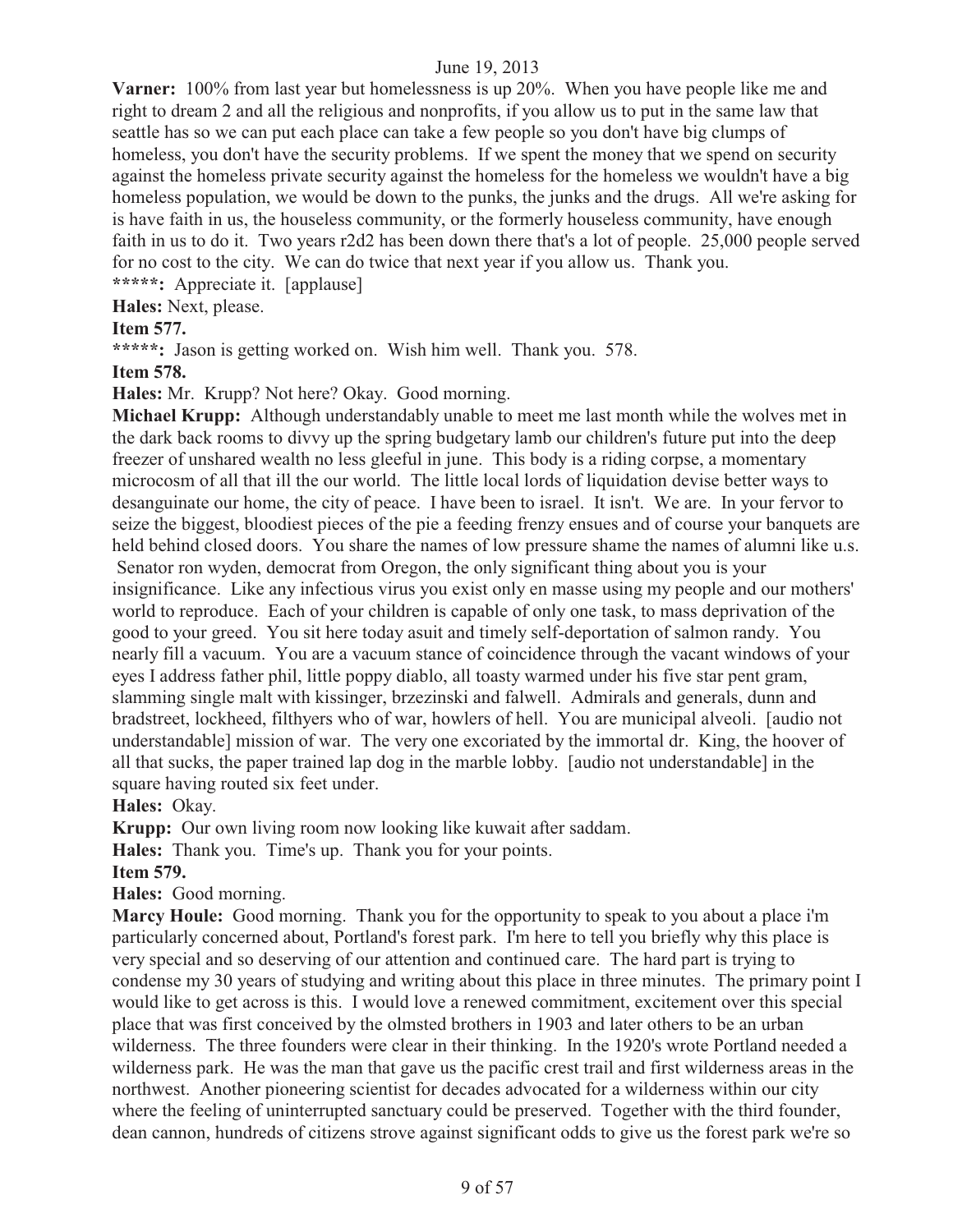fortunate to have today. Since the park's creation in 1948 it's been carefully stewarded to make sure its unique values have remade intact. And this culminated when the city of Portland supported the writing of an amazing and comprehensive plan, the document, the forest park natural resources management plan to protect this place in perpetuity. In 1995 this plan written by scientists became land use law. The goal statement of the plan should be posted at every trailhead for it captures what this park really means to Portland. Forest park is an unparalleled resource where citizens can enjoy peace, solitude of an unspoiled urban wilderness while allowing passive recreational and educational use without degrading natural resources. It is america's premier urban forest. You see, forest park was created to be unique. Even though it was large it was not conceived to be an amusement park rather to entry an entirely different park experience, low impact, pass of use with conservation of native resources its highest priority. It was created to be a place where Portlanders can find beauty, tranquility, quiet and spiritual refreshment but if it is to remain that way it's important to recognize its unique properties. I have come up with a quick way to help remember. A, all together. Scientists have determined it's more interior habitat or native eco-systems all together than any other city park in the words. B, birds. It has a great diversity of birds and mammals. C, corridor. Forest park is the only city park in the nation with a connecting wildlife corridor. So i'm continually grateful that past years of Portland have had the determination to maintain these extraordinary values for 70 years. Now it's up to us and to you to renew our commitment to protecting this remarkable one of a kind urban wilderness and I know future generations will thank you.

**Hales:** Thanks very much.

#### **Item 580.**

**Hales:** Good morning.

**Catherine Thompson:** Hello. I actually gave you some written material earlier and I made a mistake on one of the ordinances so I have a revision of that if you don't mind I'd like to give it to you.

**Hales:** Give it to karla.

**Thompson:** And also pictures of the signs in the park. I'm catherine thompson, a pediatrician, a physician. I'm a member of the Portland academy of pediatrics. Many groups have been writing letters concerned about safety. It kind of started with the single track committee where people anticipated safety issues if single track occurred. What I discovered as I spent time in the park is that's happening right now. I really think it's a crisis. That's why i'm here today. Basically, there's several problems. The reason i'm coming to you is I think there's policy issues and ordinance issues that need to be addressed. Policy aspect there's very good guidelines in the northwest in the management plan about cyclists. They need to be on very specific trails, not all of them. They have to be eight feet wide. There has to be good line of sight and they can't dump on to a pedestrian trail. There's also a comment that pedestrians that people in the park need to be safe and feel safe. That's just not happening now. Another visionary thing that came to the management plan as user pressures came along which they anticipated that things that were very active kinds of activities like single track should be diverted to other parks in the city to really preserve the beauty and the sanctuary of the park. So there's some pictures there of the signage in the park. Right now the main signage in the park is one that refers to ordinance [code] 16.26.250. That ordinance expired in 1992. If you google it you'll see two entries on the web by cyclists that basically say this is no longer in effect. So that's really a problem. Even I wrote about maple trail. Very pleased to see a lot of restoration had been done, but the sign they put up is the same sign that is no longer in effect. Our research which -- this is now applied to vehicles in the park, bikes are subsumed under the vehicles there. Those aren't posted anywhere. So when you go to enforcement without accurate signage the law says the range can put up signs and until there are signs you can't do any enforcement. Once the signs are up then he could give a warning and if there's a second violation he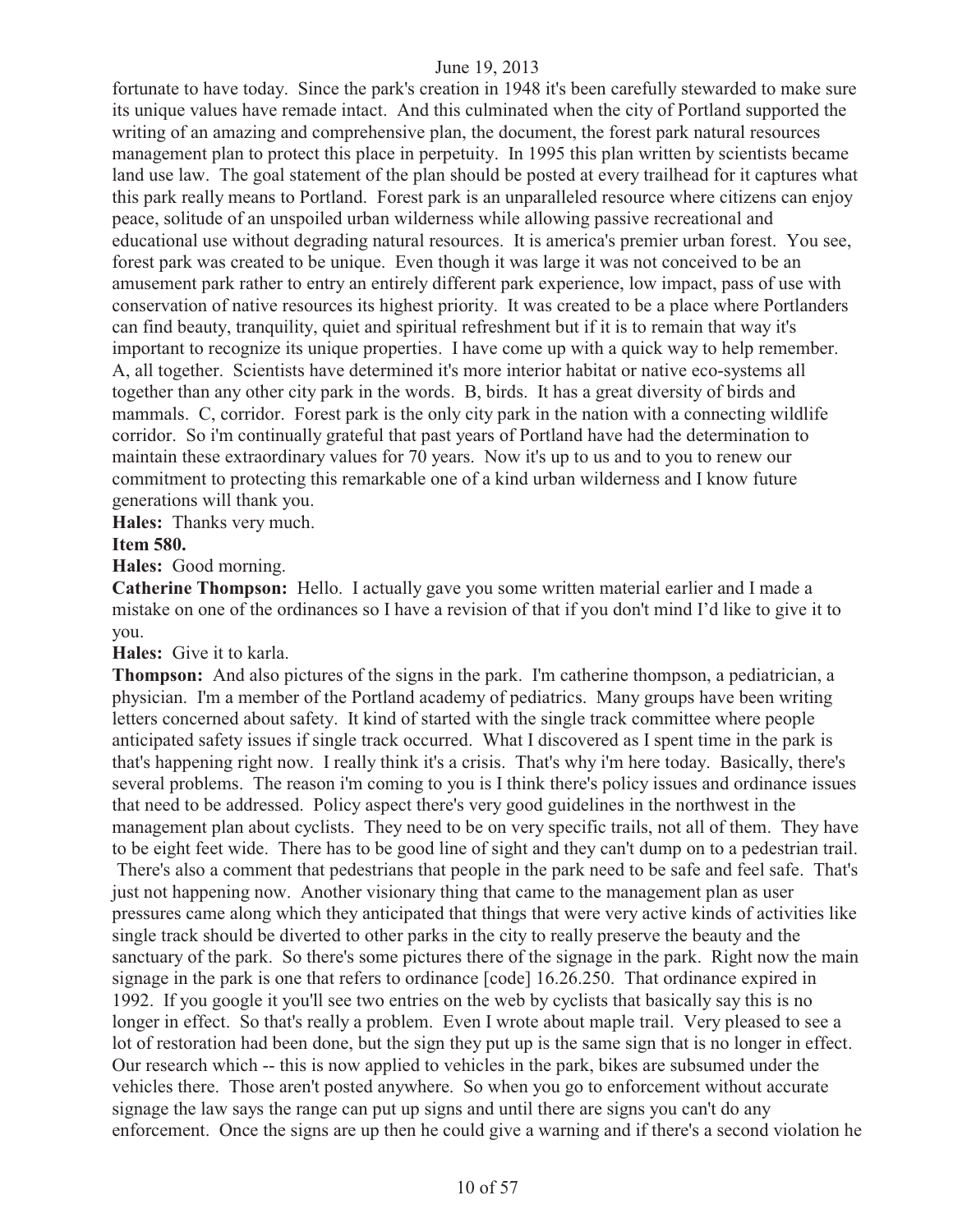can exclude somebody from the park. I talked to the ranger mccoy. He said he hasn't excluded a single cyclist during his tenure there. The enforcement isn't working. It's not working. Marci and I have called other cities where they have shared trails or exclusive trails. You need a much larger force to do that. We're really asking you to make this safety issue important because 92% of the use of the park are pedestrians and right now they don't feel safe. So one of the things that we have done is started to circulate a petition casually that we're going to submit to you. It's in its preliminary state. We have about 250 people that signed it giving information about how people are feeling about the park and that something really needs to be done to protect the pedestrians. **Hales:** Thank you. We look forward to that. Thanks for this information. Appreciate you bringing this to our attention.

**Fritz:** Dr. Thompson if you could e-mail me the revise the version I would appreciate that. **Hales:** Time to move to consent calendar. I don't believe we have any requests to remove items from the consent calendar. None? Then roll call on consent, please.

**Fish:** Aye. **Saltzman:** Aye. **Novick:** Aye. **Fritz:** Aye. **Hales:** Aye. **Item 581.**

**Hales:** Good morning.

**Andrew Scott, Director, City Budget Office:** I'm andrew scott. The overexpenditure ordinance is what we do at the end of every year. It's when bureaus have a chance to looking at current or projected expenditures if they are in excess of appropriations, move funds or make other technical adjustments in the budget. There's not a whole lot in this year's overexpenditure ordinance. Exhibit 4 in the ordinance submitted, this is the general fund reconciliation report, it should be in your packet there are three items off that report I wanted to highlight. The first is a \$10,000 request coming from the city budget office for funding debt management, it appropriates \$10,000 to pay for interest on business license refunds. This is a technical change in the way these interest payments are accounted for when the city has to give refunds we obviously pay interest on that. In the past that interest has come out of the net revenue. It's now being accounted for as an actual interest expense and needs to be budgeted in that way. This \$10,000 comes out of contingency again to make sure we have money to cover that expense and we'll be dealing with this in the future. It's a technical change in the way it is accounted for. The two other items on there have to do with police bureau. There's a little over \$700,000 coming out of comp set aside for retirement bridge funding. Again, we talked about this during the budget process. We were going to provide bridge funding next year to the police bureau, but the retirement incentive program was successful and they had a number of early retirements. And so instead we need to pay for those costs this year for the voluntary retirement program but we save that money next year. It's just moving it forward in the fiscal year. Then finally \$500,000 going to police to cover personal services funding requests. Again, this is money coming out of police bureau share of the compensation set-aside. As they've been looking at their overall budget for the entire year, they believe this is what they need to make sure they don't overspend. You may recall in the spring bump we gave them \$500,000 less in order to put pressure on over time costs. Police has been working hard to reduce those and they are reviewing and reconfiguring their overtime system, but we anticipate they would need this through the end of the fiscal year. Then finally, outside of general fund discretionary there are just a couple of general fund nondiscretionary items to note. This is about \$1.1 million in new revenue coming in, in the revenue bureau which again is sort of this is a technical change in terms of how we deal with cable funds based on an audit finding and revenue coming in for procurement services and also into Portland parks and recreation. Finally back on the voluntary time and incentive program 1.5 million total coming from bureaus into the health fund to fund those early retirements, about \$770,000 is general fund. Again that's also being accounted for in here there are a number of nongeneral fund changes but I won't go through those in detail unless you have specific questions about them.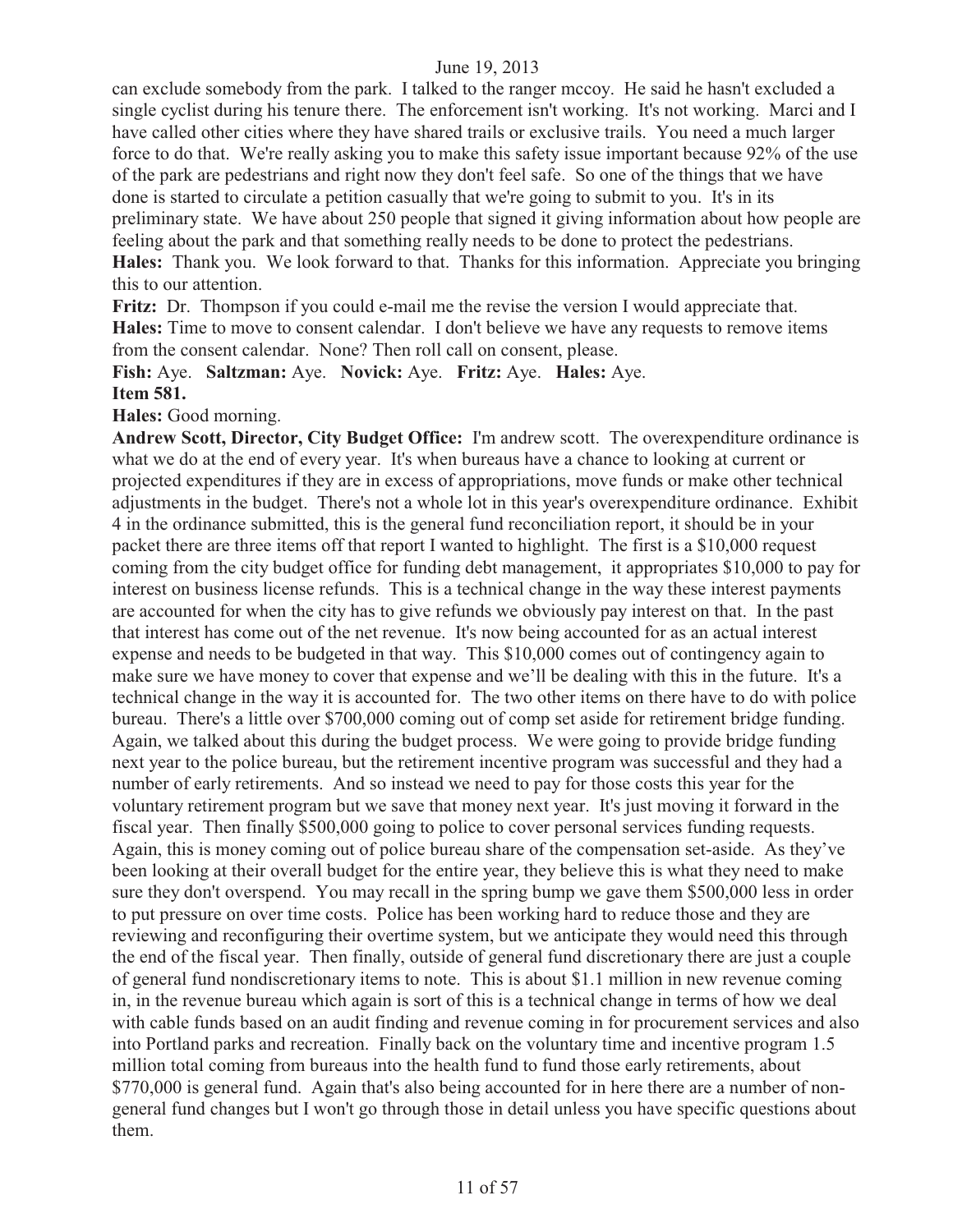**Hales:** \$500,000 comp set aside for the police bureau is not assured that will all be spent, it's to prevent overexpenditure.

**Scott:** That's right. It's a very large bureau with a very large budget, a very small percentage. So we want to absolutely make sure they have enough in there, but I know they are continuing work hard to keep the costs down.

**Hales:** Remind me. Between the police bureau and the rest of the bureaus in the retirement incentive program did we end up spending more or less than we originally estimated for the retirement incentives? I think it's more because we got more.

Scott: We actually didn't have an estimate of -- we weren't exactly sure what the takeup would be. Bureaus did have to fund this out of their current year existing budgets. So that's the 1.5 million coming from existing budgets. Again, with the exception of police bureau which was in a different situation because of next year's bridge funding. We moved that forward and essentially save the money.

**Hales:** I recall \$1.2 million item in the police bureau fy-13-14 budget item. Now it's 700,000 here because they occurred earlier.

Scott: I don't remember the exact 13-14 number but this is moving those expenses forward and providing savings in 13-14.

**Hales:** Bottom line, the retirement center program worked. It was effective. Not just in the police bureau. A number of places. More than a number of bureau managers thought it would be. Other questions for staff?

**Fish:** What are the final legally mandated events between now and finalizing our budget? **Scott:** This is the final sort of 12-14 event in the current year budget for the over-expenditure ordinance. This afternoon we will have regarding the 13-14 budget the tax supervising and conservation commission hearing. Tomorrow at 2:00 there are a number of legal steps we go through having to do with state revenue sharing, creation and enclosure of funds and final adoption of the budget. That will all happen tomorrow.

**Hales:** Any other questions of staff? Thank you. Anyone signed up to talk on this item? **Moore-Love:** Yes. Joe walsh.

**Hales:** Come on up.

**Joe Walsh:** I'm joe walsh. I represent individuals for justice. I spoke on this before. As an organization we are very much against the entire budget. We think you took the wrong direction. We think --

**Hales:** Joe, this is this year's budget we're talking about.

Walsh: Okay. But you have the capacity not to go in the same direction all the time. And one of the things in that presentation that I heard that bothers me is that in your budget you have your departments, and in your departments, you have a safety net. Just like you were talking about the \$500,000 for the police department is for a projected overtime. They have enough money to cover it so somebody made the decision to say \$500,000 is enough. My contention is this. If you keep each department and they have a contingency fund and then you turn around for the entire budget and say we need millions of dollars for a contingency fund in case we run out of money you're multiplying. You just have money sitting there while people are on the streets. That's not human, so stop it. Our organization begs you to say, you know what? We got \$2 million set aside for contingency fund for the budget. If the police have to go to all of these protests in the hundreds then we're going to pay for it. I would suggest you cut it down to 50. That's our argument. Your budget is so weird it makes no sense. You keep doing the same things over and over this year, next year, next year, until you start getting run out of office. That's what we should do. You two are up for election and I would be concerned because people are really getting fed up and they are getting to know what you're doing. You're doing your pet projects and screwing human beings. That's what you're doing. Thank you.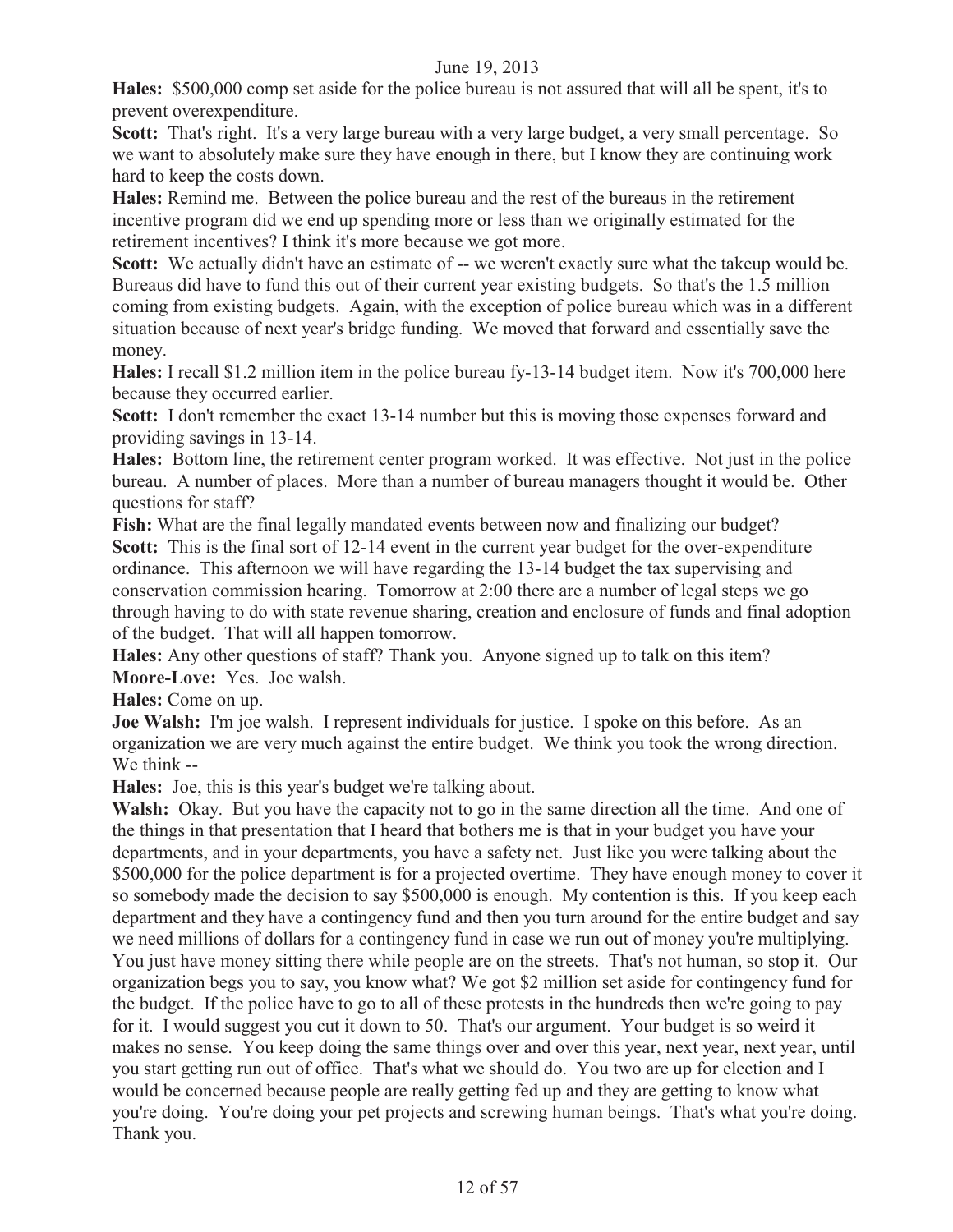**Hales:** Thanks. Good morning.

**Charles Johnson:** Good morning. I'm charles johnson. That's always a tough act to follow. I think it is important for us to remember that we're making the current budget that's ending and however many departments end up with surpluses that are unallocated contingency funds, the most important thing to remember is what commissioner Fritz talked about eloquently that we are failing to serve some very needy communities, women and youth who are victims of human trafficking and sex trafficking, and I think one thing mr. Walsh mentioned that is a concern, the mayor even somewhat shares it, there's confusion among the people in the budget. I'm not sure that there's much clearer communication at least when you get your irs packet there's a pretty pie chart in the back. That's something that I have not really seen in the budget communicating during the missions that I have come to to know what's revenue, what's allocated for reserves, for contingencies. So hopefully that's something that can be better communication with the people on the budget issue because I know that many of us who are at a loss for what is available in reserves, what's not really there, what survived in contingency, and lack of transparency is especially problematic for people who are in the most at risk communities who see nothing except that the city does nothing for emergency overnight shelter and then finds the one -- fines the one place that does it. I'm sure you'll be making a better decision about that during the next few weeks. Thank you.

**Hales:** Thanks. Anyone else signed up? Any further council discussion? Roll call on the emergency ordinance.

**Fish:** Aye. **Saltzman:** Aye. **Novick:** Aye. **Fritz:** Aye. **Hales:** Aye. **Item 582.** 

**Andrew Scott, City Budget Director:** Still andrew scott, city budget director. This authorizes operating loans between a number of funds and the grants fund. The purpose of these loans, the city established a grants fund when we implemented sap, as best financial practice. All grant expenditures and revenues are recorded in this fund. Because most grant revenues are reimbursable after the fact the fund through most of the year sort of maintains a negative cash balance because the city's fronting the money for the expenditures. We get reimbursed later. When that reimbursement happens during the fiscal year it all nets out. When it crosses over fiscal year, however, accounting principles and Oregon local budget law requires that funds at the end of the fiscal year cannot be negative, thus what we have done the last couple of years and are continuing to do this year is funds that are essentially responsible for the expenditure but the revenue hasn't received yet make a temporary loan to the grants fund. It really is a loan on june 30th with the intent to pay back on july 1. Again, sort of a one-day loan that occurs again to keep the fund out of the red. This is a technical issue to make sure the fund ends the fiscal year without negative cash or fund balance.

**Hales:** Questions? Thanks very much. Anyone signed up on this item?

**Moore-Love:** Yes. Floy Jones.

**Hales:** Good morning.

**Jones:** Good morning. My name is Floy Jones. I'm here representing water accountability trust and reform. As you know that's the ratepayer group Anderson et al. versus city of Portland addressing misuse of ratepayer funds as you know mayor John DiLorenzo wrote to the city on the 17th so I'm going to read that letter into the record, addressed to city attorney Terry Thatcher. It states it has come to my attention that the agenda for city council meeting Wednesday, June  $19<sup>th</sup>$  calls for discussion action item on 582 authorizing operating loans from various city funds to other purposes pending receipt of federal grant in particular the resolution calls for and then it addresses the two items, sewer operating funds to the grants fund of 365,000 and the same for the water fund to the grants fund, in the amount of 700,000, both of these state that their due by June  $30<sup>th</sup>$  of 2014. Be it further resolved that the primary source of repayment of the loans collectively mentioned above is earned and deferred revenues for reimbursement of eligible grant expenses. We believe that use of water and sewer funds for these purposes violates the charter provisions at issue in our lawsuit for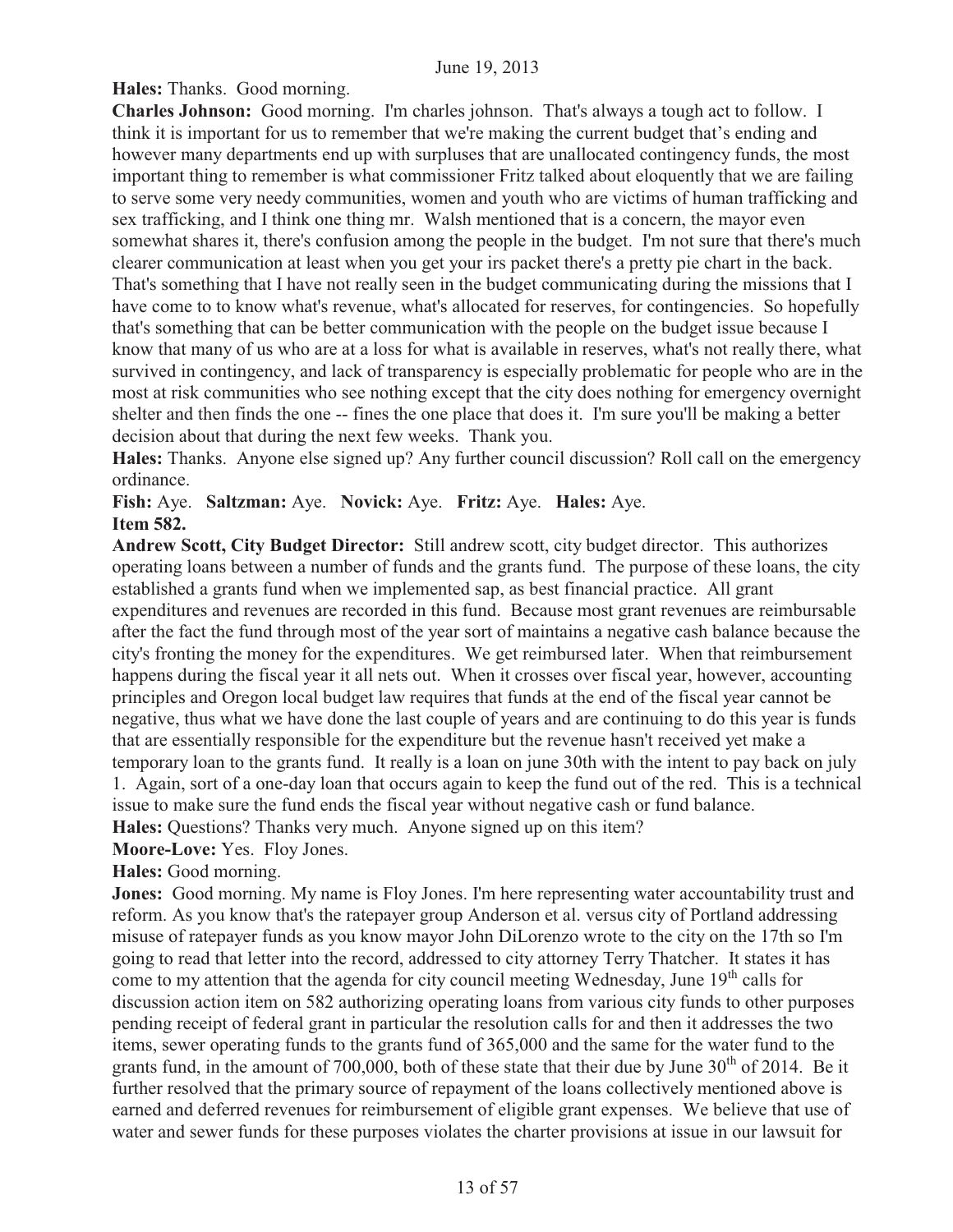the following reasons. The charter does not authorize these funds to function as a lender. The terms of the loan are such that should the federal government refuse to move forward with the grants due to sequester or other budget reasons there is no source of repayment. Both lending and the uses to which the loan funds will be put are outside the scope of permitted uses for these funds. We ask that city council pull this resolution from the agenda or remand it in such a way to eliminate the provisions that require the sewer and water funds to loan the above referenced amount. Should council adopt the resolution we'll file a supplemental complaint to this particular -- to add this particular to the list of expenditures we believe were made illegally from these two funds. Thank you for your time concerning this matter. This is from John DiLorenzo. We did receive a response from Terry Thatcher. In one paragraph he says speaking to repayment of this he said if not however the water and sewer funds will still pay for the work because the work was all done to improve or repair water and sewer systems, so why is it that the money needs to be moved from the water bureau ratepayers are going to pay for this in any case.

#### **Hales:** Thank you.

Fish: Mayor, could we make this part of the record as well?

**Hales:** I have it here. I think actually I want to read this letter into the record since this has been brought up because it's important the public know the city attorney responded to this concern and it says it's addressed to mr. Delorenzo. And it says, Dear John, I'm in receipt of your letter. In it you threaten to file additional claims in the above referenced law suit should the city council approve certain interfund loans from water and sewer funds to the city grants fund. We cannot prevent you from moving to amend your complaint. I would urge you to reconsider however. There's no legal basis to challenge the proposed enter fund loans. A claim against the loans would be frivolous. To begin with you misunderstood the purpose of the loans. This is actually laid out in recitals to the ordinance to which you object. The loans simply pass money temporarily to cover the expense of water and sewer work the city expects will eventually be paid for from grant proceeds. The city budgets all grant revenues and expenditures into a separate grants fund. Since grant reimbursements are typically received after work is completed the city must in essence front the money for grants projects and get paid later. As a result the grants fund often runs a negative cash balance during the year. Under law and generally accepted accounting principles, city funds cannot carry negative cash balances at the end of a fiscal year thus the city arranges loans such as those you question from the responsible operating funds to the grants fund to cover the grants fund's negative balance on june 30.

 According to state budget law these operating loans must be repaid in the following year. Typically the city makes loans for this purpose on june 30 and repays the operating funds the following day, july 1. The city reasonably anticipates that it will receive grants to pay for the water and sewer work involved here. If not, however, the water and sewer funds will still pay for the work because the work was all done to improve or repair the water and sewer systems. Second in any case you are wrong on the law. Under the Portland city charter city council may exercise any power or authority granted to the city by statute, general or special or by this charter and may do any other act necessary or appropriate to carry out such authority or exercise any other power implied by this specific power granted. State statute contains the provisions of the local budget law. Among other authorities granted to all municipalities by the state budget law is the following. It shall be lawful to loan money from anyone fund to in other fund of the municipal corporation whenever the loan is authorized by official resolution or ordinance of the governing body. In short the city may make interfund loans from and to any of its funds pursuant to the provision of this law. I think it has been resolved legally and want to make sure we got this into the record. Any further discussion? Further testimony? Roll call.

**Fish:** Aye. **Saltzman:** Aye. **Novick:** Aye.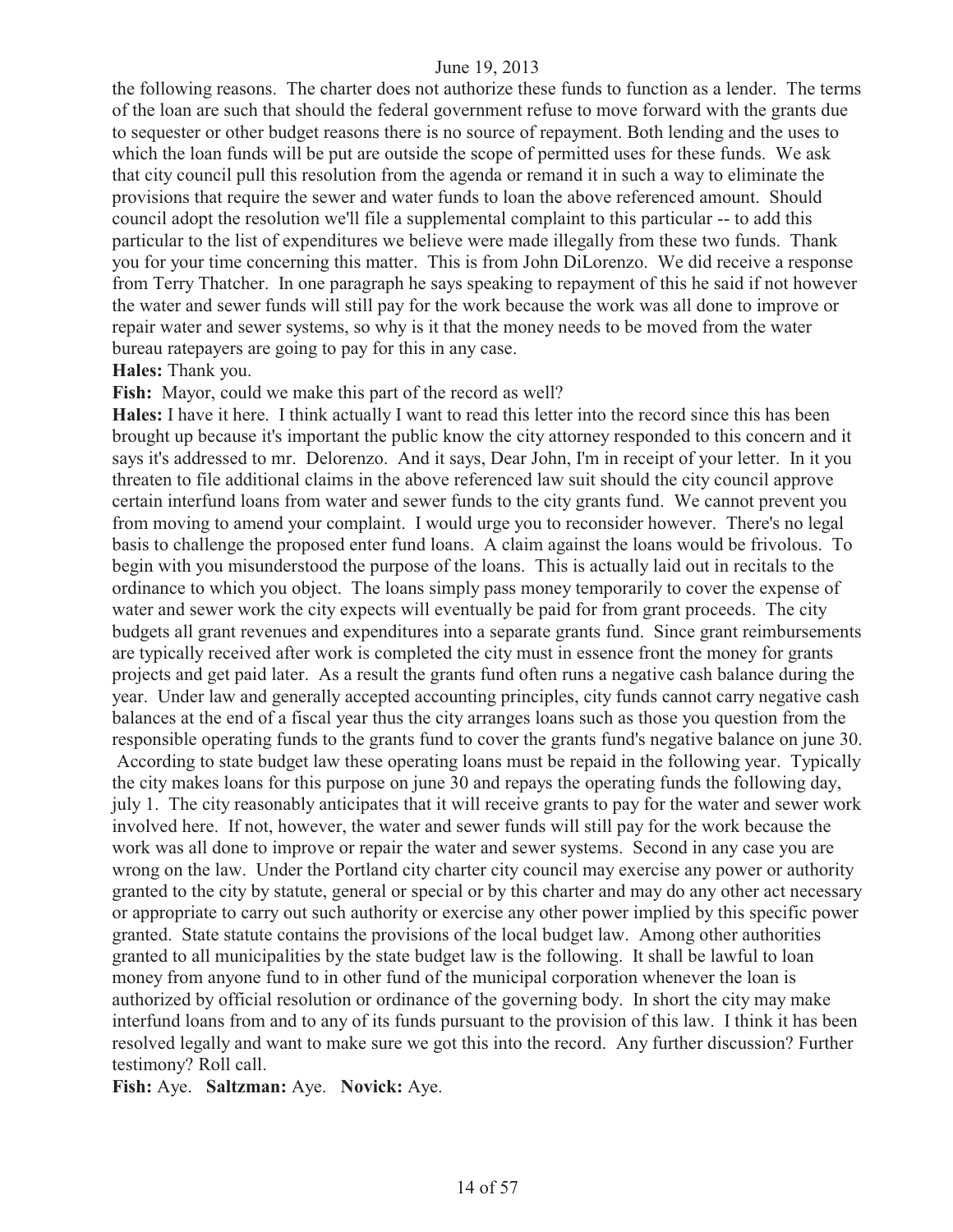**Fritz:** To me the most pertinent sentence in the letter the Mayor just read was the sewer and water funds would be paying for this even if we don't get the grant. It's an appropriate loan and appropriate use of funds. Aye.

**Hales:** Aye. Okay, now our next time certain.

### **Item 583.**

**Hales:** Good morning, mr. Abbate.

**Fritz:** Good morning. I'm commissioner fritz, the commissioner in charge of parks and recreation, newly appointed. It'so fun to be introducing this presentation although I do see a widee grin on the face of commissioner Fish. [speaking simultaneously] I need to recognize up front commissioner Fish has done an enormous amount of work to prepare for this in his former capacity as parks commissioner. I'm honored and pleased to introduce this report on the city's summer free for all program. The summer free for all is part of what makes Portland the special place that it is. Big thank you for the support of our generous sponsors and grass roots committees from our great city. We are continuing more thank a century old tradition and it's the 7th year of movies in the park. I have greatly enjoyed attending all of the events or many over the past four years in my capacity as commissioner in charge of neighborhood involvement. I'm looking forward to being in charge of parks. Thank you to mayor hales and my colleagues for continued funding for this important city program. Because of this 100,000 children in Portland will receive free lunches in the parks. These are children who would otherwise go without lunch. Thank you. I particularly want to thank nick Fish for his leadership of this program. He brought together under one program a variety of free family oriented park activities which we now call summer free for all and he's worked for years to grow sponsors and support for the individual program activities. Commissioner Fish will now offer some remarks and then we will turn it over to our parks director, mike abbate.

**Fish:** Thank you, commissioner Fritz, for that great introduction. I have been having my pity party over the transition in my bureaus but as I said to linda and arlene this morning if parks is going to migrate to someone else in this council I can think of anyone more suited, someone more likely to move this and other programs forward. In fact, commissioner Fritz told me the other day that she attempts to go to each and every one of the programs and we'll hold her to that. [laughter] **Saltzman:** I wouldn't bet against it.

**Fish:** I'm going to reserve the bulk of my comments for after the presentation but I would like to simply tee this up by saying that in the four and a half years that I had the honor of leading the parks bureau, there were few things that gave me greater pride that this program. This is the essence of what the bureau does right. It's about public-private partnerships. Prior to 2010, we had a hodgepodge of summer programs but there was no unifying theme. So the bureau brought them together under the banner of summer free for all. What I think the public perhaps doesn't fully appreciate or know is that this is one of the most significant leverage opportunities that we have at the city for every dollar that the city invests in this the private parties and public spirited businesses generate another \$5. A total budget of about \$1.4 million every year. Not surprisingly, I believe it's most popular program that the city of Portland administers. Commissioner Fritz has already taken - commissioner Fritz has already taken this to the next level. It did not take her long. I believe this is the first all spanish program or at least the online version now is in multiple languages, so she's bringing her value of access and inclusion to this work to ensure there's no barriers to participation. When the program is over I would like to do a shout-out to the number of people who have worked tirelessly and unsung to do this and highlight a couple of events I hope our colleagues will join us at this summer. Thank you for your kind words.

**Mike Abbaté, Director, Portland Parks and Recreation:** Thank you. Commissioners and mr. Mayor, i'll tell you about the goals and programming of summer free for all, a bit about the access and equity work associated with the program, and tell you about our incredible sponsors and volunteers that make this happen. You'll hear from a few of the partners after my remarks. The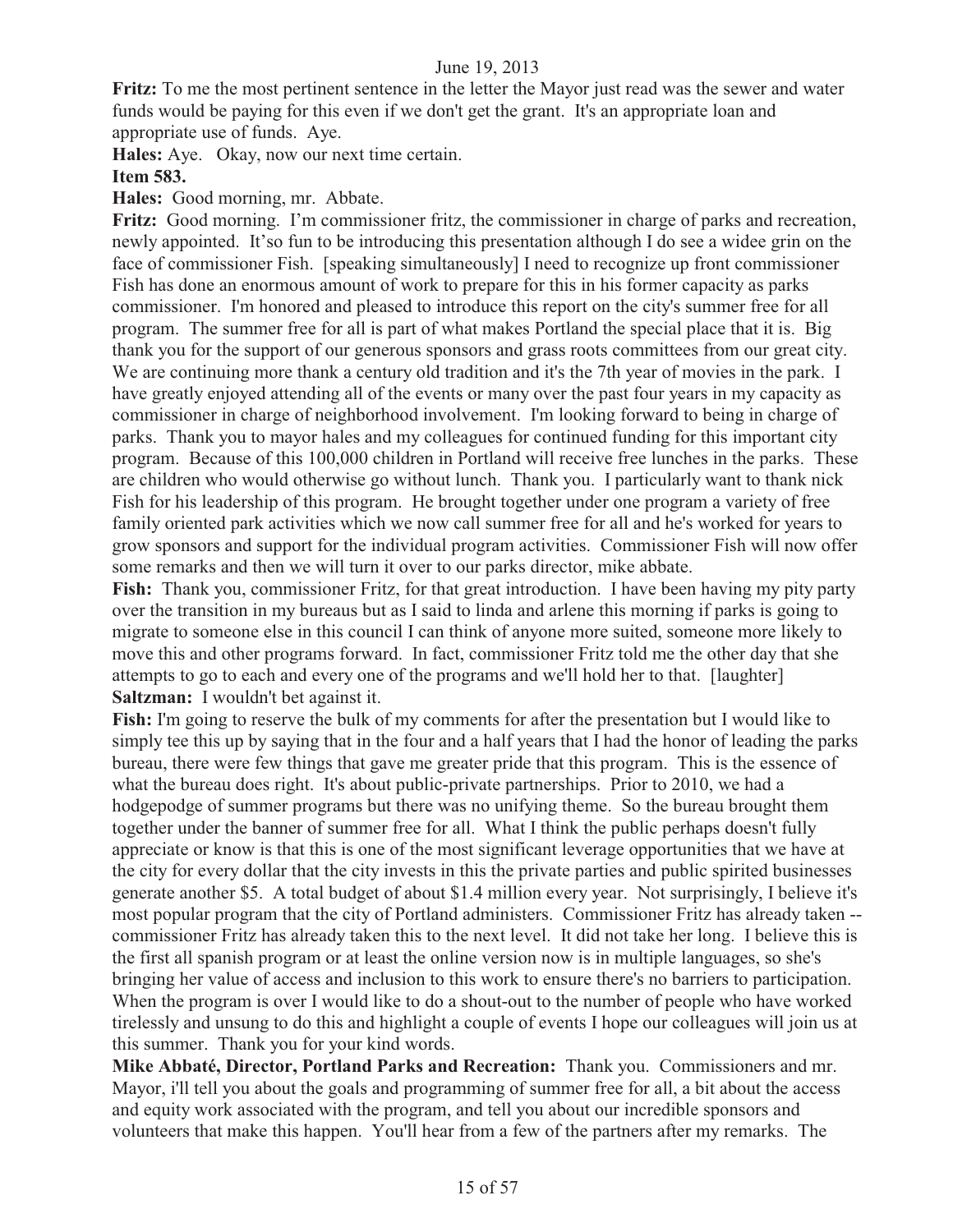goals of summer free for all include equity, access, community building and all within an umbrella of entertainment. When that economic crisis hit a few years ago, Portland parks and rec with the help of our partners raised funds and expanded summer programs to provide positive family entertainment. At the the lowest point of the economy it became even more important to provide healthy and active recreation opportunities for our community. So together with the council's assistance summer free for all has been there when families have needed it most. It's really the residents of Portland who create and make these event happen. The public involvement process has resulted. We have 47 organizing committees around the city that raise hundreds of thousands of dollars each year. They help choose which bands and which movies to show at various parks. Then hundreds of volunteers act to actually pull off these events. David douglas, centennial and Portland public schools are active partners and as commissioner mentioned thanks to the council for especially on the summer lunch program extending it in the next year's budget. We appreciate that very much. Summer free for all's focus on equity has allowed us to challenge many past assumption. We're using what we have learned to adapt our organization to a changing city. So couple of highlights. One I call bringing parks to the people. As you know, one out of every five households in Portland does not have access to a nearby park, so if we just had our programs in existing parks a number of -- a large portion of our citizens wouldn't be served, so hence the expansion of our mobile playground program where we actually take facilities and programming out to sometimes parks, sometimes apartment complexes throughout the city. In addition it's a citywide celebration. In our city you'll find many, many languages that are spoken other than english. Commissioner Fish brought attention to the program guide that's in spanish. But we have spanish movies. We have russian language movies. We have huge variety of types and styles of music that are represented. Thanks to partnership with east Portland action plan and Multnomah county we also have those promotional materials in seven languages. Finally we're employers for Portland parks and recreation. Summer free for all requires a huge staff. We have changed our hiring practices so our summer free for all staff reflect the communities that we serve. We removed barriers of communication. We have adapted our employment application process sos we can hire folks from the communities that we're going to be providing these services, and so it's been a great thing. Our employees know the neighborhoods that they serve. Folks in the neighborhood understand that they have a friend in the city. Our access and equity work is ongoing and we're in sort of a constant improvement process. We'll look at the results and probably make more changes as we move forward. All of our play ground zero, movies and concerts are free to the public but as the commissioners mentioned it takes money to make that happen. It's only possible because of the generous contributions of our sponsors and our volunteers. As commissioner Fish mentioned, \$5 of private money for every dollar of city money. Frankly, it's those 47 grass roots committees around the city that do the bulk of the heavy lifting. I mentioned about the volunteers. We couldn't pull this off, it's not just the money, it's a program. Those take staff and people at the events and setup. Thank you very much to the volunteers. Commissioner Fish is going to thank some - commissioner Fish is going to thank some of the key folks involved from Portland parks and recreation staff but we appreciate his leadership in setting the goal and the vision for that program. The work we do every year is a long-term investment in community liveability. June 27th at peninsula park we'll be celebrating the centennial of peninsula park, a great event. We have events from 11:00 a.m. To 11:00 p.m. So nobody can miss an opportunity to go to peninsula park and celebrate 100 years. We just had an event to celebrate a great donation and volunteer work in restoring the rose garden there. We hope you'll get outdoors with your family and your friends and make memories with us this summer. I'll turn it back to commissioner Fritz to introduce our invited.

**Fritz:** We're now going to hear from a number of our sponsors and long time supporters. Thank you for being here.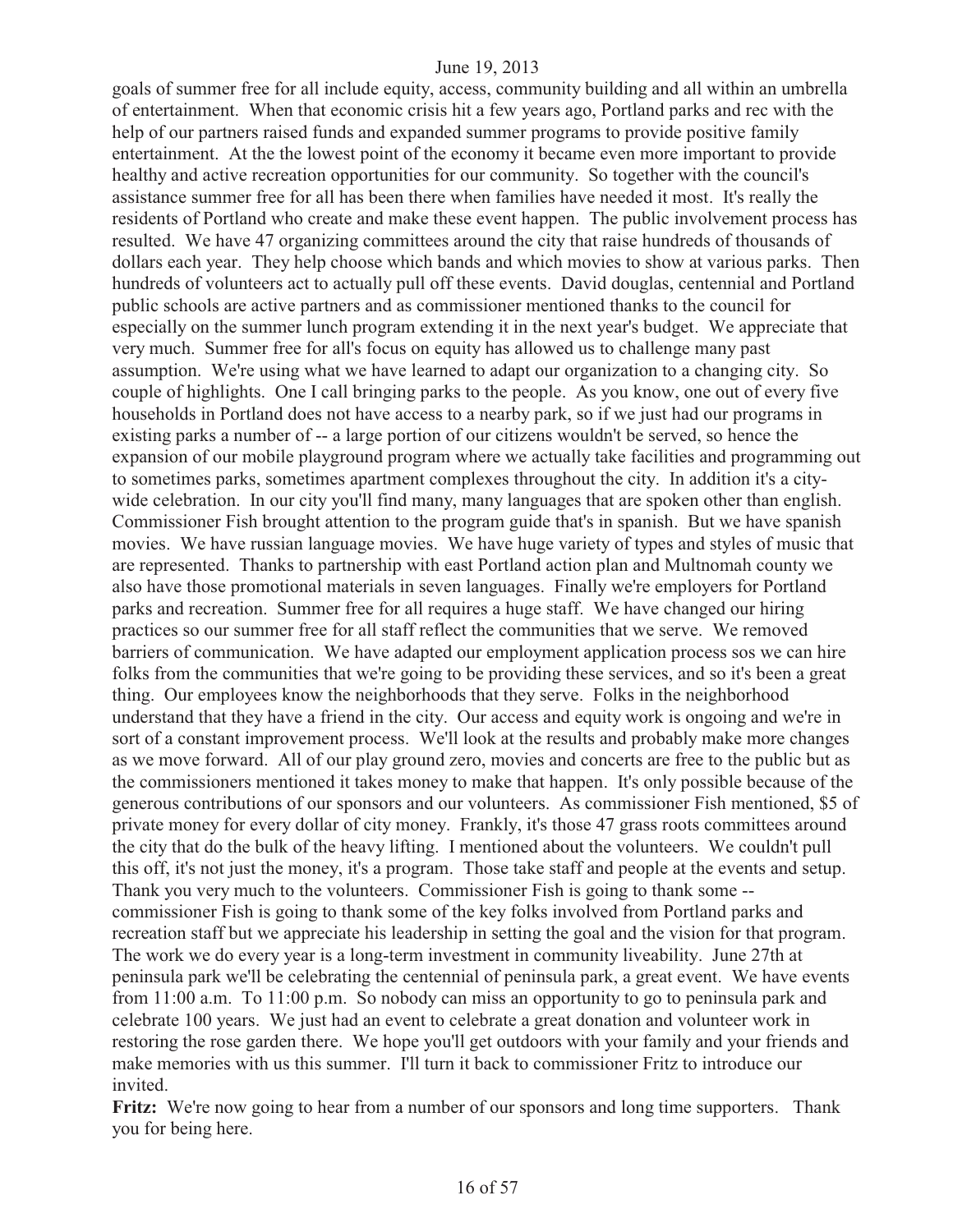**\*\*\*\*\*:** Good morning.

**\*\*\*\*\*:** Good morning.

**Claudia Knotek:** Mayor, commissioners, i'm claudia knotek, I managed community relations, charitable giving and partnerships for new seasons market. It's a pleasure to be here today. New seasons market has been a long-term partner with the summer free for all program. In our parks we believe that all of our neighbors should have access to fun, safe summer event like concerts in the park. Our parks are our gathering places. They are places where our children go to play, where they get to experience nature, enjoy sports, picnics, really develop true community. These are the places where you interact with someone you never even knew was your neighbor. You sit down at a concert in the park and there's a conversation going on. You realize this person lived two houses down and you didn't even know them. Employees and staff here at new seasons market have helped us along the way choose the parks that we're going to be partnering with. Most of our partnerships have been with regards to the concerts in the park and we have made a concerted effort to ensure that the parks that are most in need are the ones that receive our funds. There are certain parks that have lots of businesses that really can do it without the help, but there are also parks that rely on businesses here in the community to help them make sure that the concerts actually happen there. We found that the relationship that new seasons market has developed with Portland parks and recreation is a real partnership. Our customers love seeing us. They love seeing that we give to the things that are important to them and Portland parks and rec is truly one of those things that's important to them. We also get the opportunity for community coordinators to go out into the parks and hand out whatever is the freshest or most delicious from the produce and get a chance to actually have interactions with the neighbors. We think our mission alliance so well with Portland parks and rec. Health, access to nature and what's natural, families, friends, and fun. In gathering with your neighbors to enjoy a movie or concert. We look forward -- I love hearing amanda is going to be there but we look forward to seeing all of you participate in one of the summer free for all programs and watch for us. We'll be out there. I think they are starting bypassing out cherries in just a couple of weeks. Thank you for this opportunity and for your leadership. **Fritz:** Thank you.

**Rodrigo Lopez:** Good morning. I'm rodrigo lopez, regional vice president for comcast here in Portland. Survived a winter here in the northwest and i'm quite excited about running these ongoing programs that are going to support the community in the summer. Part of the culture of our company has been to support the communities where we live, work and play. In this instance this is a great opportunity to support so many people that otherwise would not have another form of family safe entertainment that they can have access to. It's been a few years of partnership. I'm excited to continue that tradition and find ways to continue to support the programs that benefit so many as many things that we do, we tend to focus on what we can do to ensure the health and well-being of our communities. So on behalf of comcast i'm honored to be here to represent our employees who are quite excited personally i'm looking forward to attending with my family some of the events and home we get a chance to meet new neighbors that I now have. Thank you.

**Fritz:** Where did you come from that you described surviving a Portland winter? **Lopez:** Salt lake city.

**Fritz:** Thank you for being here today.

**Arlene Kimura:** Good morning. I'm arlene kimura. I live in east Portland. As part of the neighborhood system in east Portland action plan I have been very happy to be involved in the whole parks summer free for all series. Couple of years ago we decided we needed some playground activities for our children who don't have traditional park space and the park staff worked with us. Work with us on funding, on hiring and we have tremendous involvement from community members that finally realize that government officials of the city of Portland at least are really just like them. So we have our summer free for all east Portland version translated into seven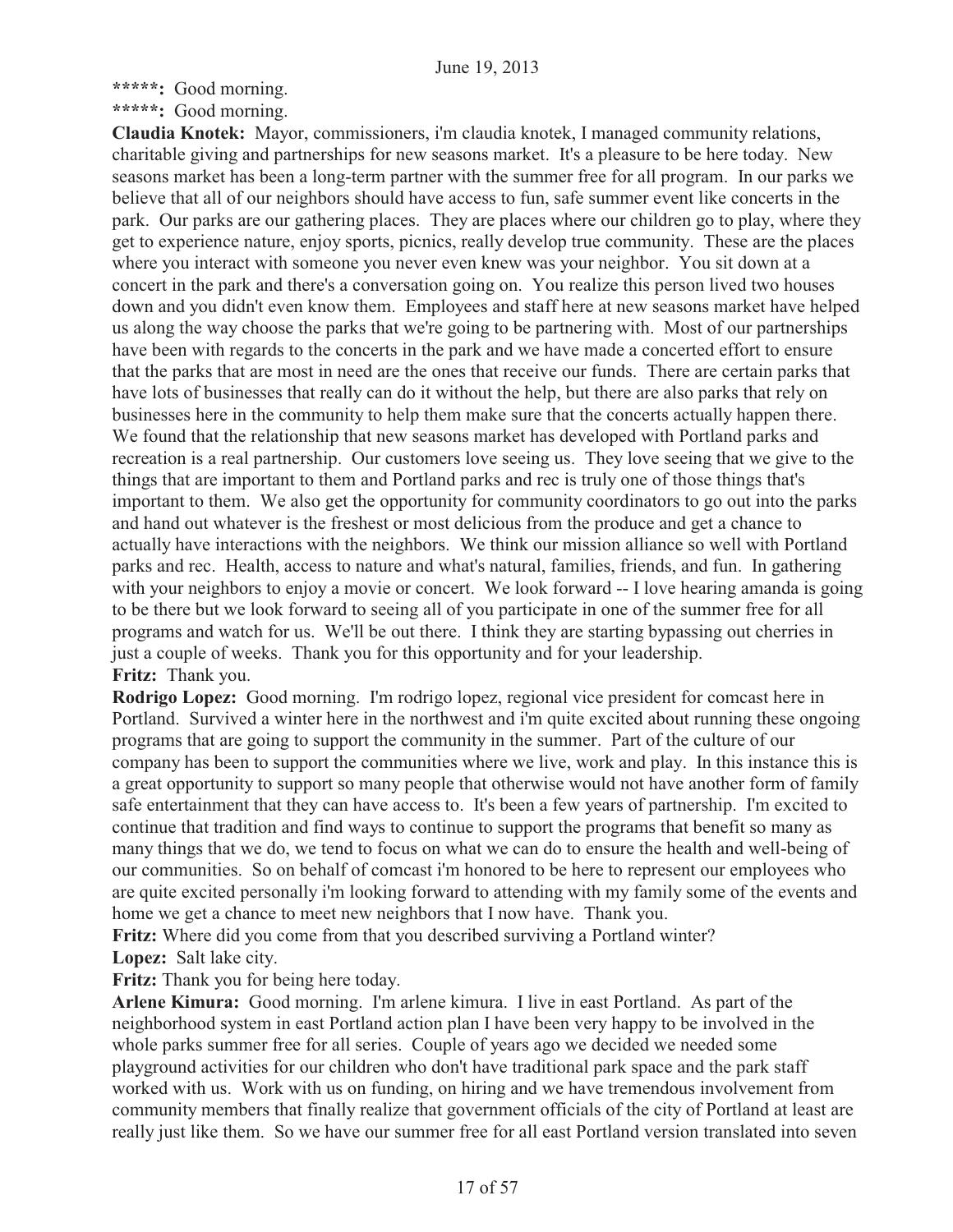other languages besides english, a lot of it done with volunteers going door to door handing them out. We thank you very much and we thank park staff for their help.

**Fritz:** Thank you for being here today.

**Kimura**: I would be remiss in not saying thank you to Multnomah county too.

**Fritz:** Arlene was instrumental in raising money for extending our playground program. We really appreciate it. Thank you for being here.

**Pamela Weatherspoon:** Good morning, mayor, commissioners. Thank you so much for allowing me to be here. I'm extremely passionate about parks. I'm responsible for community relations at legacy emanuel and randall children's hospital. I also have the pleasure of doing some work for legacy health as well. I have been very involved with the planning of the concert series for many years. Ever since I started at legacy emanuel four years ago. The partnership with legacy health and importantly parks in the summer free for all is extremely important for our organization. It's our mission to have good health for our people, our patients, our community and the world. This partnership really explains that and shows that. We have also supported other parks other than just dawson park. When legacy emanuel was buildings the new randall children's hospital we brought out one of our physicians to speak about the changes and the great work that was going to be happening at randall children's hospital. We also brought out an ambulance and allowed the kentucky to play in that ambulance. Through good samaritan hospital we have supported the wallace park concerts for many years. This last year we also supported harper's playground by sponsoring the xylophone. Over the years I have been on the committee to help plan dawson park concerts and have seen those concerts thrive and grow over the years. The image has changed and the environment in that park. When I started we only had three concerts in that park. Over the years we have grown that into last summer when we added the addition of a movie. There's hundreds of people who come out to dawson park during the summer and it's been just a joy for me to be able to see it grow and thrive throughout the year years I have been involved. I think the summer free for all programming is extremely important for our community and legacy emanuel is committed to continue to support this programming and I think it's a great thing for our community. I have to also state that we also are supporting the revitalization of dawson that's going to take place this fall. I'm really excited to see how that's going to help revitalize that park that is what we see to be our backyard of legacy emanuel. Thank you so much again for allowing me to be here. I hope you will come out this summer. We have a great lineup in dawson. That will be starting on july 10 and legacy emanuel will be the title sponsor of the concert on the 17th with curtis delgado. I would love to see you there.

**Fritz:** Thank you.

**Nick Hardigg:** It's great to be here. I'm nick hardigg with the Portland parks foundation. Mr. Mayor, commissioners, including three former parks commissioners, thanks a lot. It's great to be here with pamela and to recognize as I start their gift to dawson's revitalization, a gift of \$200,000, a major investment in the community. As you know, Portland did not become a great city by accident. Neither has the park system that in many ways defines that greatness. It takes a committed and informed public to keep our park system strong. Summer free for all, it's free recreation programs, concerts and it's movies are really testament to that greatness, their scope, their excellence, their reach into our communities as well as how they are funded. Sponsorships from our generous business community ably raised by the staff of Portland parks and recreation and 47 neighborhood committees, individuals who have banded together to collect donations for free evenings where families can get together in a park, spread out a blanket and enjoy a movie or concert together on public land. Summer free for all is a beautiful thing. It's testament to the vitality of the city and its citizens' love of parks. Portland parks foundation is pleased to be a visible presence at nearly all of the 100 free for all events that are going to happen this summer helping to collect donations and keep this proud tradition alive but the parks foundation also thinks that we can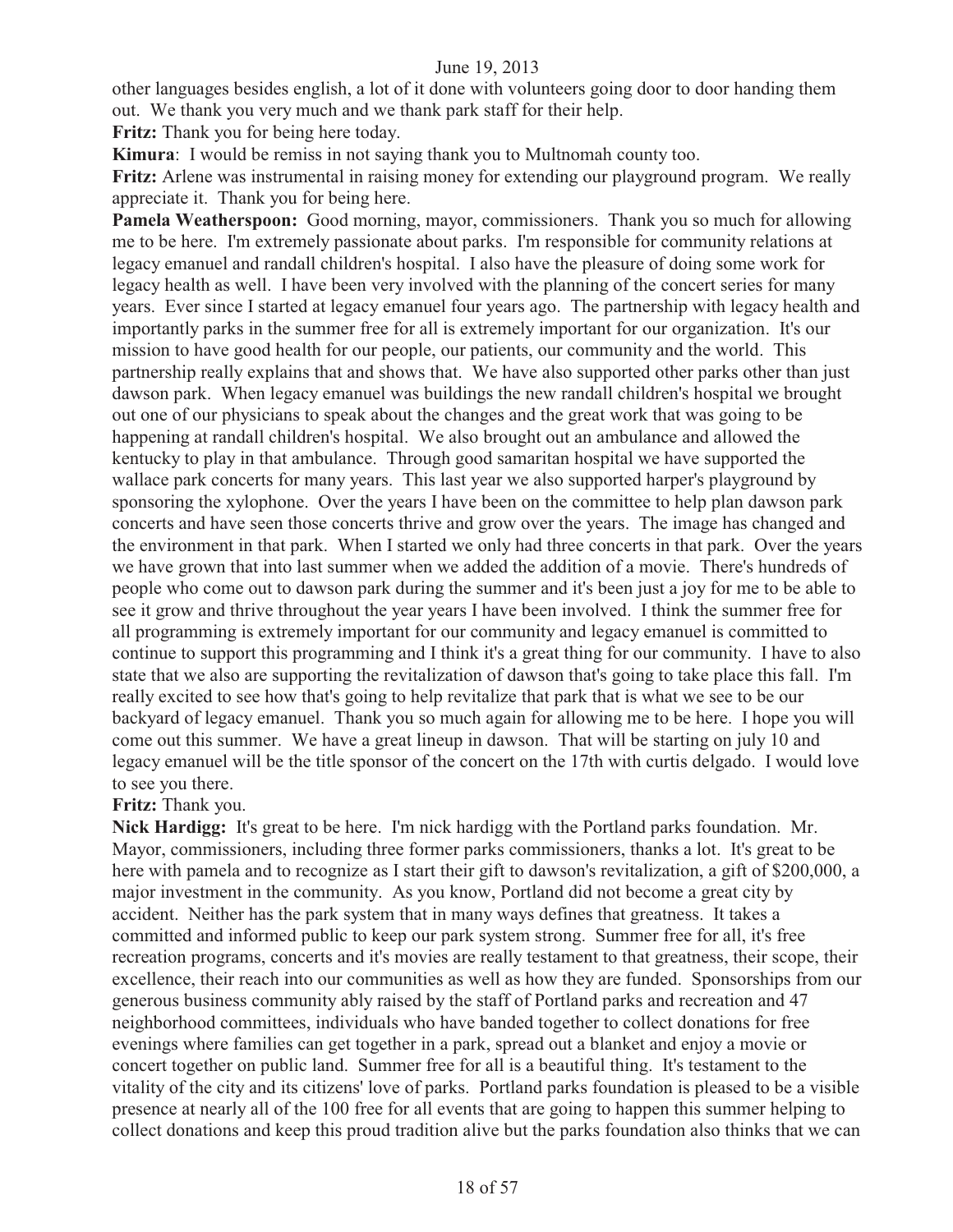do better for our parks. As director abbate mentions one of five families don't live within walking distance of a park or playground. There's a shortfall creating a backlog of maintenance issues that undermines our parks' legacy. These are tough economic times, tough budgetary times. But we feel that we can help Portland to do better. Take, for instance, the play ground zero that we do, half of our playgrounds are nearing the ends of their useful lives and will need to be replaced in the next ten years. Our park system is great. But vigilance is required to protect our common legacy. Portland parks foundation will be helping to raise funds for summer free for all events all summer long but we will also be working to raise awareness of the challenges of our parks system and the communities that they serve. This october we are also organizing the largest volunteer event in Portland parks history. It will engage dozens of park supporting groups and hundreds of volunteers to embrace and volunteer for the parks that they love during two days of service. This volunteer effort is being called park age. [audio not understandable] we salute the council's commitment and our system is great. But that greatness is also at risk. Thank you.

Fish: May I make one comment? I would be remiss without just commenting about each of our final two speakers. First to thank nick for his outstanding leadership at the foundation. There's a way that all of us can support the foundation. It's part of our employee giving program. Employee charitable giving program. We all have the option of check ago box to support the foundation. Nick, thank you for your tremendous support and leadership. Pamela, you said something which was even by your standards of modesty a bit of an understatement when you said legacy was supporting dawson parks revitalization. I had the honor of being at pdc, testifying in support of moving forward with that project, and the truth is that the budget got value engineered to a point where there weren't sufficient funds to pay for a children's fountain. That park is at the heart of an historically african-american community, it's where bobby kennedy announced for the presidency in the state of Oregon. It would have been a shame not to have a children's water feature. That's where legacy stepped up and made a six figure contribution to make that possible. I want to publicly thank you because we know how much work you do in the trenches and thank your host organization for tremendous support for our kids in that community.

**Weatherspoon:** Very excited about that.

Fish: It will be known as the legacy children's fountain. At a time legacy celebrates their centennial. **Fritz:** Does anyone else want to testify?

**Moore-Love:** We have three people who signed up.

**Hales:** Come on up. I see linda. Are the others here? You may get the last word.

**Linda Robinson:** Okay. I'm linda robinson I live in east Portland and serve on the parks board. I just wanted to make some acknowledgements particularly of parks staff for some of the work going on two years ago I was really pleased. I missed a meeting and when I heard about what happened at the meeting, they were excited about the idea of they heard that the attendance was low at some playground programs in east Portland but most of the neighborhood activists didn't even know what was happening. They approached parks and they said, can we work with you to pick sites and to publicize these events so it will be more successful and we'll get services where they are needed. They stepped up and did it. It was something that had not happened before. But I want to acknowledge jeff and tim for the work they did coming out to east Portland, meeting with a group of us some of whom are not very sophisticated in terms of working with city bureaucrats, and we worked hard to get permission and to find locations like church grounds, apartment complexes, school grounds, and offer to take these playground programs into our undeveloped parks through this mobile playground. If you look at the schedule more than two-thirds of awful the playground programs are in east Portland but that is because we raised the funds to rent additional vans and staff them and equip them and get permission to do these on private property. So this was really important. They also worked hard with us to revise the application process for young people who will be staffing these playground programs. Things like the application said dob. A lot of 19-year-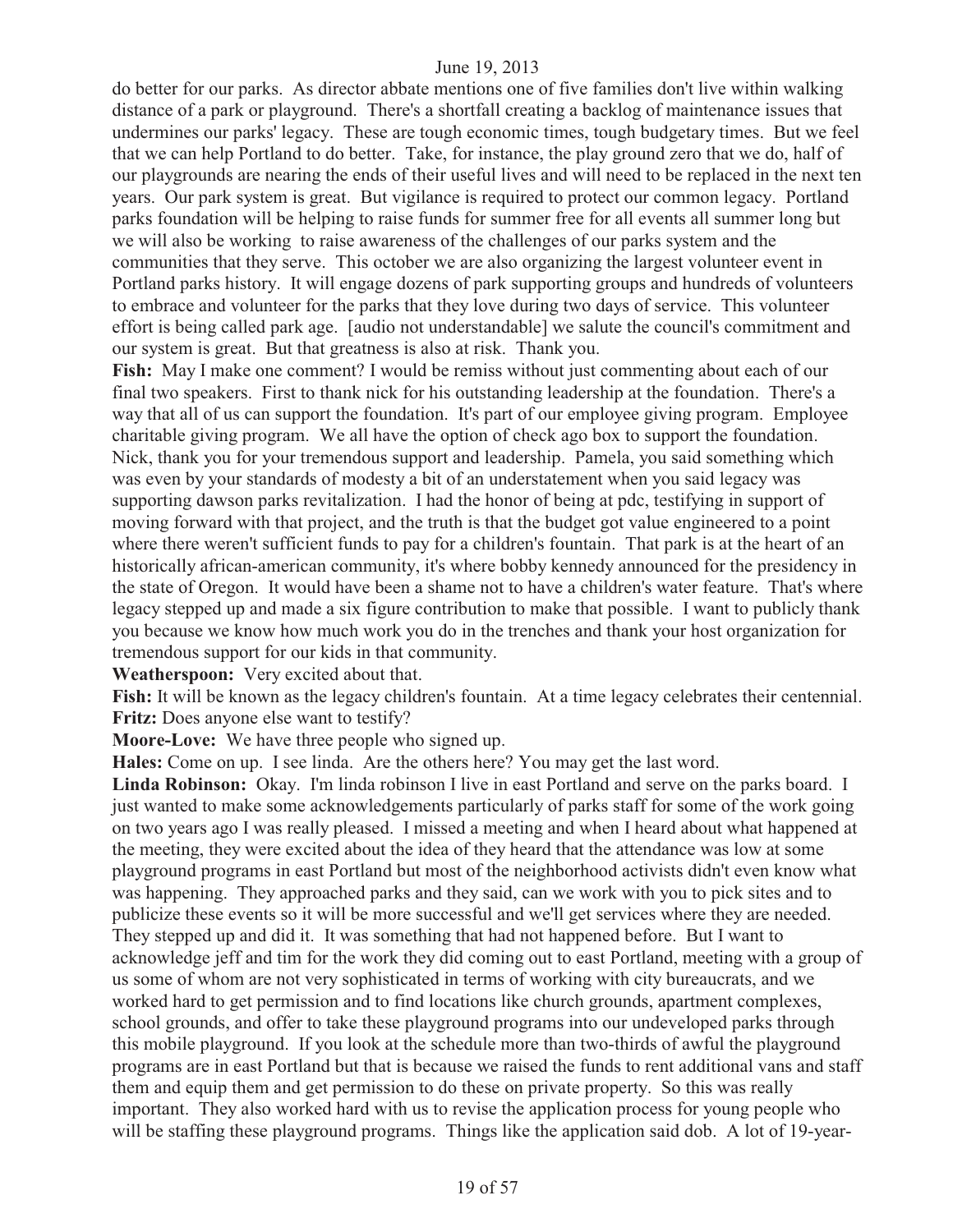olds applying for their first job had no idea that dob stands for date of birth. Making it simpler so it wasn't the kind of application you fill out for a full-time long term job. We were able to hire an additional 22 people from east Portland which was a real first. We helped distribute it through youth groups that we know could identify high caliber young people that would be good for these positions. We worked together to pull this together and to actually make it happen. Thank you. **Hales:** Thank you.

**Fritz:** Great example of community enthusiasm partnering with park staff to make really good things happen. Do any of my colleagues have further comments?

**Hales:** We need a resolution to adopt the report.

**Fish:** So move.

**Fritz:** Second. Thank you.

**Hales:** Further discussion? Roll call.

**Fish:** Commissioner Fritz, thank you for bringing this forward. This is my favorite presentation of the year, a chance to say thank you to a lot of wonderful people. What is the magic for me of this program is that it has reached the heights that it has achieved because 100 small neighborhood businesses have joined arms with fortune 500 companies like nike and larger companies like comcast and great health care systems like legacy to make sure that almost a half million people in Portland every year have access to great music and film, swim, rock climbs, for hungry children to get a meal. That's what Portland does best when we all link arms. We all contribute according to our ability and we create community. I can't think of a more conspicuous example of this. Last year sponsors contributed over \$300,000 to make this program fly. They did so in a year when everyone was hurting because of the economy. I know commissioner Fritz said next year this will not be any easier to raise that funds, but someone just noted we have four current or former parks commissioners on this body and steve, if you play your cards right, someday you too will be a part of it.

**Novick:** Commissioner Saltzman has been waiting for years and years.

**Fish:** I just want to offer a couple more personal observations. A number of years ago we almost lost the Washington park summer festival. There was a lot of press about it, and it actually coincided with me first being assigned the bureau. It turns out there was a big public uproar about that and we learned not unlike some other recent sites where we have seen the public weigh in loud and clear about their priorities and values, the public said that this is important and we have to find a way to get it done so I would be remiss if I didn't acknowledge the role of gordon and daimler. Over time this has grown, and the most conspicuous area of growth has been serving hungry children. I thank emily york on my team and the partners for hunger free Oregon and all the folks who helped leverage the dollars out of Washington to help fund these meals and all our friends in local school districts who opened up their kitchens to cook these meals, for general fund money and making it ongoing so there's no gap in the summer between when kids get get out of school and go back to school. That's a tremendous accomplishment. There's a couple of events I hope to see commissioner Fritz at. I'll be keeping track of her attendance. She and I will be going to a number together. We'll be looking for a couple of events in east Portland where we can come out and celebrate with you and arlene. We'll also be attending a first, which is thursday, august 1st, in Washington park. The first time the Portland gay men's chorus has ever performed in a public park. They will be joined by former governor barbara roberts and by commissioner Fritz, who I understand has quite a voice. That's one you won't want to miss. I'll also be attending with amanda the Portland jazz festival in northwest later. I think my son has his eye on a couple of films throughout the city. It's an extraordinary set of programs and there are a lot of unsung heroes who never get credit for this day. Our speakers were very gracious in mentioning some but I would like to mention all of them if I could. This is the honor role of unsung heroes. I'll leave one name for last. Judith, david, aaron, barrett, joan, alicia, mark ross, jennifer yocum, mark, sue, the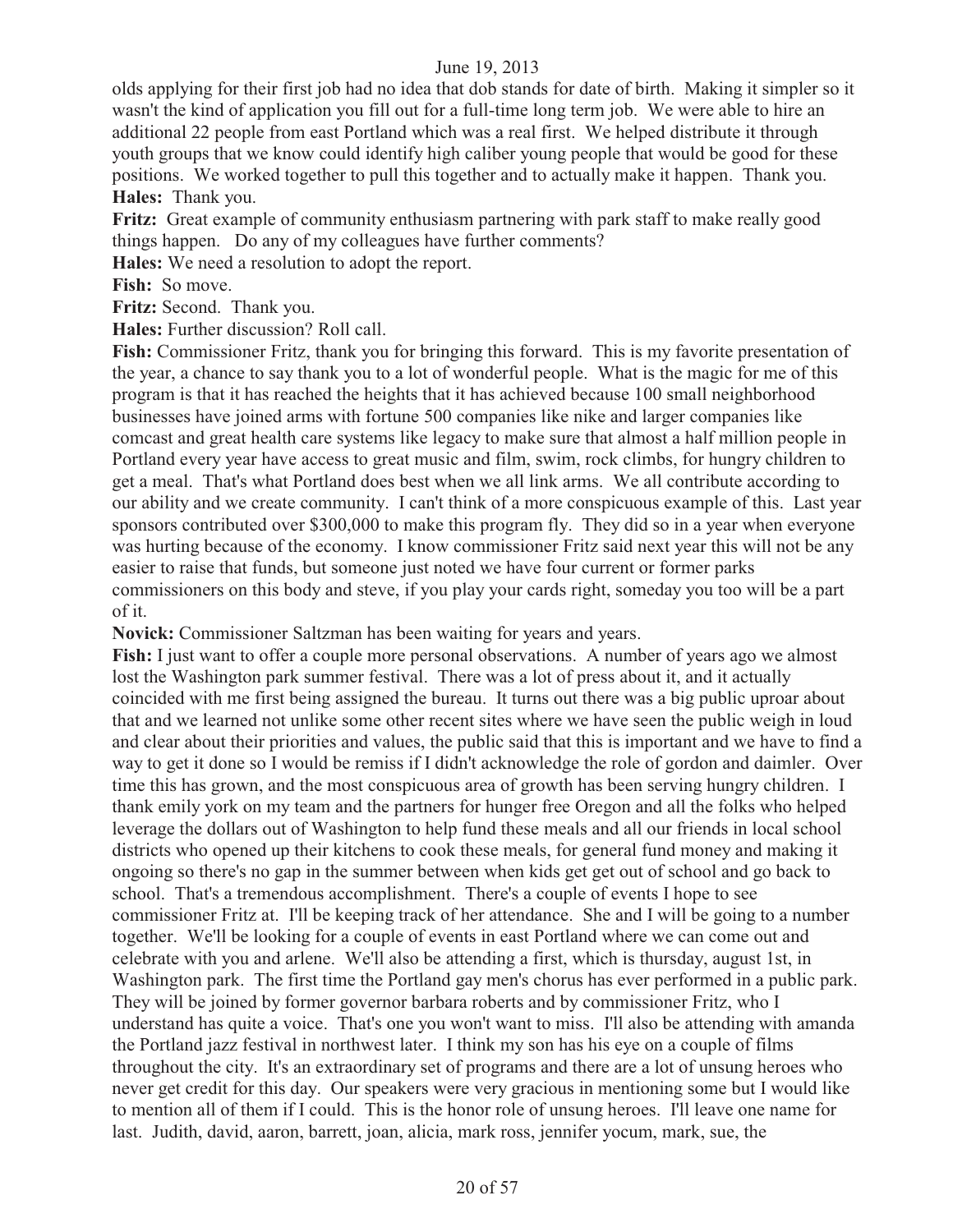imcomparable nick, jesse bond -- let me see if I missed anyone off that list. If I did I apologize. Did I mention aaron? Yes. So there are others. These are the core group, but I have left one name for last. In all of our work you hope that there is someone who is part of the team. You don't hope. It just happens this way. There's always one person that is just as passionate and just as committed as everyone else but seems to from time to time go above and beyond. There's one person in this group that I didn't mention who I believe time an time again has gone above and beyond, and it's the heart and soul of this program, and that's jeff milkes. Jeff, would you please stand? Jeff is the south zone manager, which I understand is a full-time job. But he's also really our point person. I can't tell you how many times he gets a phone call because there's some glitch in some part of the city that happens when you're running hundreds and hundreds of these programs. He's also responsive, always on the site, always with good cheer. I don't know how he keeps his marriage and family life afloat because he works these unbelievable hours. Actually you bring most of your family with you. That's the secret. Jeff is an example of a public servant who represents the best of our community and he would never seek recognition for his work and never ask to be singled out above everyone else because that's not his style. But today I want to say a special thank you to jeff for everything he has done to make summer free for all a great tradition. Thank you. I'm proud to vote aye. **Saltzman:** Well, thank you. This summer free for all really gives us time to see Portland's parks shine. You have done a great job. Want to thank all of our private sponsors including the foundation and city council for continuing to support this and expanding the summer lunch program. Great work. Aye.

**Novick:** Just a couple of things. Thank you so much to all of our partners and to parks employees for making this stuff happen. I do want to note that a although many of us in Portland have a healthy skepticism of big corporations in addition to many, many local businesses who support summer free for all we should note there are some big corporations like daimler, pacific power, wells fargo, schnitzer steel that are supportive. We should note occasionally big, fat corporations do good things and this is one of them. I have to note that my favorite parks event trek in the park is coming to the end of its five-year mission this summer. To note that trek in the park, the trouble with tribbles, is going to start august 3, friday and saturdays continued through august 25th. I miss no opportunity to hype that event because it's such a totally wonderful Portland event and extremely well done. I just want to say to the summer free for all, live long and prosper and i'm pleased to vote aye.

**Fritz:** I learned my american accent watching star trek in england. That's a nice connection I wasn't aware of. It's truly an honor to be the parks commissioner in a long line of parks commissioners including the incomparable mike lindbergh who I was talking with earlier this week that it's such a great assignment. Thank you, mayor hales, for that. Thank you, commissioner Fish, for all your work over the last four years. It has grown immeasurably and its value. Portland parks are our spaces. You have a home if you're lucky enough to have one, your job is just yours. The parks are our spaces and they belong to all of us. They belong to the people who congregate there at the whether they come from the neighborhood or not. They are inspirational places that are well cared for by our park staff and where this great program brings people together to give people a date and a time to come together to celebrate our parks. Thank you, jeff, for all your work on this. There are some neighborhoods in Portland that don't have a community park, and so I encourage those folks watching today to go to the nearest park and start organizing. Arlene and linda are living proof that if neighbors get together and ask, quite often if it's possible to get something done by patching together different funding sources and going out and asking then we're going to be able to do it, but often it doesn't start without a neighborhood person saying, I want one of those. So please, let's look to that and work together. I'm very much looking forward to attending as many of the events as I can. I will not be climbing the rock wall no matter what you pay me. [laughter] I am very interested in the legacy kids ambulance. I'm going to look out for that. That's a wonderful opportunity for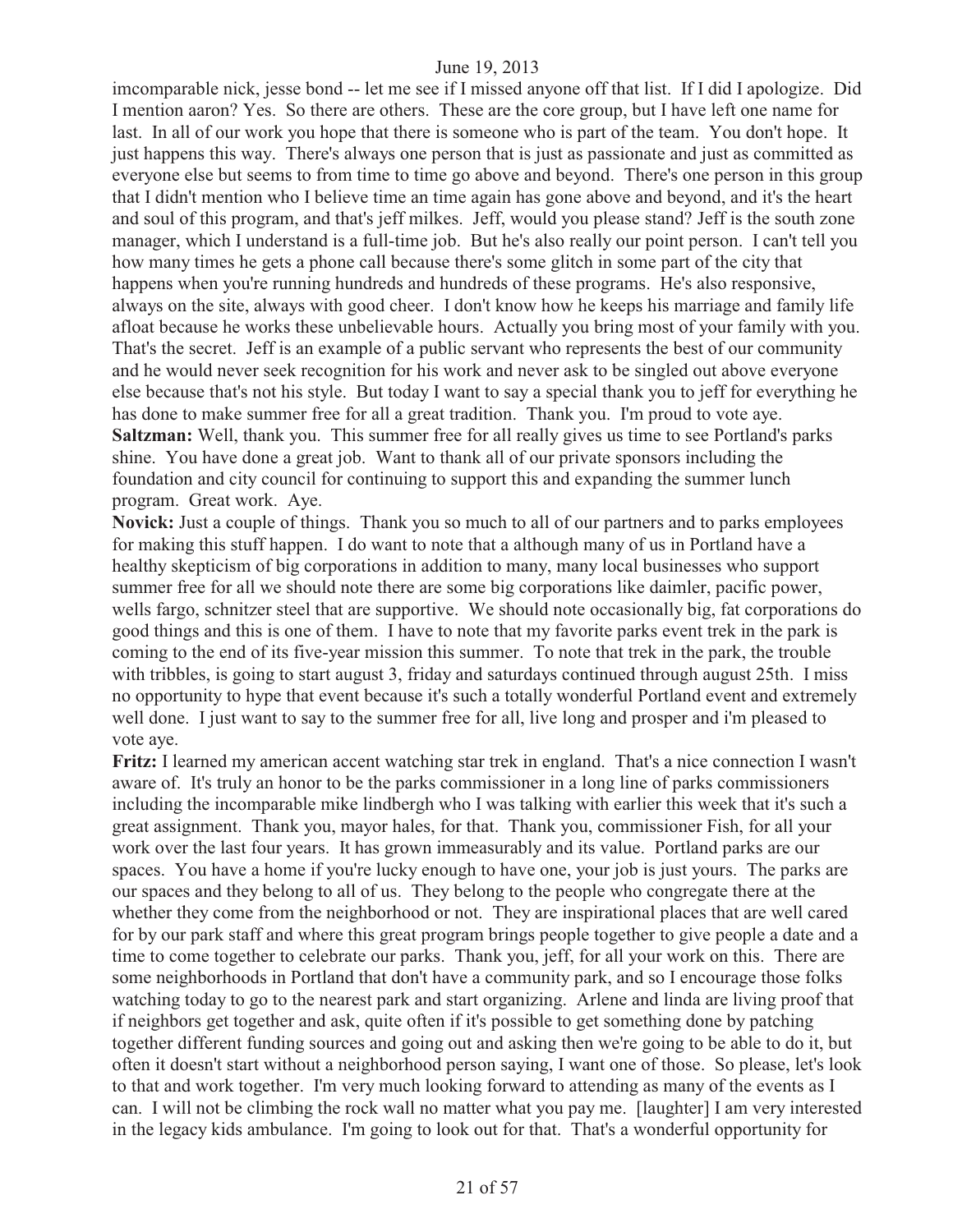kids to get the concept, not just shiny fire trucks that they could get into a career in paramedics, that they could become health care workers and others. That's something I will be looking for. It's free to participants. It's not free. It's dependent on taxpayer funding and by donations from individuals and businesses. The foundation is a great partner in helping us to raise those funds, and so it's everybody who puts their dollar or their change into the bucket which I will be helping to pass around at as many of the events as I can. We're all in this together and i'm looking forward to it. Thank you for your partnership. Aye.

**Hales:** Churchill said we shape our houses and afterwards they shape us. That was 67 years ago and since then psychological researchers confirm the places we live in shape our consciousness of who we are and how we relate to each other as people. We have talked about that here today. In fact, I think that's a profound effect that our parks system has on us as citizens. I spent a lot of time the last 20 years in one capacity or another trying to explain Portland to other places. There's some things that are obvious. We have a light-rail system that works great, we have an urban growth boundary that work great, but from one of the secret weapons in why we're great is our park system. In fact, not just that it's beautiful and accessible and in most of our neighborhoods more to come, but that we gather there as neighbors and that we think that's normal. That's not true in most american cities. Anywhere near to the extent that it's true here. It isn't going to happen by passive management of those green spaces. That's an important piece of the work. We have to have them in good condition but this active programming that brings us together in those shared spaces I think not only great for kids, great for families, great entertainment whether you're a trekkie or a classical music fan, or both. But it's also this profound knitting together that happens to us as a community because of that programming. So the fact that we as a city and we have partners who get this and who are willing to invest in that shared enterprise really is important about who we are and how we work as a place and how we work as a community of people. Look forward to seeing you all in the parks this summer as well. Aye. Good work. Thank you all. All right, we are to the regular agenda. Item number 596.

#### **Item 596.**

**Moore-Love:** Accept a grant in the amount of 220,000 and propose rate \$26,000 for fiscal year 2012-13 from the Oregon department of justice and the Oregon high intensity drug trafficking areas program for Portland interdiction efforts.

**Hales:** Do we have a presentation on this or available for questions or both? Come on up, please. Good morning.

**Lt. Robert King, Portland Police Bureau:** Good morning.

**Hales:** Welcome.

**King:** Good morning, mayor hales. Excuse me. Commissioners. I'm lieutenant Robert king with the Portland police bureau assigned to the drugs and vice division. I would like the other two folks to introduce themselves.

**Jose Gonzalez, Portland Police Bureau:** Jose gonzalez, assigned to work fort Portland police bureau assigned to the metro gang task force.

**Cathy Rosetto:** I'm cathy rosetto. I work for the drugs and vice condition. I'm a senior admin specialist.

**King:** Mayor, with respect to the \$220,000 grant that hida provides in funding to the drugs and vice division these funds are used largely for over time and other approved expenses but in a tough budget time they allow Portland police bureau to conduct drug investigations that get at mid- to upper level drug dealers and in effect we are dismantling what we're calling drug trafficking organizations that deal largely in heroin and methamphetamine and cocaine. So these resources, this 170,000 in particular, allows the drugs and vice division, hida inderdiction team to be at our airports, train stations, bus stations, airports and interdict large amounts of drugs and money, allowing us to money. That allows us to make arrests, conduct investigation, take dangerous drugs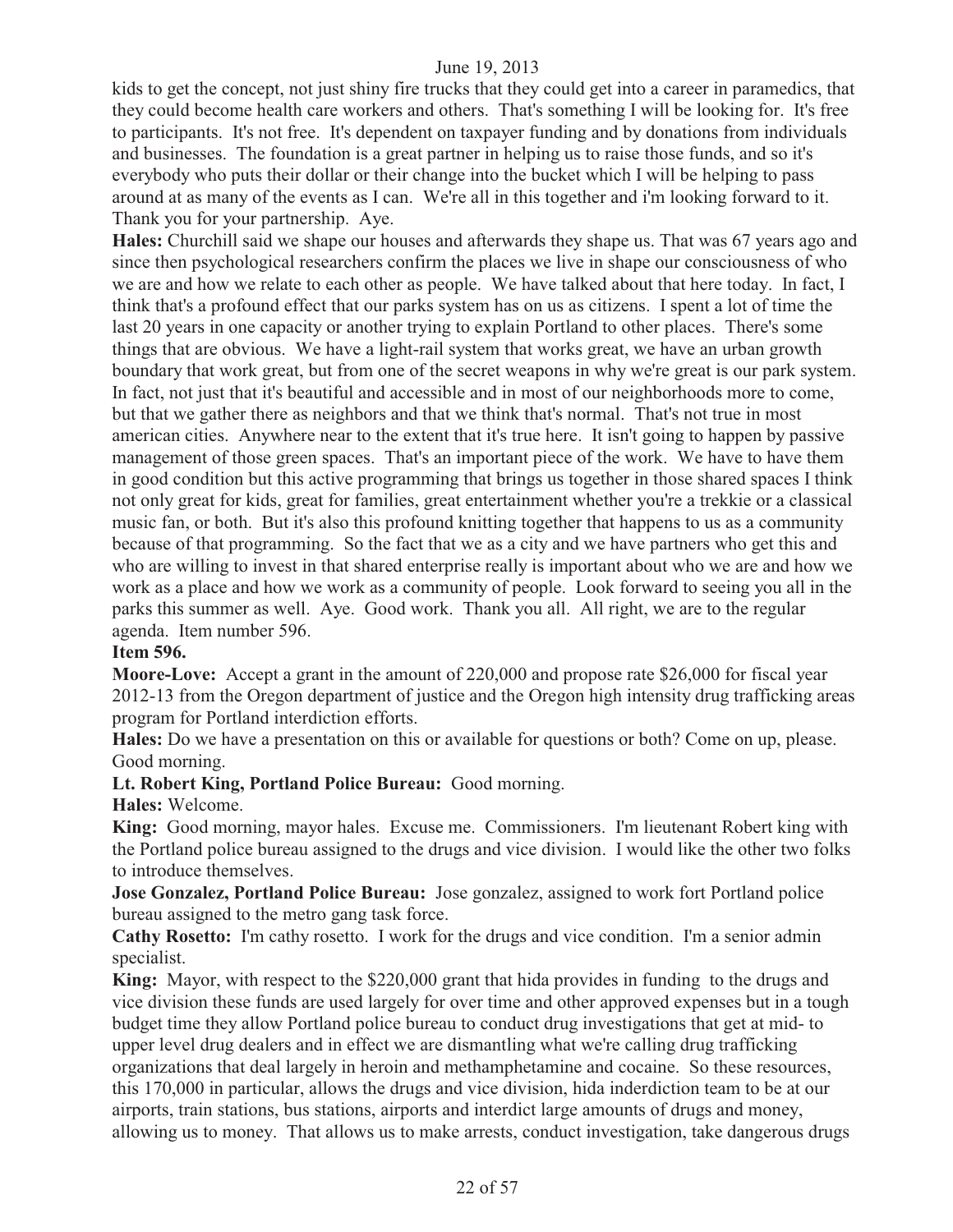off our streets and allows us to seize a certain amount of money used in forfeiture for the police bureau for a variety of purposes like training and other items like equipment. So this money has been really critical to us being able to provide a level of service that we think really helps keep Portland safe. We're here to urge you to accept this grant so that we can continue to do this important work.

**Hales:** Thank you.

**Gonzalez:** This is the first time I have ever been in front of the city council. For the metro gang task force this helps us do investigations. The shootings we have in the city of Portland, basically helps us to prevent those shootings. We feel this helps the officers and investigators to be up there, provide information, help the community and as over all a great assistance for us. It may be obvious but it should be stated that drug deals don't happen on a shift cycle. So this use of overtime dollars we are very concerned about total cost of overtime in the police bureau as we should be, but this is one of those situations where there's no way but for keeping people on the job at that location to really finish dealing with a criminal situation. Over time it's a critical tool in being able to do that. These things don't happen on a schedule. They take time and surveillance. That's exactly why this flexibility to be able to do the work this way seems to me smart. Glad we're doing it this way. **Hales:** Other questions from the council? Thank you. Do we have people signed up to talk? **Hales:** Still here? This is an emergency ordinance. Roll call.

**Fish:** Aye. **Saltzman:** Aye. **Novick:** Aye. **Fritz:** Aye.

**Hales:** Thank you very much. Aye.

### **Item 597.**

**Christine Moody, Procurement Services:** Mayor, commissioners, christine moody, procurement services. In response to interest raised by city council at the march 20 council meeting the request for proposals for construction, inspection and engineering support services was modified to include corporate responsibility evaluation criteria. This criteria item allocated rfp points to state certification as a prime and or subcontractor. Address as -- diversity and community involvement efforts and sustainability in business practices. The city received six proposals. They were review, evaluated and scored by a five-person evaluation committee that included a representative from the minority of value waiter program. Drw, llc, and cmts, llc, were responsive to all the requirements and received the highest evaluation scores. In addition to including the corporate responsibility criteria procurement services and Portland bureau of transportation also arranged to broaden the amount of contracts that would be awarded for these services to two contracts rather than one resulting in one contract being awarded to drw, a state certified emergent small business. Recommending that council authorize five-year price agreements to drw, llc, and cmts, llc, for not to exceed \$3,500,000 each. At this point I will turn it back over to city council if you have any questions.

**Hales:** Questions? Good work. Thank you. This is a report, so we need to adopt the report. Is that correct? There was no one else to testify?Motion, please.

**Saltzman:** So move.

**Fritz:** Second.

**Moore-Love:** I didn't have a signup sheet.

**Hales:** Roll call.

**Fish:** Aye. **Saltzman:** Aye. **Novick:** Aye. **Fritz:** Aye. **Hales:** Thank you. Aye. **Item 598.** 

**Hales:** Second reading and roll call.

**Fish:** We had a chance last week to make comments about this work and I want to thank Shoshanah Oppenheim and I just want to reiterate what I stated last week that this is a very ambitious plan with broad ranging implications and I am concerned that it is significantly underfunded. And so we'll be tracking this to make sure that there are adequate resources to handle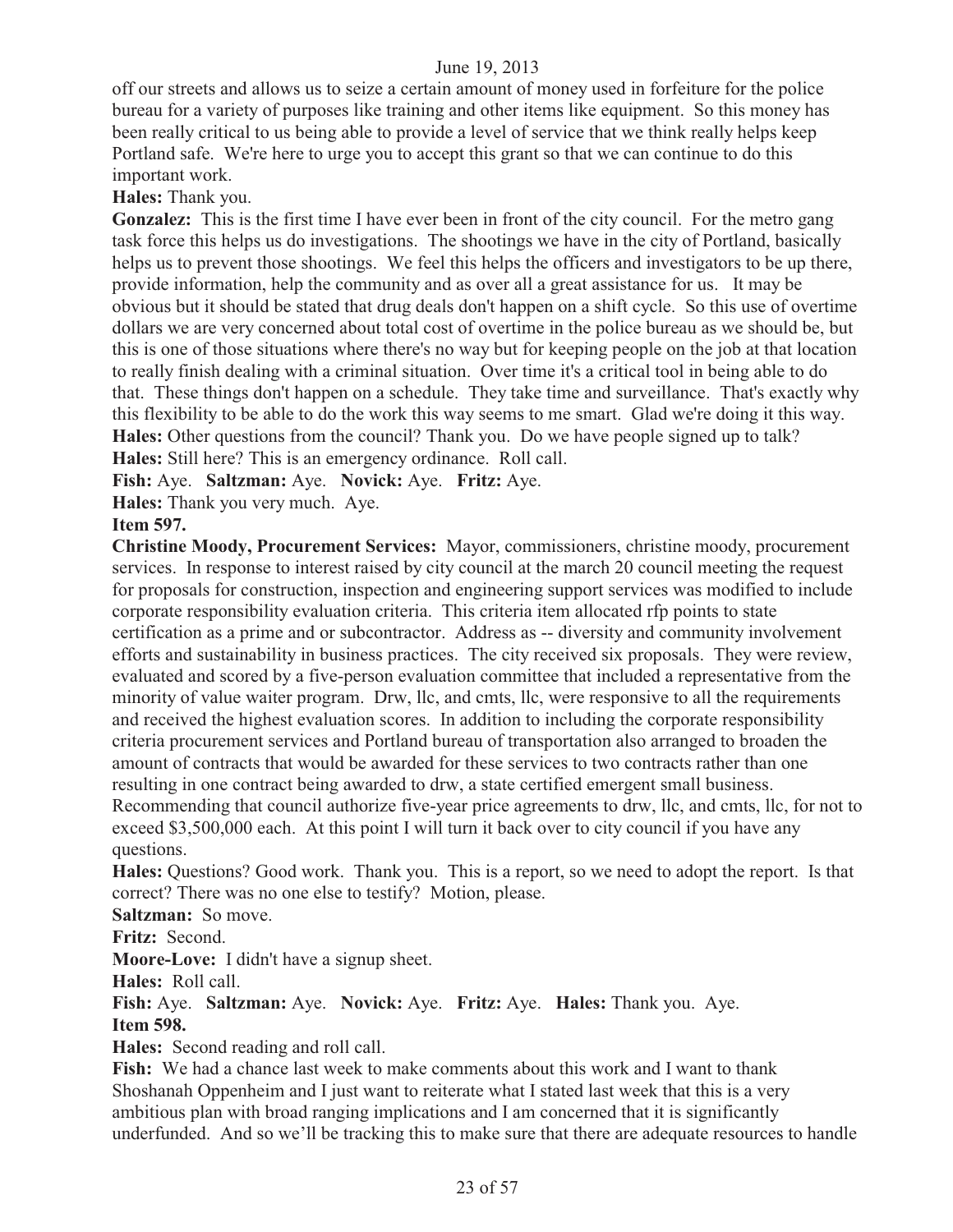the outreach, implementation phase and also the complaint adjudication portion of this. And frankly when I heard Shoshanah talk about how she was going to divide up her time, I think short of cloning herself, she's going to have a very hard time meeting the basic requirements of this plan. When we adopt a plan I think it's important that we actually implement it. And this one again is very ambitious, far reaching. I look forward in the at least, within the next 6 months to get an update to see whether in fact she has the tools and resources she needs. Otherwise I feel it's an outstanding piece of work and I'm pleased to vote aye.

# **Saltzman:** Aye.

#### **Novick:** Aye.

**Fritz:** Thanks to everyone involved. I share commissioner Fish's concerns and also recognize that every bureau is responsible for preparing a title vi plan. It is incumbent upon each of us to work with our staff to do that. There will need to be a well coordinated implementation strategy and the ada coordinators will need to get the support and training that they need. I am like commissioner Fish hopeful and somewhat daunted by the task ahead of us. There is much stuff to do. Appreciate the office of equity and human rights in partnering with the bureau of human resources to get this work done. Aye

### **Hales:** Well done.Aye.

**Fish:** Mayor, before you gavel down, Shoshanah is here. I want to be absolutely clear on something. There may be some confusion about whether bureaus are in fact under this plan required to do title vi plans. Could we suspend the rules on that?

**Hales:** Suspend the rules on that. We will take your clarification of that and complete the item. **Oppenheim:** Sure. The idea, this is a citywide plan. This plan supplements any responsibilities from bureaus to do additional work for developing their own plans. This will be the citywide plan and there is work outlined in the plan for the bureau directors that the liaison and myself to do, outlined in the plan, but it is not expected that each bureau will develop their own plan.

**Fritz:** Each bureau will implement the plan. And that gets done in a different way in each bureau. **Oppenheim:** Exactly.

**Fritz:** I appreciate the clarification. Each bureau needs to figure out what does this mean for my bureau, how do I do my community outreach and all the accessibility that's called for.

**Oppenheim:** Absolutely. I don't want you to think that each bureau would have to bring forward their own title vi plan.

**Hales:** You will be reporting back to the council, how often do you expect over the course of the year?

**Oppenheim:** In the plan we outlined a triennial review where we would come to council, but I'm available to brief the council as needed.

**Hales:** Great. Thank you. With that clarification, we have adopted the report. Now item 599. Please.

#### **Item 599.**

**Rich Newlands, Bureau of Transportation:** I'm rich newlands with the bureau of transportation project management division. This is in relation to an intergovernmental agreement with the state of Oregon, grant to fund pedestrian improvements at the intersection of northwest naito parkway and flanders road. When we originally applied for the grant, we were operating under one set of rules from the state's railroad crossing division, which had changed -- which has made this project much, much more complicated, hence why we are extending the termination of the iga.

**Novick:** Could you elaborate on that a little bit? Is it an issue whether odot will allow us to make certain improvements within --

**Newlands:** That question, as well as the overall project budget to account for changes to a railroad crossing that may well be required. So, it's, again, much more complicated project than we originally envisioned.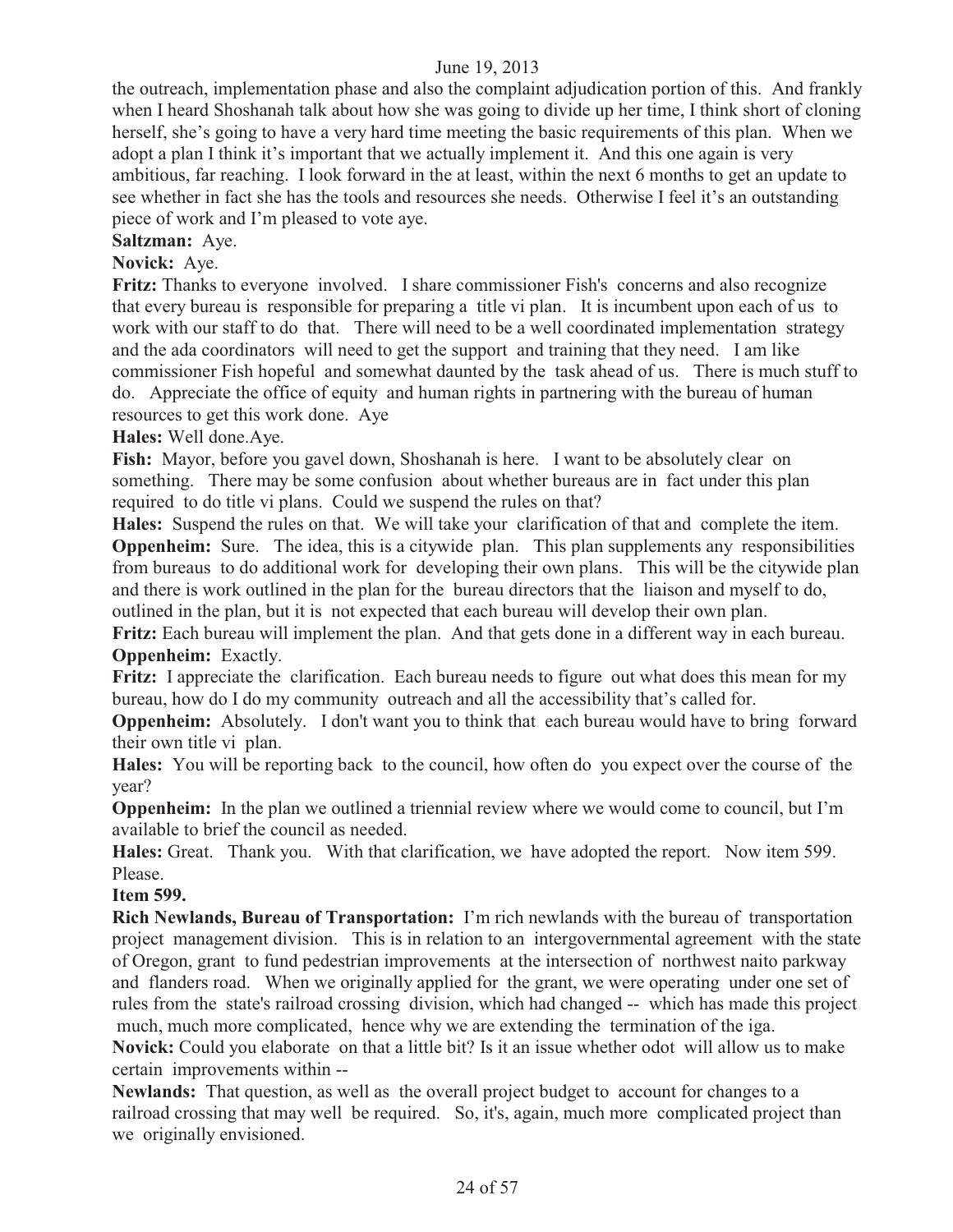**Novick:** We need more time --

**Newlands:** To still work through the issues. And now the railroad is involved --

**\*\*\*\*\*:** That always speeds things up.

**Hales:** All right. Thank you. All right. Any other questions? Thanks. And has anyone signed up to testify?

**Moore-Love:** I did not have a sign up sheet.

**Hales:** Emergency ordinance.

**Fish:** Aye. **Saltzman:** aye. **Novick:** Aye. **Fritz:** Aye.

**Hales:** This is complicated stuff. Six trips to negotiate with the railroad -- whenever you get the state and railroads together, it is complicated. Aye. 600.

#### **Item 600.**

**Hales:** Must be railroad day around here.

**Jean Senechal Biggs, Bureau of Transportation:** Good morning. Bureau of transportation. We're here today to ask council to authorize the at-grade crossing agreements with union pacific, either specific to three crossings in southeast Portland, southeast 8th, southeast 11th and 12th between division street and powell boulevard. Light rail, run parallel to the pacific tracks at these locations. And so, to build the light rail, we need to modify these intersections. We have developed a design in partnership with trimet and -- and improvements will include new crossing gates, traffic signals, signage, sidewalks, and the result of that will have a much safer set of crossings at these locations for pedestrian, cyclists, and motorists. But to build these, p-dot didn't have adequate right of way at these locations to build everything. So, these agreements actually authorize our use of union pacific right of way for these purposes. And also address our future maintenance obligations between us, the railroad and trimet. The construction of the crossing begins july 15th. Trimet's contractor and union pacific crews will be working side by side building these improvements. I'm here if you have any questions.

**Saltzman:** What does it mean to remove an at-grade crossing? What is the alternative for --**Biggs:** So, the agreement also refer to crossings, existing crossings that we are closing. It means removing those improvements. So, just east of where eighth and division street are, is ninth and division place. Sort of the corner of the fore building. Those are crossings that we've wanted - we've decided to close because just warranting to make safer crossings there now that we will have light rail as well as the freight tracks. It means removing the improvements at the gates, crossing panels, concrete panels between the railroad tracks and the signage and things like that. Rebuilding the sidewalks there completely. There won't be a street through there anymore and division place and ninth.

**Saltzman:** There won't be a street that intersects with the rail. **Biggs:** Correct.

**Hales:** So we will have less total crossings in this area once that is all done?

**Biggs:** Ninth and division place, that crossing is being removed. It is really for safety. The other piece we're getting out of it is that we will be able to move forward with a quiet zone application because of the improvements and the gates and all of the signage and median islands that were put in and that will allow street engineers to not have to sound their horns as they go through this part of southeast Portland. Something that the neighborhoods have really been looking forward to.

**Saltzman:** If you are heading eastbound on division street and you want to get over to powell boulevard, how do you do that?

**Biggs:** You can turn at eighth or at 11th and head south to powell.

**Saltzman:** Okay.

**Hales:** Just not ninth place anymore.

Fish: Dan, are you concerned about getting to the bagdad?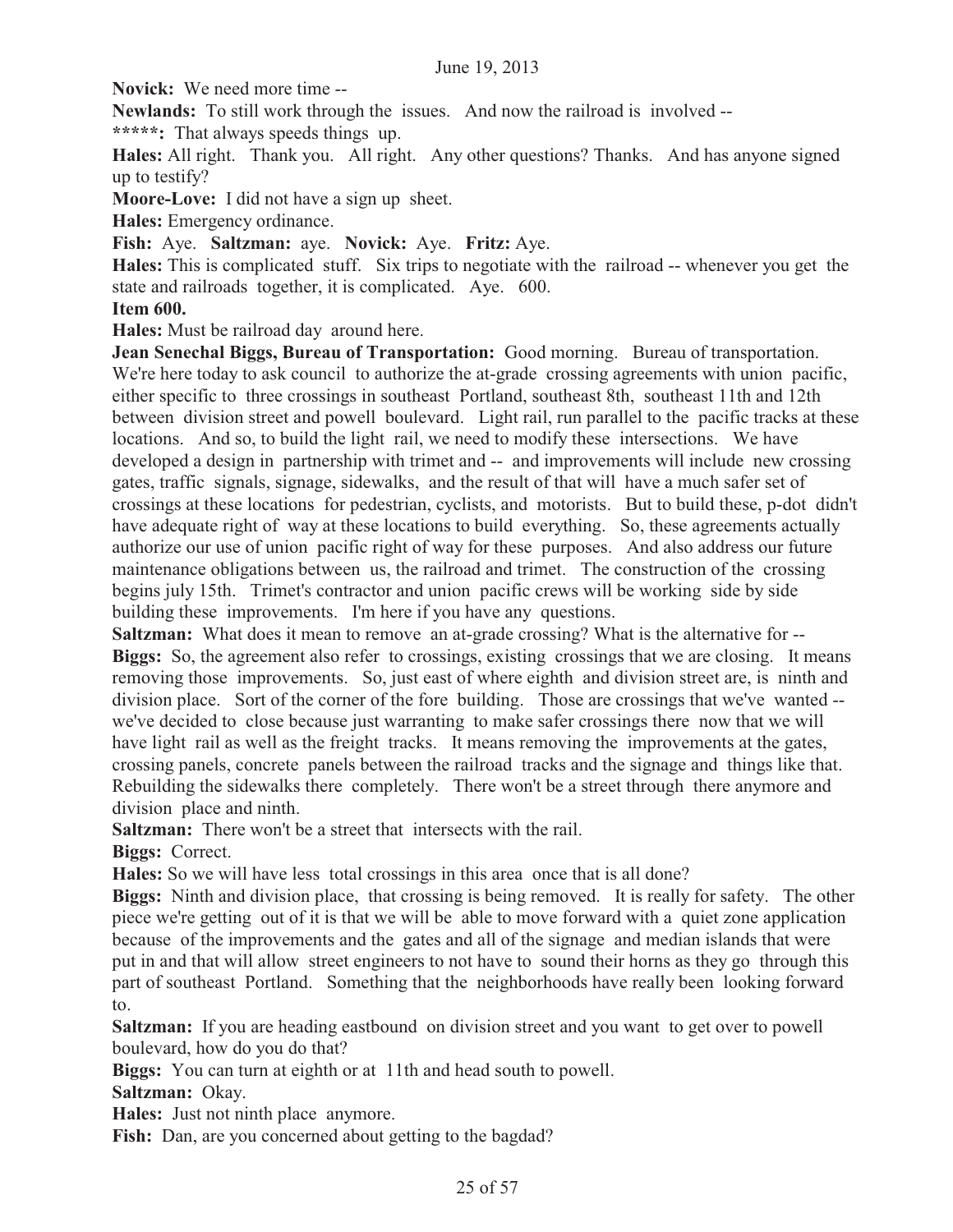**Saltzman:** No.

**Biggs:** It's exciting. A lot of work coming up this summer.

**Hales:** Okay. Other questions? Thank you very much.

**Biggs:** Thank you.

**Hales:** Anyone signed up on this?

**Moore-Love:** Did not have a sign up sheet.

**Hales:** Emergency ordinance. Roll call.

Fish: I would note, commissioner novick a lot of people in the media are looking for signs where you are going to be tilting as the new transportation commissioner. This improves the safety of pedestrians, cyclists and motorists, we will have to wait another day to find out where your priorities lie. Aye.

**Saltzman:** Aye.

**Novick:** Aye.

**Fritz:** Thank you for your work. I know the community will be very happy -- aye.

**Hales:** Amen to that. Extra bravos to get in the condition of more quiet zones. Aye. Thank you. 601.

**Item 601.** 

**Hales:** Welcome back.

**Rich Newlands, Bureau of Transportation:** Great to be back. This is another contract amendment, our flexible services contract we have for design engineering services. The project in question in the southwest Multnomah bike/ped project. Environmental services to provide sidewalk and bicycle improvements. Design and project scope expanded as the bureau of environmental services wanted us to add more work of theirs to the overall project. Which means we need to expand our scope of work, and, therefore, the dollar amount and end date of the contract with harper houf to complete the work. It makes most sense not to change our design engineering firm at this point in time.

**Hales:** Similar situation on the next item?

**Newlands:** I'm not aware of that.

**Hales:** Okay, sorry.

**Novick:** This is yet another that pbot is doing for commissioner Fish.

**Newlands:** Correct.

**Fritz:** Environmental services paying for it?

**Saltzman:** I think they're paying for it.

Fish: Another example of unique collaboration commissioners and infrastructure bureaus.

**Hales:** Roll call on the emergency ordinance.

#### **Fish:** Aye. **Saltzman:** Aye. **Novick:** Aye.

Fritz: It is good when our bureaus can work together to do a bunch of things all at once to minimize disruption in neighborhoods and I know this project will be greatly appreciated, aye. **Hales:** A nice level bikeway that will be a lot safer. That's great.

**Newlands:** We are very excited about the project.

**\*\*\*\*\*:** Thank you.

**Hales:** Aye.

**Item 602.** 

**Hales:** Good morning. Welcome.

**Andrew Aebi, Bureau of Transportation:** Good morning, mayor hales. Project manager for the southwest 11th manager project. Could we switch over to the presentation over here? While karla is setting that up, I wanted to walk council through five technical amendments on the advice of the auditor's office and procurement services. I will enumerate these here. Thank you, Karla. I have two of the five amendments written down here in the memo that Karla is passing out. Directive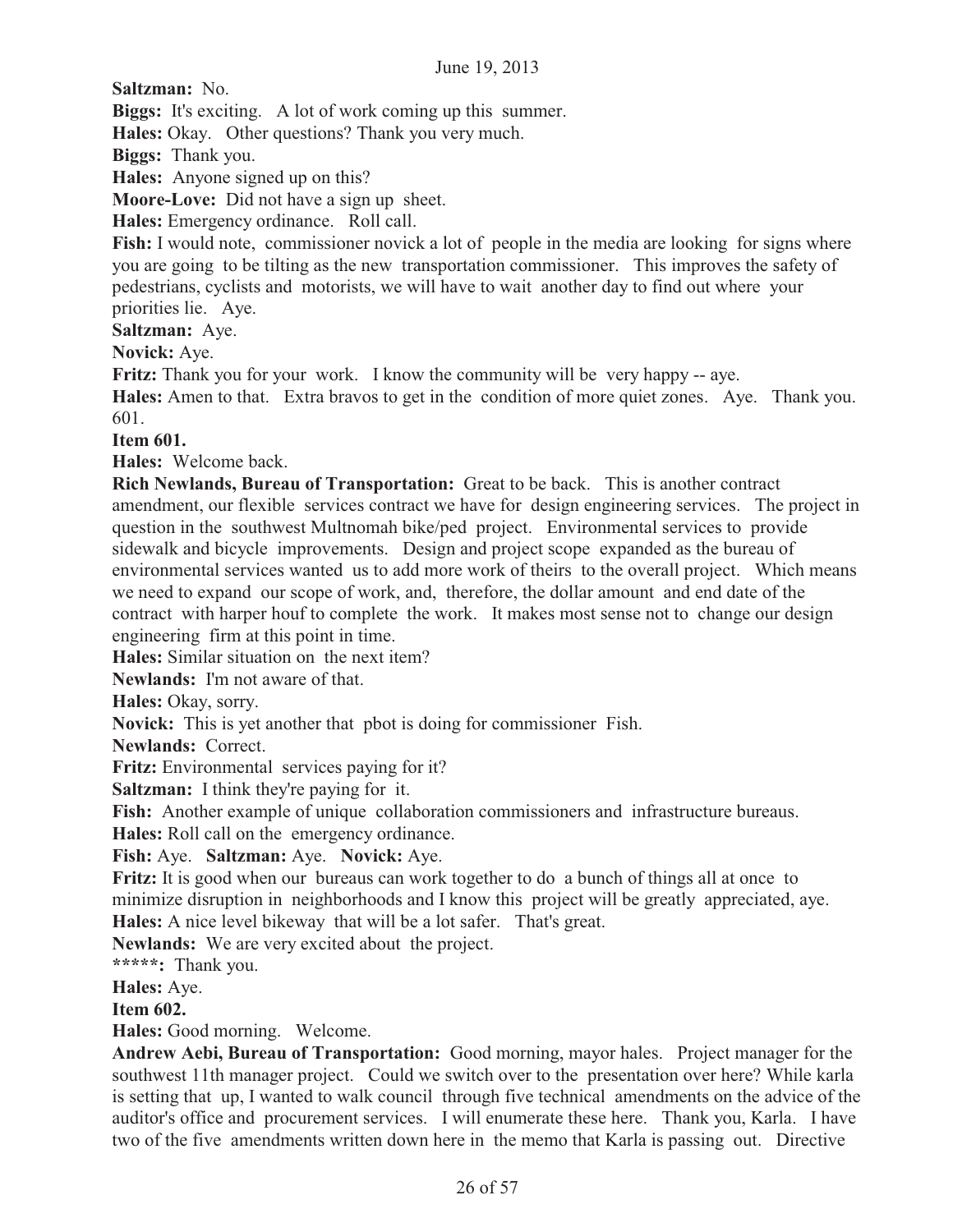a., we're amending chief procurement officer and auditor to be city engineer to execute the change order. Second one is to change on directive b, chief procurement officer to mayor. Those are the two that are written down. The other amendment that i'm respectfully requesting, finding number 4, we want to change the contract number identified ending in 2862, we want to change that to 2877. Finding number 6, we want to increase the amount starting with \$36,000 to \$41,000. And then the final amendment, finding number 11, we want to decrease the amount starting with \$47,000, and reduce that to 42,000.

**Fish:** Move the amendment.

**Novick:** Second.

**Hales:** Discussion on the amendments? Anyone to testify? Roll call on adopting the amendments ascribed and provided.

**Fish:** Aye. **Saltzman:** Aye. **Novick**: Aye.**Fritz:** Aye.

**Hales**: aye. Now to the project itself.

**Aebi:** The amendment that you just adopted keeps the contract amount unchanged. So, switching to this presentation here. A little bit of a complicated project here. When we started the southwest 11th avenue project and kicked it off in the summer of 2010, the purpose of the project was to complete a sidewalk connection from gibbs to gaines on southwest 11th avenue. Close to ohsu which is the largest employer in the city of Portland and the fourth largest employer in the state. When we kicked off the project in 2010, we had an estimate of \$1,173,000 for this project. And as of yesterday, we had spent \$377,000. So, we are very significantly below budget. The issue that we had was as you know, pbot has been going through some very severe budget reductions in the past couple of years. This project was among many projects funded with general transportation revenues which had a funding cut. And when we went out to bid for this project, despite the project being under budget, we only bid out what we could afford with the available funds at that time in the budget. And we had no paving budget to speak of to backfill the reductions on the project. So, now that we have paving dollars available to backfill the project, rather than going out for a separate solicitation and waiting three or four years to save up the money to complete the project, we have the contractor starting next week to do the paving work. Most of the sidewalk work is complete. I will show you that in a minute. What we would like to do is button up the whole job, be done with it and only disrupt the neighborhood once. If you look at the map on the presentation there, the areas, sidewalks that we already planned for are shown in pink. And the new sidewalk that we want to add as part of change order number five shown on the dashed red line. Similarly, the planned paving budget, where the bulk of the dollars are, the area where the bulk of the dollars are shown in blue. Additional paving area we want to add is shown in green. Here is a picture of what the street looked like before we started. You can see that the parking is pretty chaotic there. Pedestrians have to walk out in the street. It took a lot of resources of our partner operation folks to police the chaotic parking up in the area. Next slide is a picture of the street that I didn't take, but one of the neighborhood residents advocating for sidewalks, trucks, and put that together for us but it shows how the pedestrians are forced out behind the parked cars, between the parked cars and the bus going down the street. And by the way, there is a bus going down the street every 15 minutes every day of the year. It's one of trimet's frequent service routes. The last slide shows you on the left, you can see the new sidewalks that we have already built and we're planning to build move if you approve this change order today. Slide on the right, shows a family walking down the newly constructed sidewalk. And if you look, you can see the existing pavement there. All cracked and alligatored. And that pavement is in bad condition. I really want to emphasize, that is not pavement the contractor put there. It has been around for decades. Starting next week that pavement will go away and it will be reconstructed to proper city standards. When we designed this project, we were assuming nine inches of asphaltic concrete, which people know better as blacktop. When we opened up the road,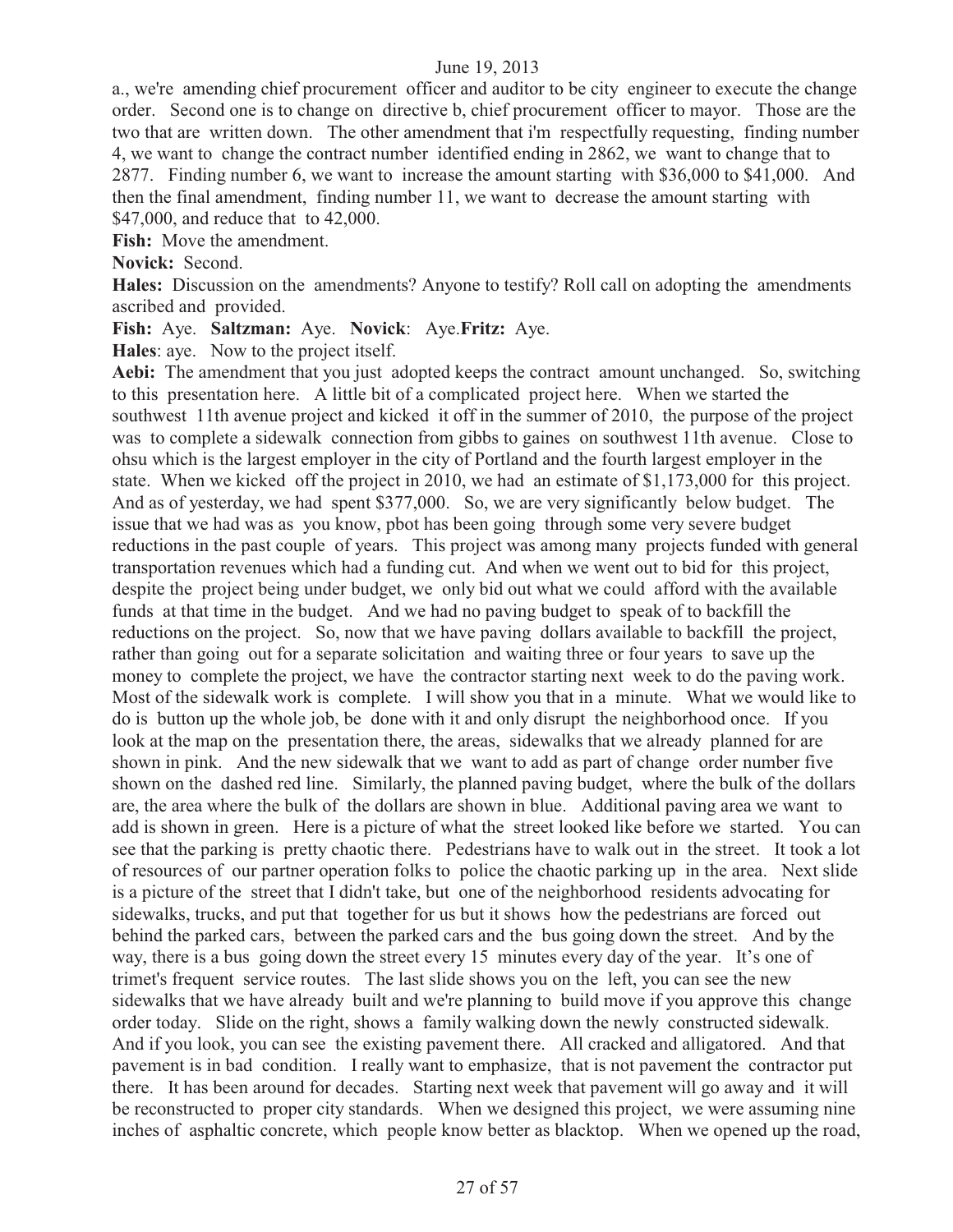we found as little as four inches of asphaltic concrete. Less than half of what we expected. Aggregate base, we found as little as three inches, seven was specified. The road that has all of the trimet buses going over it is much, much thinner than what we anticipated when we opened up the road. And this project is really a threefer because we are adding the new sidewalks, reconstructing the pavement so that it gets rid of the liability for maintenance operation, and thirdly when we opened up the road we found some sanitary sewer laterals in extremely poor condition and arguably if they were to have leaked, bes would have had to go in and replace them and they probably would have wound up reconstructing the entire road on their own in the process of reconstructing them. I should also add we found leaking oil tanks in the right of way, which are now gone. So, this has been a bit of a nightmare project in terms of what we found. We are significantly under budget and we would like to button it up and not disrupt the residents more than once. On a final note, I was very pleased when I got this project assignment. I'm a former homestead resident. When I lived in homestead I didn't have sidewalks to walk on when I went to the bus. So it has been very gratifying on a personal level to work on this project. We do have anton vetterlein, a member of the homestead neighborhood association, and he is here to talk to you about this project and i'm happy to answer any questions that you might have. **Hales:** Thank you, andrew. Welcome.

**Anton Vetterlein:** Good morning, mayor hales and commissioners. Representing homestead neighborhood association. The homestead neighborhood association has been working on trying to get sidewalks up there since 2006. We put together a committee and started working on that. And eventually got something that you all approved. A plan that pdot took over. The Marquam Hill plan called for sidewalks on 11th and other streets near ohsu but no funding was identified. And creation of a small parking meter district on the hill became the funding opportunity. And as andrew had mentioned, originally planned to do all of 11th in one project, but because of the budgetary issues that got split into two phases. We are happy to return to the original intention of having sidewalks on both sides of 11th avenue for its full three-block length. 11th avenue is the only north/south street that is a through street in that part of the the neighborhood, the residential non-ohsu part of the neighborhood. And as andrew said, it is a trimet bus route number 8. Frequent service. There is a bus running up there every 15 minutes or over 18 hours of the day. Because of the proximity to ohsu and the va medical center it is a very constrained and competitive parking environment with cars parked willey nilly, partly on private property. Partly in the right of way. Of course the loser in that equation is the pedestrian who is forced out in the street. As you can see from the picture, it is a pretty narrow -- between some of the parked cars with the traffic going through there. So, this creates a much better pedestrian environment that will bring commissioner novick down firmly on the side of pedestrians, I hope, at the expense perhaps of some of the people who like to park up there. And it will just connect the neighborhood together in a way that we haven't had before. There are many apartments in that area. Low to medium density apartments. They're occupied by many students and employees that work at ohsu and va medical center. It is a pedestrian district in terms of how it functions. There are people walking all over there. Homestead neighborhood, we have a high level of pedestrian, you know, commuting because of that proximity to the hospitals there. Zoning in marquam village could support much higher densities. There's R1 and CM mixed commercial zoning along 11th avenue, and storefront commercial nearby. And the neighborhood would like to see higher density in there. We would like to see more development. More neighborhood supporting commercial retail businesses because it would hopefully take some of the pressure off the need to drive up to the hill if people who work and go to school at ohsu, could live up there and then the neighborhood could, you know, have some businesses that we wouldn't have to drive off the hill to go to. That potential has been largely untapped since we upzoned the area as part of the southwest community zone process about 15 years ago. Hopefully, these sidewalks will help kind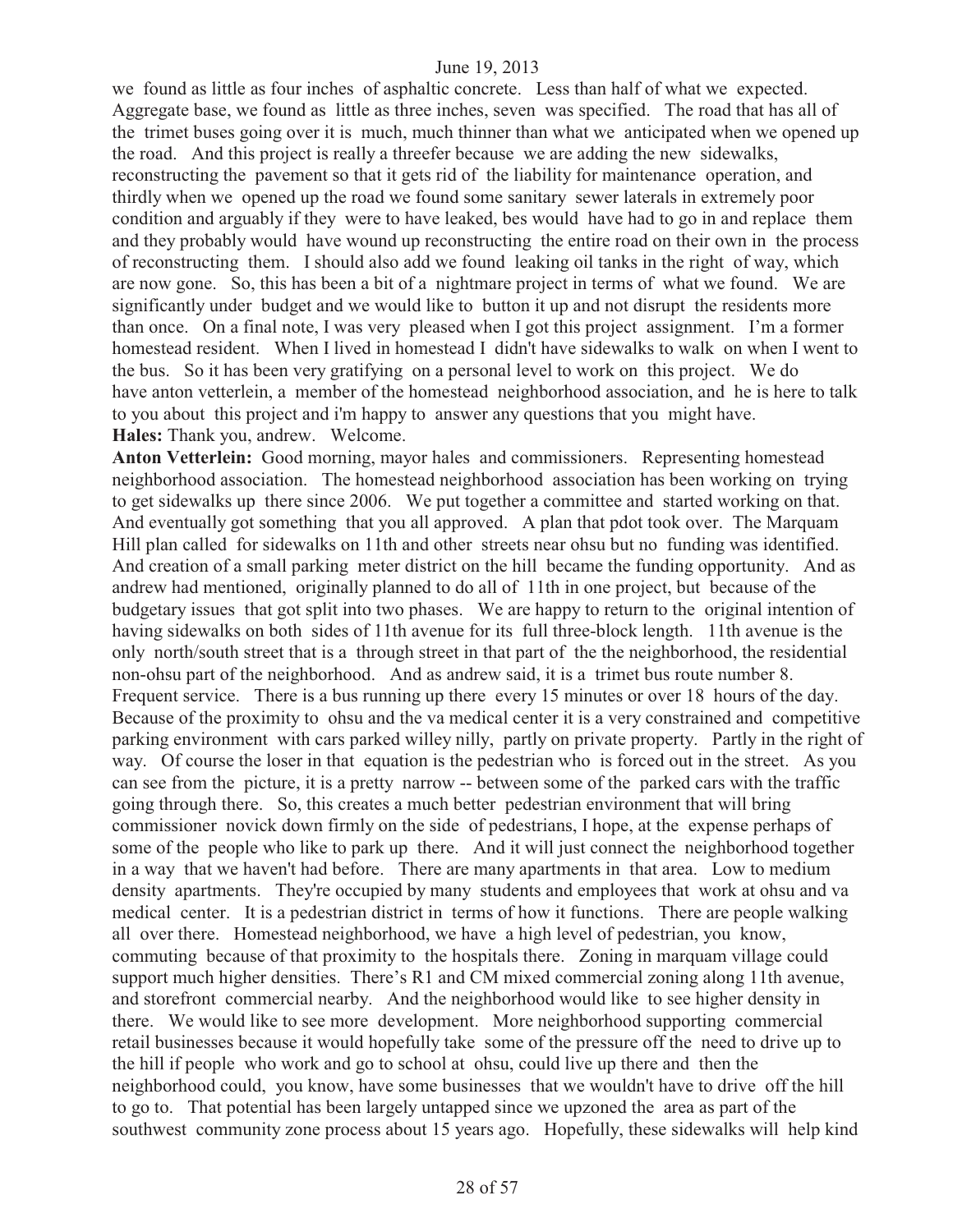of catalyze development and make it a more attractive environment for that sort of thing. And, yeah, that's all I have. Urge you to vote for that.

**Hales:** Thank you. Any questions?

**Fritz:** Tell me again, where is the extra money coming from?

**Aebi:** We had initially budgeted this project only with parking meter revenue. And that only dribbled in. That allocation for this project only dribbled in at \$71,250 per year. So the arrangement that we made internally within pbot, subject to council approval, we will take a very small slice of the paving money that the council approved for next fiscal year and backfill the budget with that and then we will use the parking meter revenue money in the outlying years that we otherwise would try to save up to come back and do another contract in three, four years. We're just going essentially to repay the paving budget. A new street, requires a lot less maintenance, we don't have to worry about inflation, we lock in the bid prices, etc. When we bid the contract, we built 55% of the planned pavement area and 52% of the planned sidewalk area. Cranking it up from a little over half to all the way with adopting, approving this change order. **Hales:** Thank you very much. And no one else to testify, right?

**Moore-Love:** No one else signed up.

**Hales:** Emergency ordinance. Roll call.

**Fish:** Thank you, andrew. Aye.

**Saltzman:** Yeah, sounds very exciting, aye.

**Novick:** Thank you very much. Obviously we need to do work like this all over the city. Exciting in this instance, we are able to do more than we expected aye.

**Fritz:** Thank you for taking the time to be here, tom, and for your ongoing support of the neighborhood. Aye.

**Hales:** Great project and great neighborhood -- and work smarter like this and get it all done.

That's great work. Really like it. Thank you. Aye. [gavel pounded]

**Fish:** Aye. **Saltzman:** Aye. **Novick:** Aye. **Fritz:** Aye.

**Hales:** Aye. And we are recessed until 2:00 p.m.

At 11:25 a.m., Council recessed.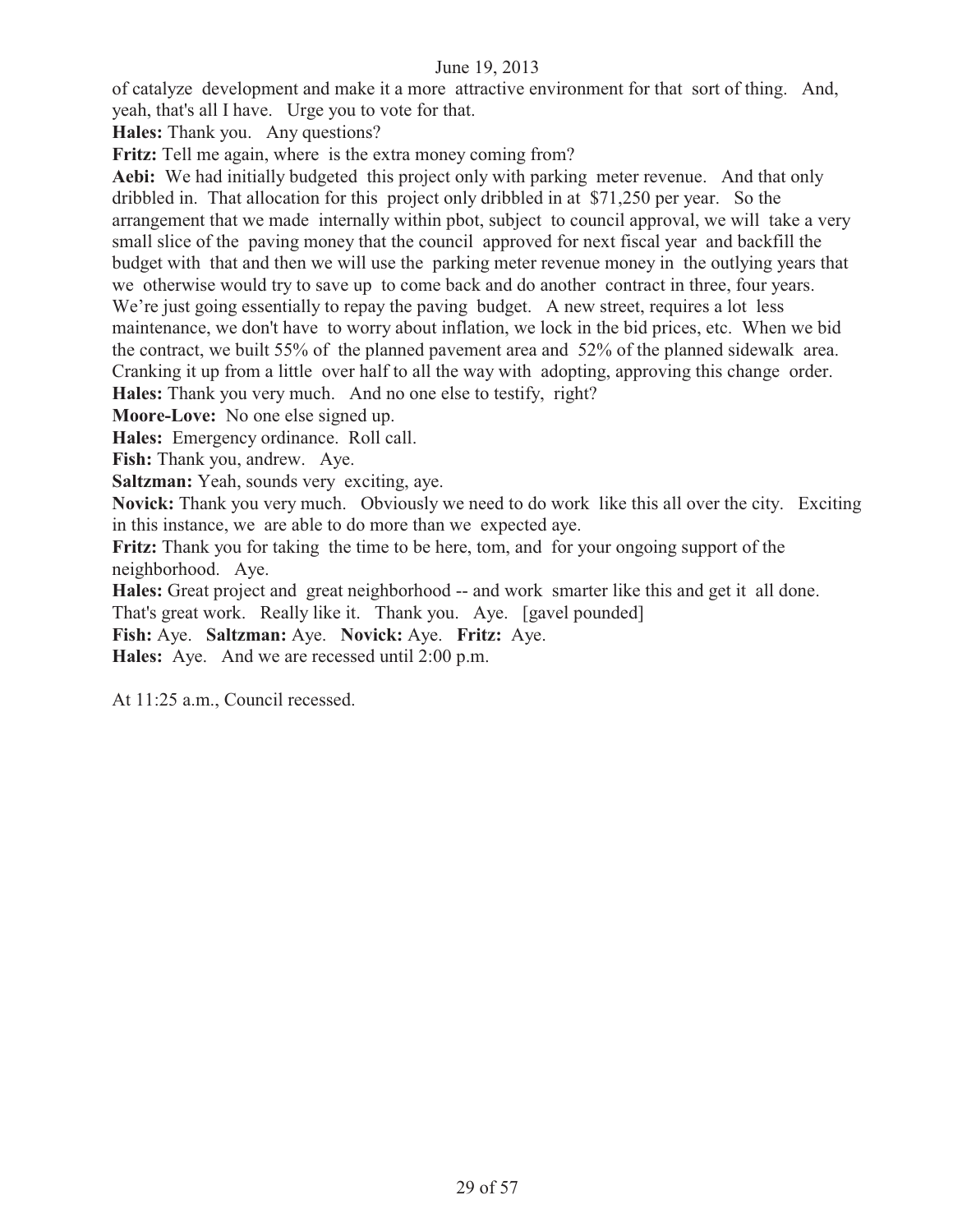#### **Closed Caption File of Portland City Council Meeting**

This file was produced through the closed captioning process for the televised City Council broadcast and should not be considered a verbatim transcript. Key: **\*\*\*\*\*** means unidentified speaker.

#### **JUNE 19, 2013 2:00 PM**

**Hales:** Call the roll please. [roll call].

**Hales:** Commissioner Fish is going to be a little late. We will go ahead with respect for your time get started. Let's take up the first item. Should we take them together perhaps? **Items 604 & 605.** 

**Hales:** Welcome everyone. This is a real success story of citizen engagement and city working in partnership with people who care about a community who take a big difference. We appreciate all that you are doing and looking forward to hearing your report today. Laurel we will turn it over to you to get us started. All right. Come on up.

**Mike Vander Veen, Co-Chair, East Portland Action Plan:** Hello. My name is mike vander veen. I will hear from my fellow co-chair at the close of the report. All of us setting aside time and taking this opportunity to be here together is an example of the healthy partnership that we started in 2007. I participate in the epap since the beginning and appreciate each of you and your dedication and service to the city of Portland. I thank the city for asking me to serve and grateful to live in a city that empowers willing residents to be partners in the city's work. All of us take our role in this healthy partnership very seriously. As you can see from the slide, charge of epap to provide leadership and guidance to public agencies and other entities, address -- improve liveability in east Portland and prevent displacement. 19 more epap participants are here today to share the annual report. Our advocate is here, too, advancing the power point slide and being the awesome support staff that she is. Her integrity and -- wonderful city staff that you have hired and that we get to work with. I'm really excited about our partnership. Partnership that the city started and one that we all stepped up to participate in. You can see on the committee and representative slide, that we are -- there are many engaged participants. 60 participants at general monthly meetings, and where we agree on concrete steps to take to complete action items in the plan. We have 14 committees and 25 issue representatives that work on action items between the meetings and report at the meetings. You have all been there. Making space for the community to work with the city is not an easy task. I serve as an issue representative on the public involvement advisory council. I know many of the challenges city public involvement staff face. Core service of public involvement woven through all of the bureaus and offices that the city provides started the epap effort. And helps to keep our partnership going. Keep it strong. Why east Portland though? Why are we talking about east Portland? Geographically east Portland comprises 20% of Portland. This area has 25% of the city's population, 40% of students and highest percentage of immigrant refugee and new Portlanders. The city's budget mapping data correlate to the results of an auditor's community survey. Low marks in neighborhood liveability, transportation, parks, housing, planning, and subsequently lead to additional flier and police expenditures and that creates more calls for service. City -- east Portland revenue per user is only 80% of city average. East Portland's population was projected by city staff to grow by 41,000 households or 90,000 persons over the next 25 years, outpacing all other districts. It is critical that funding decisions on infrastructure and bureau spending be indexed to this growth, as well as to changing demographics. Targeting resources toward east Portland will generate positive return on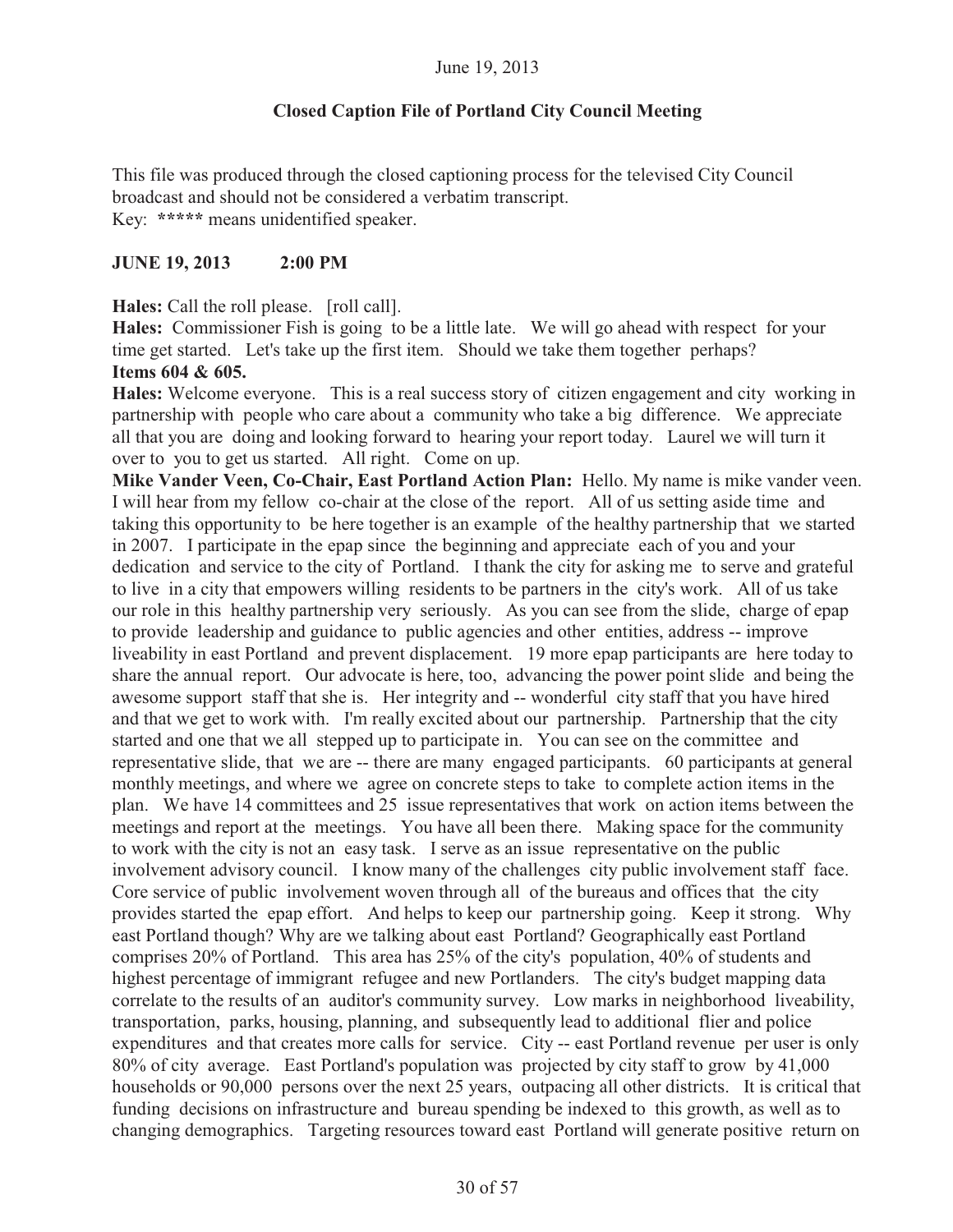investment for the city as a whole. In meetings with each of you personally, we have proposed that the city adopt a goal that east Portland attain parody in overall liveability with the rest of the city within 10 years. We look forward to working with you as a partner, as a healthy partner to make that happen. Thank you so much for your time today. And i'm going to yield to joyce with our arts and culture sub committee.

**\*\*\*\*\*:** Thank you.

**Hales:** Thank you very much.

**Joyce Ley:** Good afternoon again mayor hales and commissioners. East Portland arts and culture collective sub committee of epap was formed to engage east Portland communities by using art and also goals were established by the sub committee. First to recognize and support unique aspects of the distant cultures in east Portland. Secondly, to grow the infrastructure needed to support the arts and third to expand visibility for local arts and culture in Portland. We are currently creating a catalog of east Portland artists, painters, musicians, crafters, poets, chefs, and the list is going to go on. If you are an artist, you will be included. We plan to use this as a tool by which to advocate for the utilization of east Portland artists for projects throughout the city. We are also working with several ethnic groups to organize and realize an international art festival for summer of 2014. We are currently attempting to strengthen the community identity within east Portland and the pride in our neighborhoods by identifying the property owners of vacant, primarily business properties, and by doing so, then asking them if they would be willing to allow local artists to create window art that would reflect the area. We believe this will serve a couple of functions. First of all, it will reduce vandalism, and, secondly, just by the visibility of artists being around and something in that window, will give the image that there is occupation or that the buildings are occupied and then also it will hopefully make them more attractive to potential buyers and renters. In conclusion, we will continue to work with rack, with travel Oregon and Portland tourism to advocate the promotion of east Portland festivals, events, and artistic showings. Our goal is to help epap meet several community building action items, such as the annual event to celebrate ethnic cultures in east Portland, developing source of community pride and identity, and create the positive media stories for and about Portland, east Portland. Thank you very much again for your time and for your continued support of east Portland and east Portland action plan.

**Hales:** Thank you, joyce. Welcome.

**Brian Lockwood:** I am brian lockwood. Good afternoon, council members. I am co-chair on east Portland's bicycle committee. As in year's past, we have made significant progress in providing a basic struck for mobility in east Portland. Flex funding application recently for 100s and 150s route which is a little more rural. Festive i-205 breakfast on the bridge event. Rides are planned and open tore community members to realize firsthand the -- new routes -- a marked effort to further representation on the pedestrian advisory committee. And bicycle advisory committee. Congratulations to arlene comara who will speak later for her appointment last friday. Valuable asset when the bac opens up for applications this fall. We worked on outer powell and have great appreciation that the -- wonderful -- initiating safety improvements and prepared to actively work with the city and state to see the funding needed to address this particular high crash corridor in our local neighborhood. Crossing powell three times last friday by foot with my daughter was a harrowing experience for us. Bicycle -- sidewalk ended abruptly was traumatic for my daughter. We take pride in our communities, may a similar crossing not come our way. **Hales:** Thank you all, appreciate it. Good afternoon.

**Cassie Cohen:** Hi, good afternoon. I'm cassie cohen, director of groundwork Portland and we helped coordinate the brownfield sub committee of epap, the purpose of which is to guidance and decision making for the east Portland project. It invites diverse east Portlanders to the new development of underutilized, potentially contaminated properties into community assets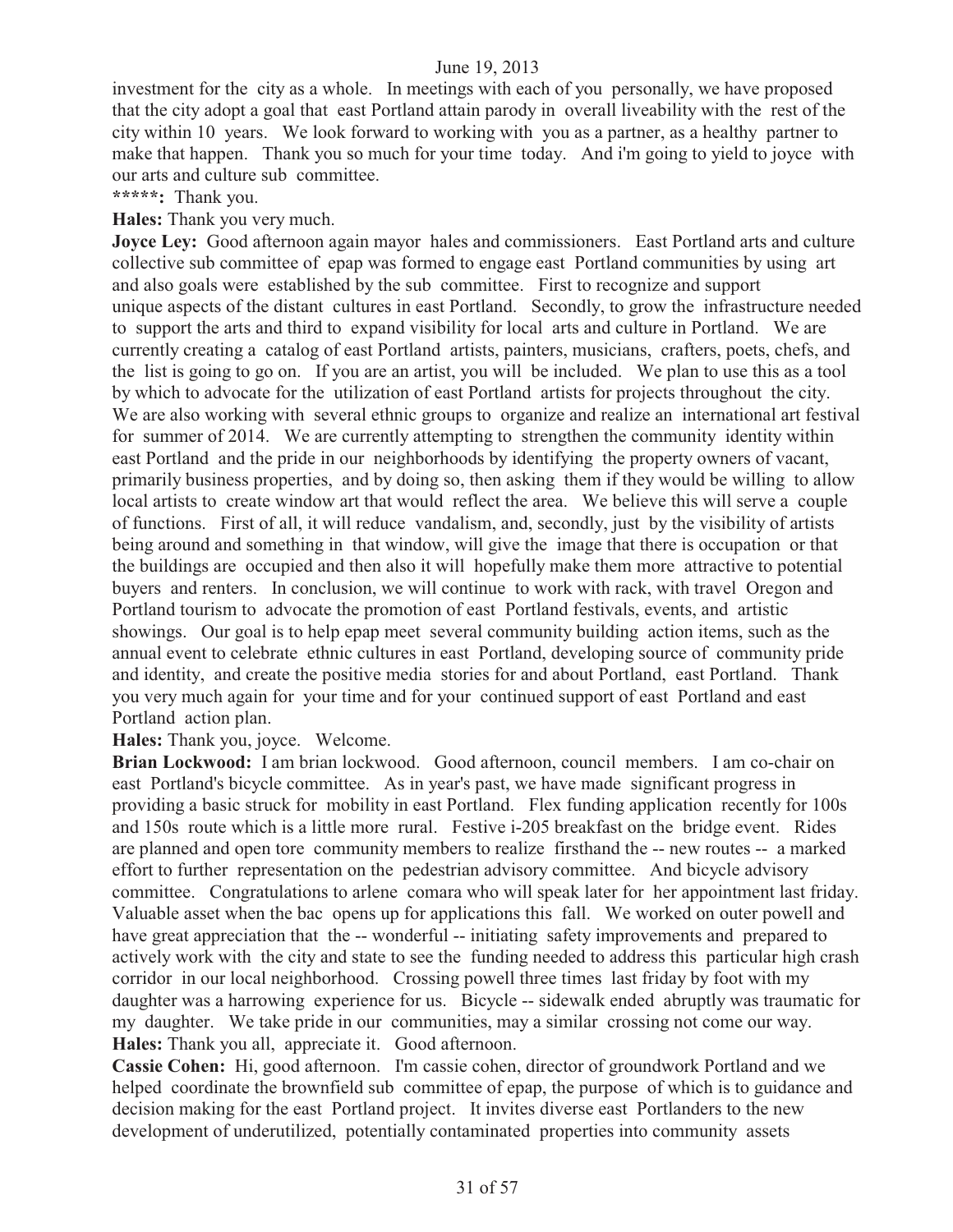eventually. We kick this off with students, high school students from david douglas, and an alternative high school where the school district. Students took inventory. Walked around a 10 block radius of the school, took inventory of sites, fields, and they recently completed an art installation with youth visions for east Portland to be installed at one of these sites soon. Last august, we had a visioning workshop which commissioner novick was able to attend for a moment and it was nice to see him. And got people's visions for what they would like to see and what some of the needs are out there. From -- from this workshop and sub committee discussions over many months, we have come up with some preliminary program ideas for at least four sites, with also support and in kind leveraged support from environmental designs and national park service rivers and trails that are supporting us in the planning and the design aspects and programming, which has been great. And we have been in dialogue with city bureaus, water bureau, bureau of environmental services to determine how to move forward on some potential parks or gathering basins. One is off of 123rd and powell. A little bit of a funky space, but we're seeing if we can make something happen there, communication about that. Other ideas include sites for multiuses such as a teen and youth center. Combined with small businesses and space open, green space for playground, sports field. Native garden, and -- enterprise with the native community and others which you will be hearing about others about some of the other ideas. Thank you so much for the city support. And also providing interpreter services. We have had two siblings recent newcomers from iraq that have been able to participate regularly in our sub committee. The last meeting, arabic, spanish, and english simultaneously. That has been remarkable to have that access.

**Fish:** Can I make one observation? Now that the bureau of environmental services and water are located under one commissioner, used to be under dan years ago, I was struck when you talked about the brownfields remediation and park. I don't want to put a downer on the conversation. Two storm clouds on the horizon and we will need your help on this.

#### **Cohen:** Okay.

Fish: First is the city has been sued by some water users, and part of the lawsuit challenges each and every part of the gray to green infrastructure and the environmental component of bes spending. You may have an opinion on that, as well as an appropriate expenditure under our charter, but that may be a constraint in the short term. Superfund, gray to green, every green investment that bes makes has been challenged. That is a question, a legal issue and a policy question. The second is the mayor and I learned in the last couple weeks, if you read the local newspaper, there is an effort afoot to take the water and sewer functions in the city away from city and put them in some other entity. Now, that ultimately will probably be -- it will be decided by the voters, but one of the questions that it will raise is with respect to the environmental steward ship and values embedded in the policy, who will make the decision about the nexus between good policy and spending and rate payer dollars? Frankly we are going into unchartered water here where we will have a heated discussion about both. You said in passing, and it seems so perfectly understandably normal but greening up some browned fields and making these investments, what you and I may think is reasonable and necessary under the charter and part of our environmental vibe, is not only subject of a lawsuit currently, but maybe the subject of a charter fight. So, I would stay tuned as we learn more about that. You may have a strong view on that subject. **Cohen:** Thank you for alerting us. Hopefully we can talk more about that. Let me introduce natalia. I think I got your name wrong.

**Natalya Sobolevskaya:** Good afternoon commissioners and Portland mayor. The mission of the east Portland action plan is to promote culture and diversity as an important community asset in east Portland. The purpose of our civic engagement sub committee is to recognize cultural and civic engagement workshops, advocate for east Portland culture and -- school district for distribution -- seven different languages for all schools east Portland, students grade k-12.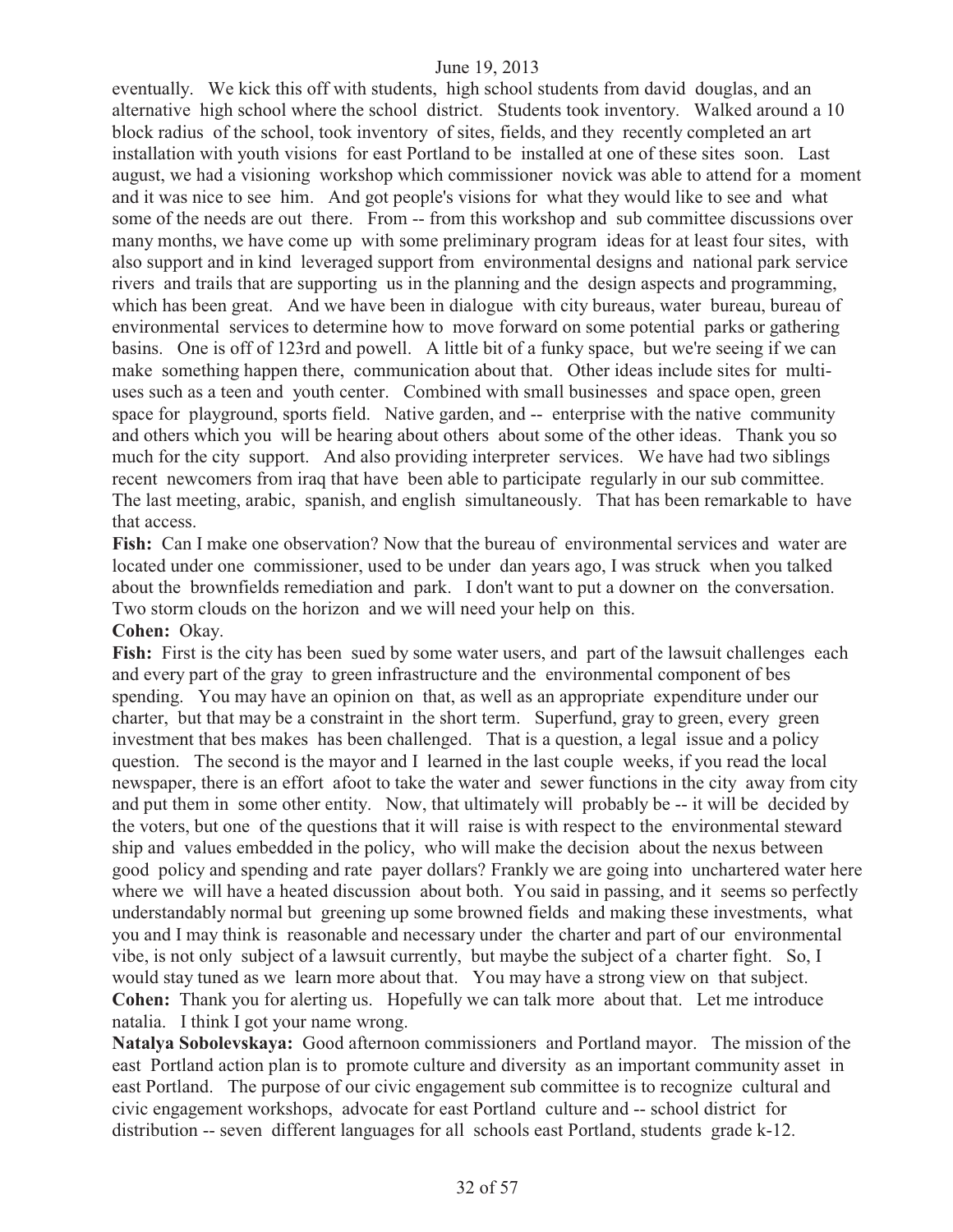Vocational workshops -- Portland parks and recreation, hiring of youth in diverse community of east Portland who speak different languages. For this there are programs to engage young people by epap. Engagement grants program, public involvement communities, included specific language appropriate ways. In conclusion, I want to thank you for the opportunity you supported us to work with city bureaus, such as Portland park and recreations, participate in this partnership advocacy and improvement to enhance here in east Portland and our home. Thank you for your attention. Economic development will be next.

**Nick Sauvie:** Good afternoon. Nick, active on the economic development sub committee and work for lentz community development. I'm here to talk about epap's work to improve the economy of east Portland. In the past few years, these poor neighborhoods have had council support and we look forward to working with you in the future. Strong employment centers and neighborhood business districts need complete transportation networks, parks, public facilities, and quality housing for their workers. This right here is probably the sub committees most important accomplishment this last year, east Portland economic development assessment, and in this, we -- real strengths in east Portland, from 2005, to 2009, employment in east Portland grew by more than 7,000 jobs and this is during the biggest recession in the last 75 years. During that period, we saw job growth of more than 50% in several sectors, including arts, entertainment, recreation, information, professional scientific, and technical services, and that educational services. We also, one out of every five jobs in east Portland is related to health care, rapidly growing sector. And unfortunately we also learned that nine out of 10 east Portland workers commute out of the area for their job. It is really important that we train our workers better so that they can compete for family wage jobs at the same time as we need to grow the number of jobs here. One of the priorities we set in economic development assessment was to use community benefits agreement so that east Portland residents, people of color, and neighborhood - - the city is doing this right now, and the powell butte water project and we would like to see more community benefits agreements. So more of our people can get trained for good jobs. Last but not least, four of our business districts, neighborhood prosperity initiative areas, historic park, westwood, jay district, midway, 122nd, those districts as well as gateway and urban renewal districts working with pdc on revitalizing those areas. We would like city to continue to invest in those special project areas. Jane jacobs is one of my favorite writers. Great american cities, one of the best analysis of how urban economies work. She wrote, places to work, underlying must be a continuity of people who have forged neighborhood networks. These networks are a city's irreplaceable social capital. Thanks you for your investment in epap, which is our neighborhood's irreplaceable social capital. Next up, karen gray, sam breyer, and jean demaster. **Hales:** Thank you very much.

**Fritz:** I want to call out something that natalia said in terms of the grants. The first to my knowledge that are not required to be in english, and I think that is a tremendous step forward that puts the onus on the city staff to translate. The second item is about the grants and I think it shows in the variety of folks who have been able to apply. That was a ground-breaking thing that you chose to do and I really appreciate it.

**\*\*\*\*\*:** Thank you.

**Karen Fischer Gray:** Good afternoon, mayor hales and city commissioners. My name is karen gray, superintendent of the park rose school district and planning and sustainability commissioner. Today it is my privilege to report to you on behalf of the east Portland action plan with the specific topic of the gateway economic development education center. I have been an epap member from its beginning. Proudly. I would like to share with you a time line of events and activities of the east Portland action plan with regards to the gateway education city since the last time we presented to the city about a year and a half ago. We met with mayor adams to develop a request for interest. That was an idea that he had in order to determine what the real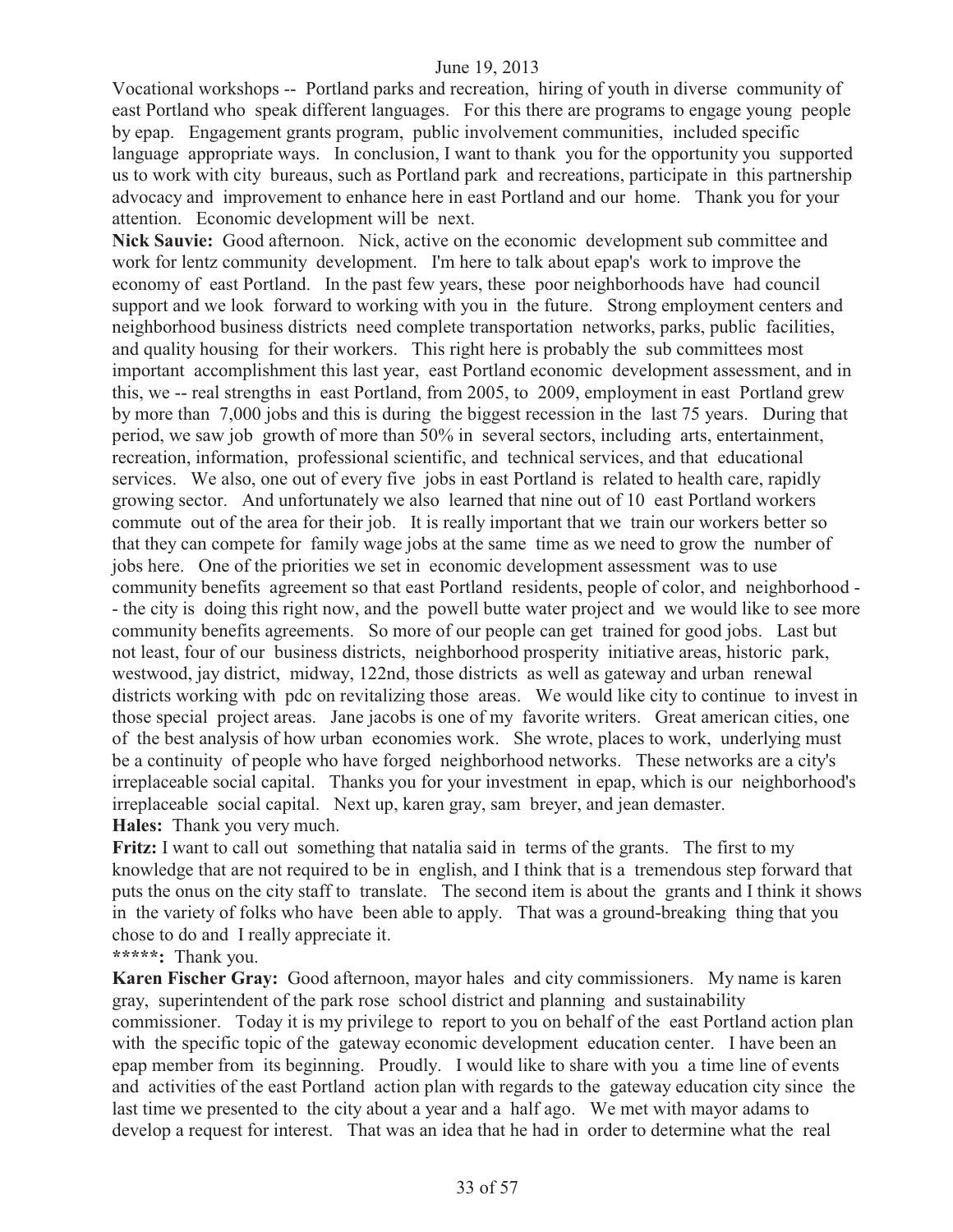interest was in the project. When the proposals came in for the rfi, we sat with the mayor's staff, and the mayor and our team, and reviewed the different applications of people interested in the project and there was some interesting and excellent groups of people. In december of 2012, mayor brought up a memorandum of understanding to the city council to get some kind of support, at -- gateway education development center but we believe that was pretty much put on hold as the transition happened between mayors. That is my understanding of what happened at that memorandum. Soon after our new mayor was put into office, we met with his staff regarding the future hopes of the gateway education center. And what I would deem is sadly it appears that the pdc support for the project was pulled and also seems that the city has kind of pulled its interest, even though it is in the Portland plan in more than one place as an economic development strategy and strategy for neighborhood development. East Portland action plan gate way education center has long been discussed and in my opinion and many of our team, eventually it needs to become real. This week we had a meeting with mike mills from the Oregon solutions, and there will be a new municipal partnership project through epap for an assessment with Oregon solutions of potential partners for this project. And we will do a more thorough investigation of real potential partnerships for this project and to determine if there are next steps for the gec. We plan to work with Portland state university to find someone to develop a rock-solid business plan for the project, something that we have really been missing and something that we need to be able to shop this around with potential partners who are serious and have serious dollars for this. And we hope that Oregon solutions will help us. Finally, what we need is the support and interest once again from the city of Portland for this project. It is in the Portland plan as a strategy for economic development and to develop healthy connected neighborhoods. Gateway education center would be in the gateway metro regional center as a location. And it is also an eco-district. It will serve the needs of east Portlanders, keeping people that live in east Portland working in east Portland there by developing this crucial part of our city. Thank you very much.

**Hales:** A quick comment. Still very interested in working on the project, on a notion that city office space is going to be a component of it was not a good idea. A time when we're shrinking our work force. Let's look for scenarios that don't involve building another city office building or assuming that this will be one, and I think there are probably lots of ways to make it succeed. **Fischer Gray:** Thank you for saying that. That renews my hope and determination to be a partner with the city. This is a very difficult piece to go forward with without city support, at least some kind of city support and also the county. There are other things, and I won't go on and on because there is no time, but we will contact health occupations and hospitals, and ohsu back into the project, and also school districts who were original stakeholder partners in this. My privilege to introduce to you sam breyer, superintendent of centennial.

**Sam Breyer:** I have the pleasure of speaking about the education sub committee which just began in october of 2012. Representative group of participants include superintendents of three school districts. Former retired educators. Representatives from metropolitan family services, Multnomah county library, urban league, children's institute and active community members. First accomplishment over the past eight months was to establish a goal and purpose statement which can be challenging with a large group. Support the academic success of all students in east Portland, advocating for equitable distribution of resources and building communities that help all families thrive. The purpose is to advocate for effective strategies and to prioritize action items in the epap that relate to education. Strategies and actions are built around strengthening and increasing partnerships. We recognize that k-12 systems, doing a lot of work to improve strong school systems also require strong community links, and a strong community requires strong schools. Strategies, the work that we hope to accomplish is to increase parental involvement in schools and their access. Increasing availability of and access to early childhood education programs. And the availability of child and youth-focused programs as well. While doing that,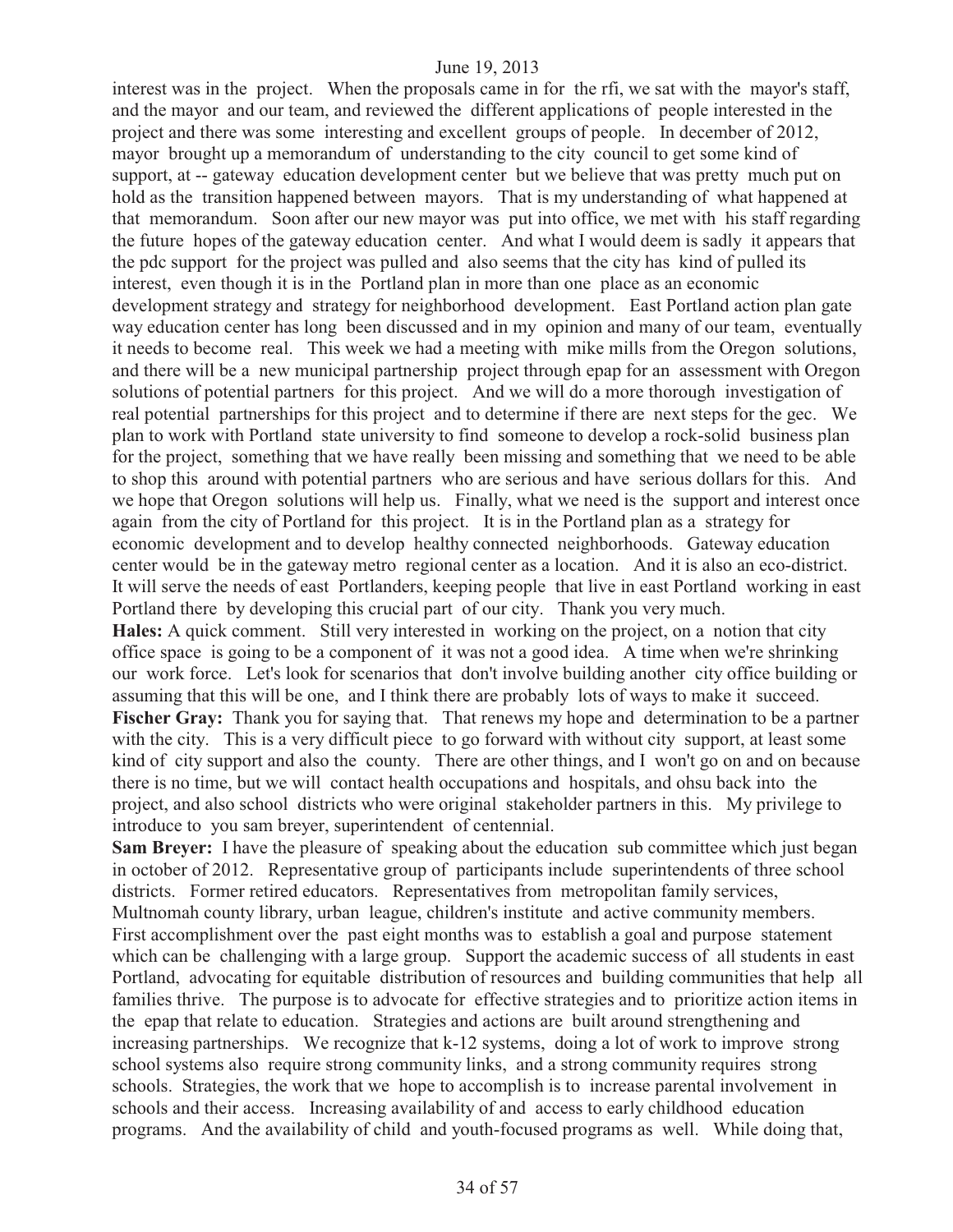we advocate for culturally competent service that fully support and address the needs of the diverse population that we serve in east Portland. We have met twice in the spirit of strengthening those existing partnerships. We have met twice with the Multnomah county library to understand the services they offer and figure out how the library and schools specifically can partner together to bring more library service out to east Portland. We have worked with bureau of planning and sustainability to review how our priorities match up and gain feedback on how those work together. We met with staff recently, just last week, from Portland children's to discuss the allocation of future levy funds and how that works in east county and our schools. To meet with representatives to share the -- education priorities and legislation in salem as well. Our work is well underway. I'm excited about it. It is my pleasure to introduce jean demaster. **Jean DeMaster:** I'm the co-chair of the housing sub committee. Also work at one of the agencies in east Portland. The goal, one of the goals of the east Portland action plan is to increase the prosperity of east Portland. And our goal in doing that is to both increase the incomes of low income people who are there, and bring more middle income and upper income people to east Portland to live and to work. So, the housing sub committee has as its goal to ensure there is housing there for middle income and upper income people when they come to live in east Portland, and at the same time ensure that there is safe and decent housing for low income people, preserve the low income housing and ensure that as more upper income people come to east Portland, the way we have seen in other neighborhoods. Our goal is both to make sure there is plenty of mixed income housing and one of the things we looked at first was a list that said east Portland had more affordable housing than any other area of the city. As housing providers we hear that all of the time. More tax abatement in east Portland. We took it upon our self to look at the tax records for the city of Portland and look at how much tax abated property there was for affordable housing. We found that east Portland does not have a significantly larger amount of tax abated properties for low income housing than any other area of the city. In fact, we're second. We are not first, we're second. All areas of the city have an equal amount. We wanted to be sure that we told everybody that that myth is not true and people should stop saying that. Legislative priorities, support for zoning, we looked at supporting the legislation that would prevent discrimination based on section eight housing. Our third area of interest was to look at for the coming year, increasing amount of minority and low-income homeowner ship and at the same time we would like to look at a pilot project that would involve identifying some of the rental properties in east Portland that are the most troublesome to the tenants to live in them. Find a way to renovate them so it is safer housing for the tenants who live there and makes the housing in those neighborhoods more attractive to other people who live in the neighborhood and community. These are our goals for the coming year.

**Fritz:** Could you just tell me what area of the city has the highest tax abated property? **DeMaster:** North. I would be happy to send you the report.

**Fritz:** Yes, thank you.

Fish: That would be great. This has clouded the conversation for a long time. Do you think one of the challenges the confusion that people make understandably between what they think is a tax-abated property but actually is just a poorly maintained market rate housing? There is a fair amount of substandard housing in east Portland. The irony is that people are not calling to complain about stuff that Nick Sauvie or you are building. They are complaining about the market rates, the private stock.

**DeMaster:** Sometimes when people say affordable housing, they mean poor quality housing. When we say affordable housing, we mean high quality housing for low-income people. We think those two definitions are contradictory for many people. So we want to clear up the definition for people.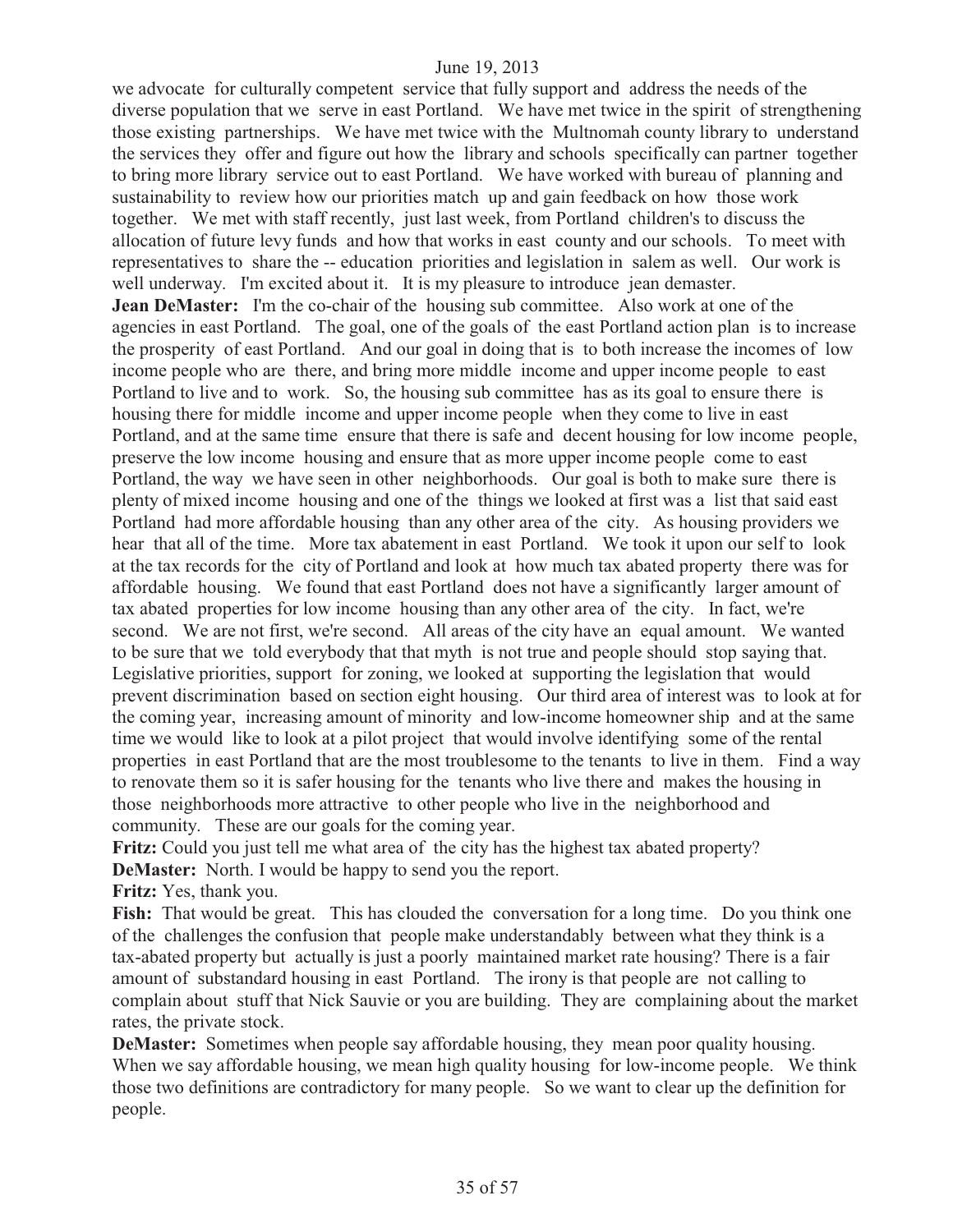**Fish:** I'm glad you have done that. You and I have been in a lot of forums and meetings where that mythology obstructs a useful discussion about whether to make investments. Thank you note for legislators for re-upping the tax abatement program for homeowners. It was amended. It is no longer targeted to just distressed areas. That doesn't preclude investments in east Portland, but it doesn't mandate just in areas that are distressed. I guess the theory from our friends in east Portland was if we're going to truly create opportunity, let's allow that program to be used in hillsdale, as well as maybe -- and so that we're creating a range of opportunity. It has passed, it just is no longer restricted to distressed areas.

**DeMaster:** Inclusionary zoning, throughout the whole city, not just east Portland. Low-income population is not concentrated in anyone neighborhood but throughout the city.

**Fritz:** One final piece of good news I want to highlight in the budget we will be adopting tomorrow. The mayor, at my request, has added a position for an additional inspector has been funded for the enhanced inspection program.

**DeMaster:** We were very pleased to see that.

**Fritz:** Your advocacy has been very helpful in this presentation. It shows that we are all working together towards the same goals.

**DeMaster:** It really means that low income people have a voice to say something is wrong that housing is so sub-standard. Thank you.

**Hales:** Thank you.

**DeMaster:** The next group, anna, from the multi-cultural center committee, tom, from the operations committee, and bob ernst from the structures committee.

**Hales:** Good afternoon.

**Anna Volkova:** Good afternoon commissioners and Portland mayor hales. I'm here to tell you about east Portland multi-cultural center. East Portland action plan formed this sub committee because there is a big interest among diverse community members in east Portland. A little bit of history. Many interested people met in 2012 to consider using marshall high school as a temporary facility for multi-cultural center. A little bit of information on eastpdx.com, there is an article about this event. The idea didn't work out, but many of us are interested in and willing to work to make an east Portland multi-cultural center become a reality. Anita yap and gauri shankir who is an architect and singer from nepal developed a survey as to what people want and developed the information based upon that survey. Portland university architectural design students interviewed people and did research available east Portland properties and international designs for multicultural centers. With this information they put together design recommendations and gave an amazing presentation at Portland state university last month. The will give a final project presentation and exhibition in east Portland in December. You are welcome to attend. Also other committee members express interest in the east Portland multi-cultural center. This will not come easy, but we have seen community members accomplish great things in east Portland. Thank you for your attention and tom lewis will speak next.

**Tom Lewis:** Good morning or afternoon, mayor, and city council members. I am speaking for the operations committee. We are comprised of representatives of each of the east Portland action plan committees and to at-large members of which I am one. We meet four times a year. And we're charged with development and execution of the east Portland action plan strategies and approve through consensus by the general body. We also meet with elected officials to advocate for those established strategic priorities. And then functions as an east Portland action plan decision-making body in time sensitive situations. And that is the picture of our housekeeping piece. So I can't claim much excitement as these other folks have. With that, I will introduce bob earnest, with structures committee.

**Bob Earnest:** Good afternoon mayor hales and commissioners. Thank you for inviting us to give our annual presentation today. My name is bob earnest, I live in east Portland and volunteer at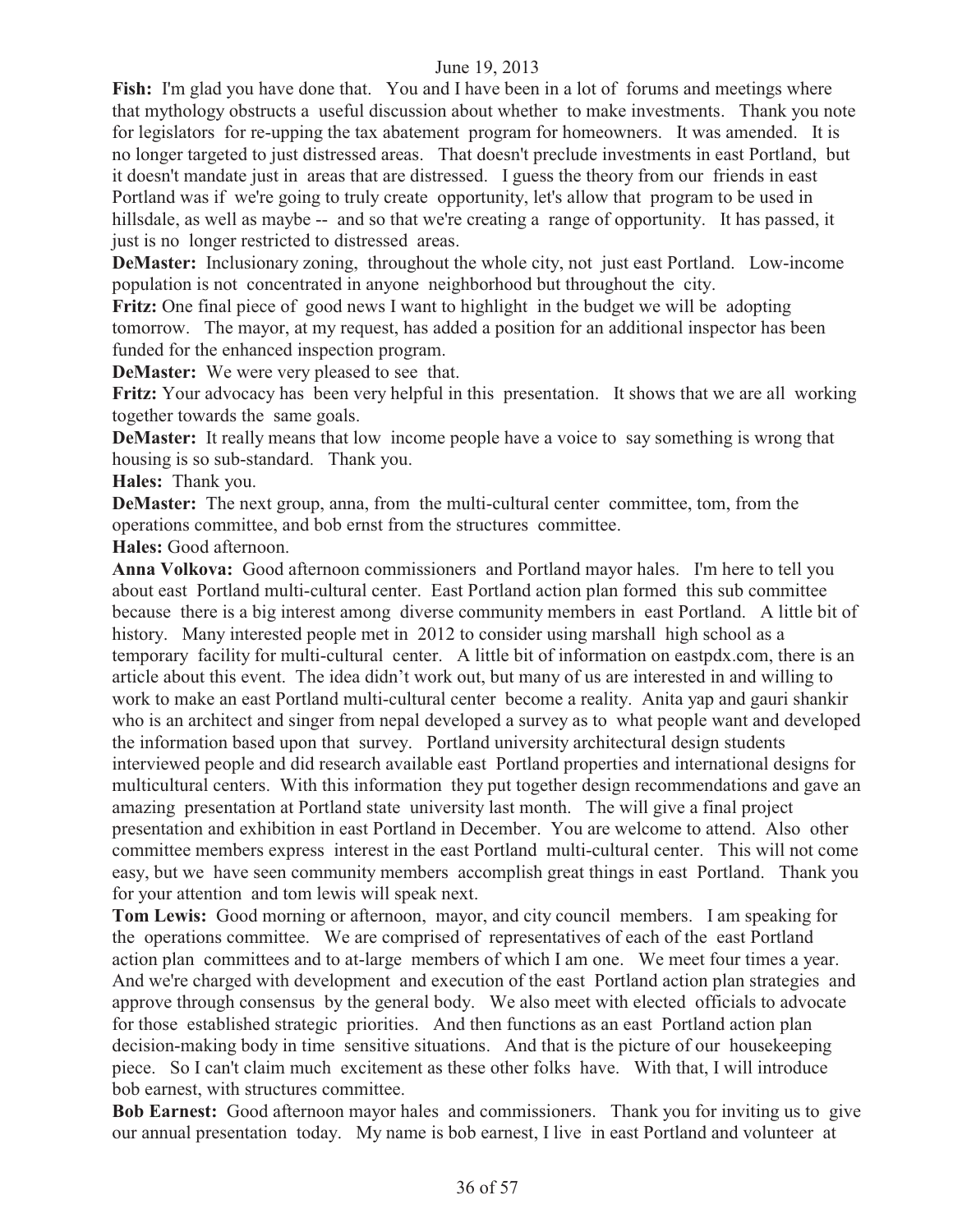senior centers and work primarily with seniors. I have been a part of the east Portland action plan, since 2007, in december. It actually snowed that day. That was a memorable event. Structures committee has put together a document that we use as a framework of how we conduct business. If tom thought his was exciting, this is really exciting. One of the unique features of the structures committee is we developed early on a belief that we can use a consensus model for decision making and we have been able to maintain that throughout and it works well. It is a little more challenging than an up and down, yes/no vote situation, but it invites conversation and it invites participation at a different level. We conduct a monthly orientation, meeting that we follow each of our east Portland action plan meetings and we extend an invitation to new members and new attendees to consider joining the east Portland action plan and we give them an overview of how all of the pieces fit together and what their participation level may be, and how they want to become involved. We invite participation from community in east Portland to share their - ideas and participate in all of our activities. Thank you for inviting us today. **Hales:** Thank you all.

**Earnest:** I would like to introduce chris, hector, and david.

**Chris Scarzello, Bureau of Planning and Sustainability:** Good afternoon council members. Planning and sustainability, I represent east Portland, a member of the technical advisory committee who meets four times a year. As you can see from the slides, technical advisory committee is comprised of city bureaus and other agencies that work in east Portland. Organizations who participated in the original crafting of the east Portland plan, organization's - commitment to the assigned action items. In the last year, we have moved sometimes beyond this role to do some real collaboration and project dollars. For example, the Portland police bureau, gateway community policing center, east Portland action plan for new use, Portland water bureau coordinator, epap grant awardee to transport folks to community events. And Portland parks and rec added a sidewalk to the gilbert heights school park project allowing students an option to walk to school in addition to being bused. And the epap, you heard earlier, epap civic engagement partnered with Multnomah county health to print brochures in seven languages. Technical advisory committee -- additional advocacy. At one of the -- Multnomah county shared information, budget cuts to the -- epap to advocate to restore that funding. Technical advisory committee role has consisted in large part by the advocacy of the epap and their understanding of budgeting processes. They recognize that action items are implemented as part of bureau projects and those projects take money. Progress is being made, we, the city, need to pick up that pace. Thank you for your time and attention today and I would like to introduce hector.

**Hector Osuana Mondragon:** My name is hector, the community organizer for environmental justice Oregon and interim facilitator for the transit riders subcommittee advocates to approve access, affordability, safety, infrastructure for transit riders with an emphasis on east Portland. Public transportation system that cares, values lives -- thank you for providing us this opportunity to communicate our insight, concerns, solutions, organizing and advocacy work that we have been undertaking. With the cooperation with a small grant from the east Portland action plan, help of the transit rider sub committee and environmental justice Oregon, east Portland bus stop project began with a focus of evaluating bus stops and bus riders, Portland state university students helped with two tools. Bus rider, east Portland bus stop assessment, utilizing, and engaged in conversations, educate people about the infrastructure, value the stops, end goal on having the community prioritizing bus stops to improve in east Portland. Throughout the project, active engagement, identification, data collection, and prioritization. With the help from east Portland community members, we completed our initial screening of over 150 bus stops in east Portland and collected over 220 bus stop surveys in 2012. Honed in on the hot bus stops -- stops higher daily boarding figures from spring and fall 2012, trimet passenger data census, close proximity to the community assets such as housing, grocery stores, community centers, medical facilities,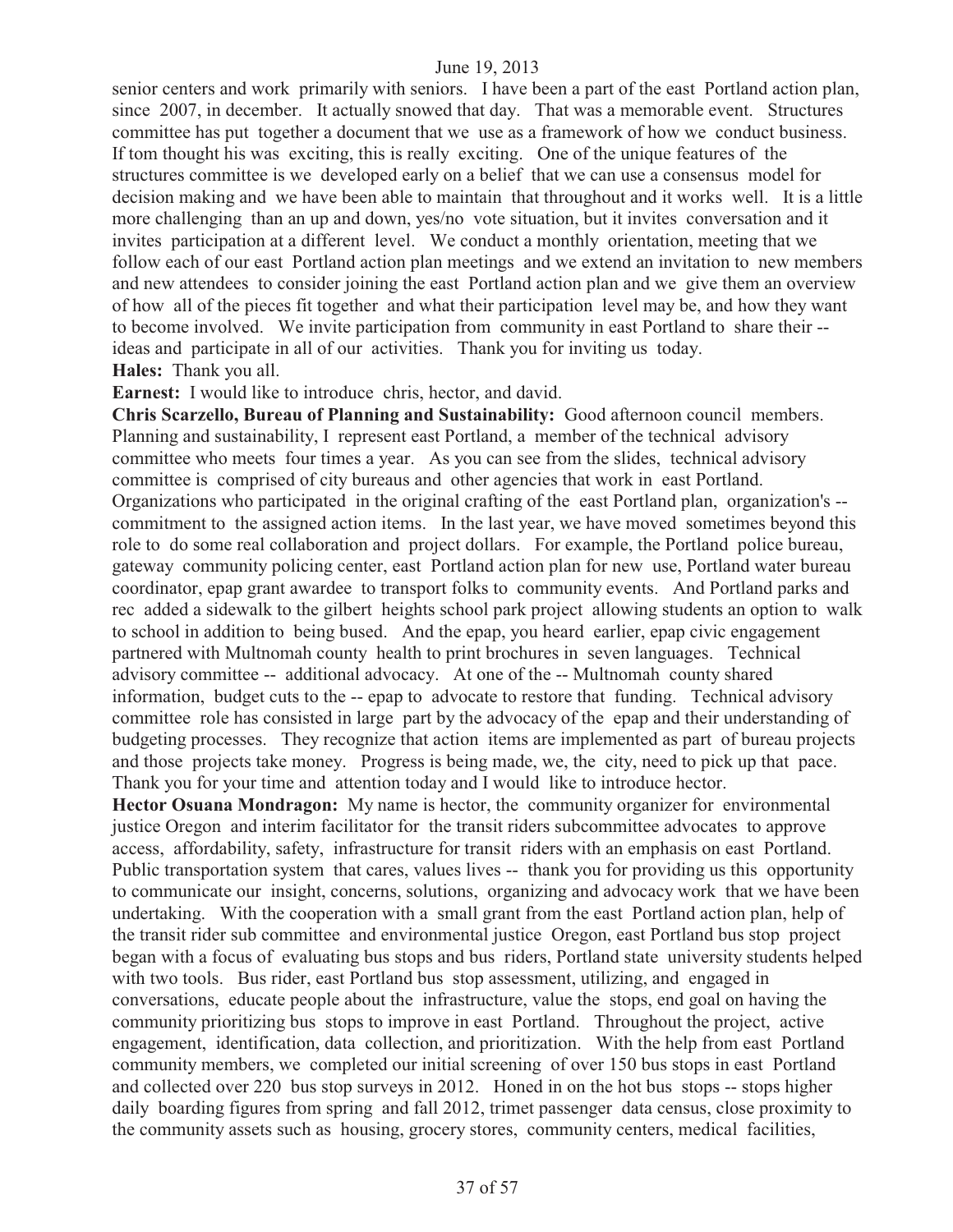libraries and schools, with -- and then we categorized areas in clusters along several major corridors, like foster, powell, stark, halsey. And on tuesday, may 14th, 2013, rosewood initiative building, we had our community meeting in which 50 people participated and by a voting process, community prioritized the three following bus stops. Southeast powell and 122nd. Southeast powell and 127th. And southeast foster and 82nd. East Portlanders vocalized that having access to safe, affordable, reliable and frequent service is essential to find and keep employment, housing, education, medical care, and recreation. Our community has -- all of you have taken a charge towards improving the safety and essential amenities for east Portlanders. Hence, your commitment to keep funding east Portland community will aid riders that depend on the bus service because we will have shelters to protect riders from rain and other harsh weather conditions, have benches to provide riders a comfortable option while waiting, especially for seniors, children and security so that riders feel safe waiting for the bus and assure visibility so that the riders will not get passed by. Enhance safe access to and from bus stops. Further more, supporting such action supports the following action items from the 2009 east Portland action plan. Develop prioritize improvement to existing transit stops and expand city of Portland and trimet partnerships, sidewalk improvements with transit stop improvements. So, your support and city of Portland goals of improving the safety, health, and inclusive approach that benefits most impacted and it aligns with the grant for the southeast foster improvement and future 2016, 2017 pending grant funding that will improve southeast powell boulevard. Hence, east Portland bus riders want to thank you for your time and commitment for developing a just and equitable city.

**Fritz:** Before you pass it off, have you written a letter or could you draft a letter that the council could sign to trimet supporting your prioritization --

**Mondragon:** That will be arriving to you very shortly.

**Fritz:** Good. Thank you. Commissioner novick, when we did the street light changes last year, led street lights in areas, I mentioned that I would like to prioritize starting with the areas that most need the better lighting. I hope that that is happening and that you will be getting the brighter lights soon.

**Novick:** Thank you.

**David Hampsten:** Commissioners, and mayor, i'm david hamston, east Portland representative to the -- two active transportation committees. Both of whom you have already heard from. Our efforts are also coordinated with our 13 neighborhoods through the east Portland land use and transportation committee, and through the coalition, and our efforts with four other district collisions especially with swini. For the first time ever, epap signed a joint letter with the lutc and ethno-chairs group and other district coalitions throughout Portland advocating that the city council, you, approve the creation of a year-round pbot bureau advisory committee. I would strongly urge you, with the new director, to move forward with that. Since city council adopted the east Portland -- implementation strategy on april 18th, 2012, those of us who advocate for transportation improvements in east Portland have been working with our community partners to get projects implemented, to get other projects funded for future years. To be quite frank with you, we are joyful in getting the countless miles and infill sidewalks on busy streets in east Portland. Thanks to pbot and to the city council. We already have seen an upsurge with residents walking more along the streets. Recently, additional priorities for future sidewalk fundings, should new stimulus money suddenly be available. You never know. We have been talking with pbot about making walking on existing busy streets safer, as it will be many years before many of them get sidewalks. Working with our partners at pbot and trimet, by 2018, we will have over \$9 million in additional improvements using o-dot and metro money, regional economic opportunity funds. The east Portland's access to education employment project include several miles of new community green ways, new sidewalks, and various transit stop improvements throughout east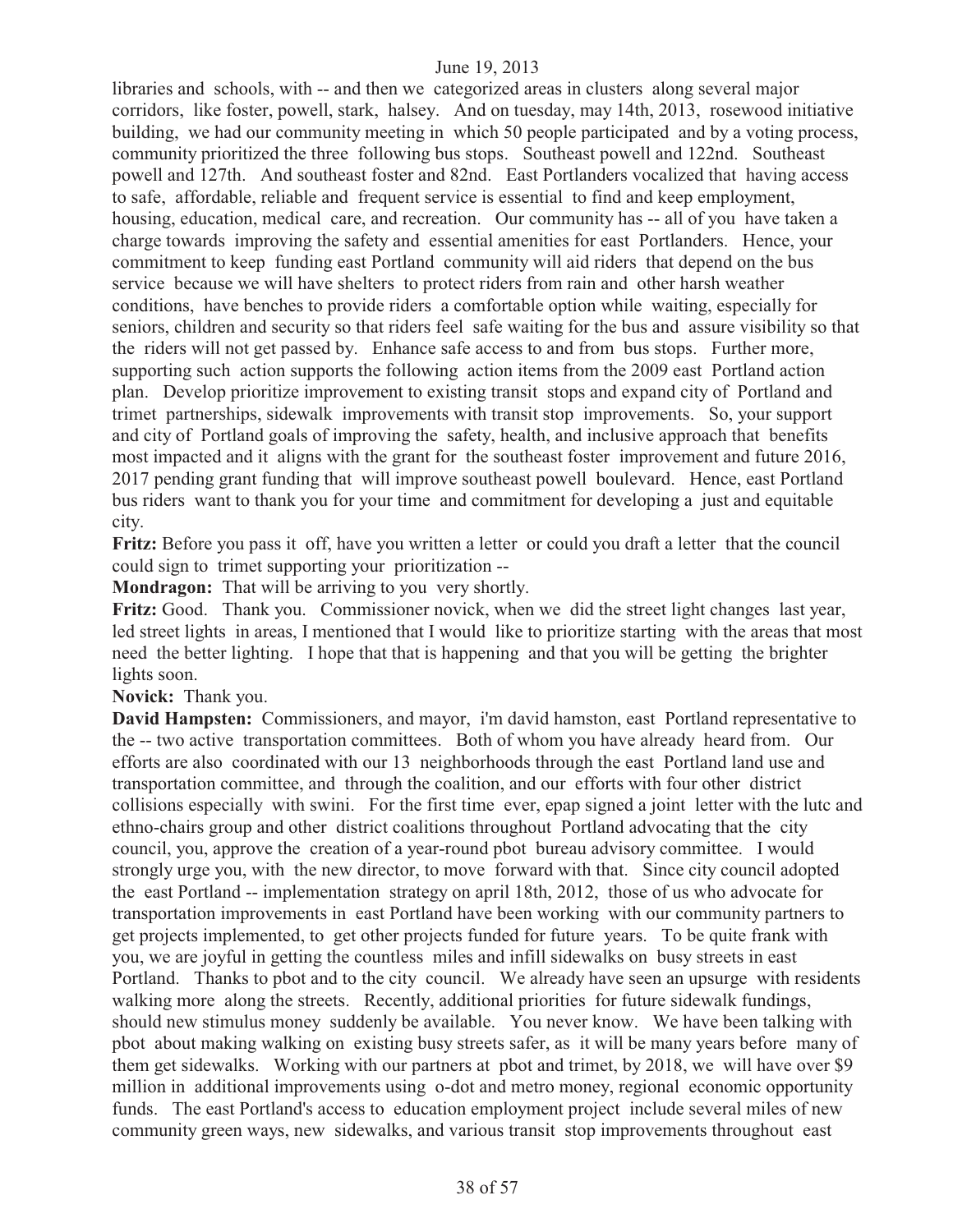Portland. And now arlene will talk about our municipal partnership projects and larry will talk about our grants.

**Hales:** Thank you very much.

**Arlene Kimura:** Good afternoon. Thank you very much. Municipal partnership project. For east Portland, action planning members, that allows the community members to inspect and influence municipal agencies in not only project execution but policy decisions that involve the community members as well as the agency staff. An example of this does help us with capacity, playgrounds with the parks bureau, civic engagement to develop that kind of partnership of who are going to be the advocate helping with the outreach material. Another partnership that was developing prosperity partnership gave money that was matched by pdc for the four east Portland npi's and we appreciate that. Web site upgrade for office of neighborhood involvement at the east Portland office. That, again, committees that are involved, worked with epno to get the style and kind of upgrade that were needed to make use easier for us. We really think this is an important factor in building community and building capacity and community for persons who don't want to interact with government. We have had success and a much higher level of comfortablity among those people who for this project is vital to our mission in east Portland. With that, I would like to introduce larry who will talk about our grants.

Larry Kotan: Hello, chair of the epap grant and sub committee. Every year, we elect to earmark a substantial portion of the funding to activate small and important community projects throughout east Portland. Drive processes, general grants and civic engagement grants. General grants, east Portland residents and organizations a mechanism to address specific action items in the plan. I will talk about 2012 first. As you can imagine, general grants is a very popular program. Example of projects funded in 2012, youth and parent mentoring. Community garden. Support for the neighborhood prosperity issue on division street. Support for the rosewood initiative and several projects in the park rose, centennial, and david douglas school districts. Next slide, applications for the 2012 general grants far exceeded the \$54,498 that we actually had available. Ultimately we were able to fund 13 of 25 applications. 39% of the funding requests. City received excellent value on its investment, \$500,000 in donated time, material, resources about a nine to one match. We're excited about that. In regards to our civic engagement grants now, these are specifically earmarked for culturally and diverse specific programs and must address one specific east Portland action plan item, 2.3, develop and hold leadership and civic engagement programs for east Portland citizens to build capacity -- participation and partnerships. 2012 grant recipients here on this slide. We had 10 proposals for civic engagement grants last year. We were able to fund seven of them, representing 46% of the request by dollar amount. Civic engagement grants are all about next steps in leadership development. So the value of these grants really endures well beyond the grant cycle. I will yield to two grand recipients to talk about their programs, one from general grants and one from civic engagement plants. Latino learning community and lao community.

**Hales:** Thank you. Thanks very much.

**Hongsa Chanthavong Buddhatham:** Good afternoon. Through this grant, partnership with aram lao community civic enagement in order to certain community connection and leadership development, as well as organizers, leadership. We have brought together over 100 leaders and their members -- we will try our best to provide a positive example to engage in different activities to meet the needs of our community. We are going to work together to effectively community needs and meet these needs to community involvement and participate in east Portland action plan. Thank you for your support and all you have done to make our efforts a great success. **Hales:** Thank you.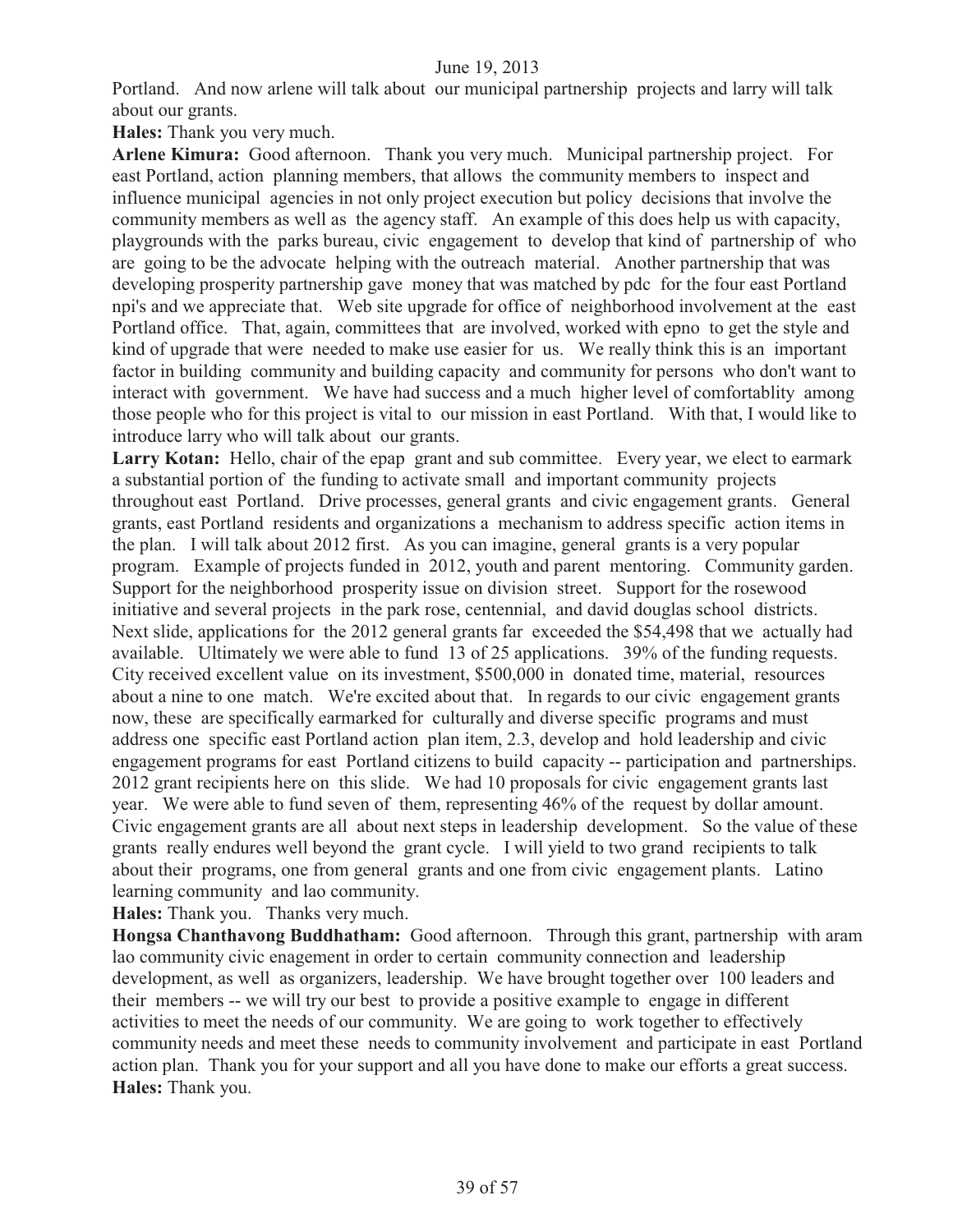#### **Claudia Carrillo and Rose Hernandez (spoke through translator) Comunidad Latina para el Aprendizaje/Latino Learning Community Conexion Latina:** Good afternoon mayor and commissioners.

**Carriollo/Hernandez:** It is important that the grant funds be approved because with them we hold our workshops and we guide our communities so that they can become familiar with how the different government systems work.

**Carriollo/Hernandez:** In our last workshop, a person who had been hit by a car and the driver didn't have a license or insurance, and this person told us that she felt helpless to see that the people who were supposed to be helping her, in this case, the police, didn't do it. She said she felt bullied because she didn't speak english, and what's more the police told her she should shut up because if not they were going to arrest her. And so the person that caused the accident only received a traffic ticket. And with that experience, she got in contact us, how to become familiar with her rights and learn more about laws. In our workshop, we talk about different types of leadership, leadership, community leadership, neighborhood leadership and ways to advocate. Our community has their own experiences and they don't talk about it because of fear. Very important as an organization to continue getting workshops and in this way we can make sure that the latino community is more informed. And to be able to do this, we need to ensure that the workshops are in their language, with child care -- to create participating leaders that get involved with decisions in the neighborhood. In our workshops, we usually have about 25 consistent attendees, and about 38 children. We offer child care as well.

**Hales:** Thank you.

**\*\*\*\*\*:** Thank you.

**Kotan:** Hi, larry, with 2013 grant review. I'm back. Good afternoon.

**Hales:** Just pull up another chair if you need one.

**Kotan:** Okay. Now we discuss grants for the previous year. I'm going to touch on recommendations for 2013 grants. Our sub committee rated and discussed these proposals, referred them to the larger epap, approved there and we bring them here in front of you today for approval. General grants, include awards for the african-american alliance for homeowner ship, community alliance, ecology in the classroom and outdoors -- nonprofit association of Oregon, division midway alliance, northwest housing alternatives, opal, outgrowing hunger, Portland audubon society, rose community development, wisdom of the elders -- 13 of the 35 applications that we received. As you can see, we are only able to fund 29% of them this time by dollar amount. We estimate a great return as we should have about a 7-1 ratio in leveraged and donated time and materials. For civic engagement for 2013. Our recommendations include the lao american foundation. Faith community church. Community alliance, urban league of Portland, african-american alliance -- on the civic engagement side, that represents seven of the 10 applications that we received and we are projecting that we will fund 64% of the requests by dollar amount. It is important to remember that the civic engagement grants are intended to act as an initial step to engage culturally specific communities. Projects -- civic participation -- really just vitally important. Once again, I will yield to more grant awardees and introduce Rose High Bear of Wisdom of the elders.

**Rose High Bear:** I hope you can hear me. Yes, honor mayor hales and commissioners, and I have met most of you at one time or another. I'm also a member of the round table. We represent Portland's 45,000 native americans in this metropolitan area. 90 largest native american community in america. Formed 20 years ago. Native american cultural preservation, multimedia education, and reconciliation. We have a number of projects. Probably recorded 300 native elders, historians, cultural artists over the years and produce a -- series curriculum, which we use a model, made for native people, multimedia, and our most recent project is the project requesting funding for the gardens. We are located right on the east side of the natural area. A very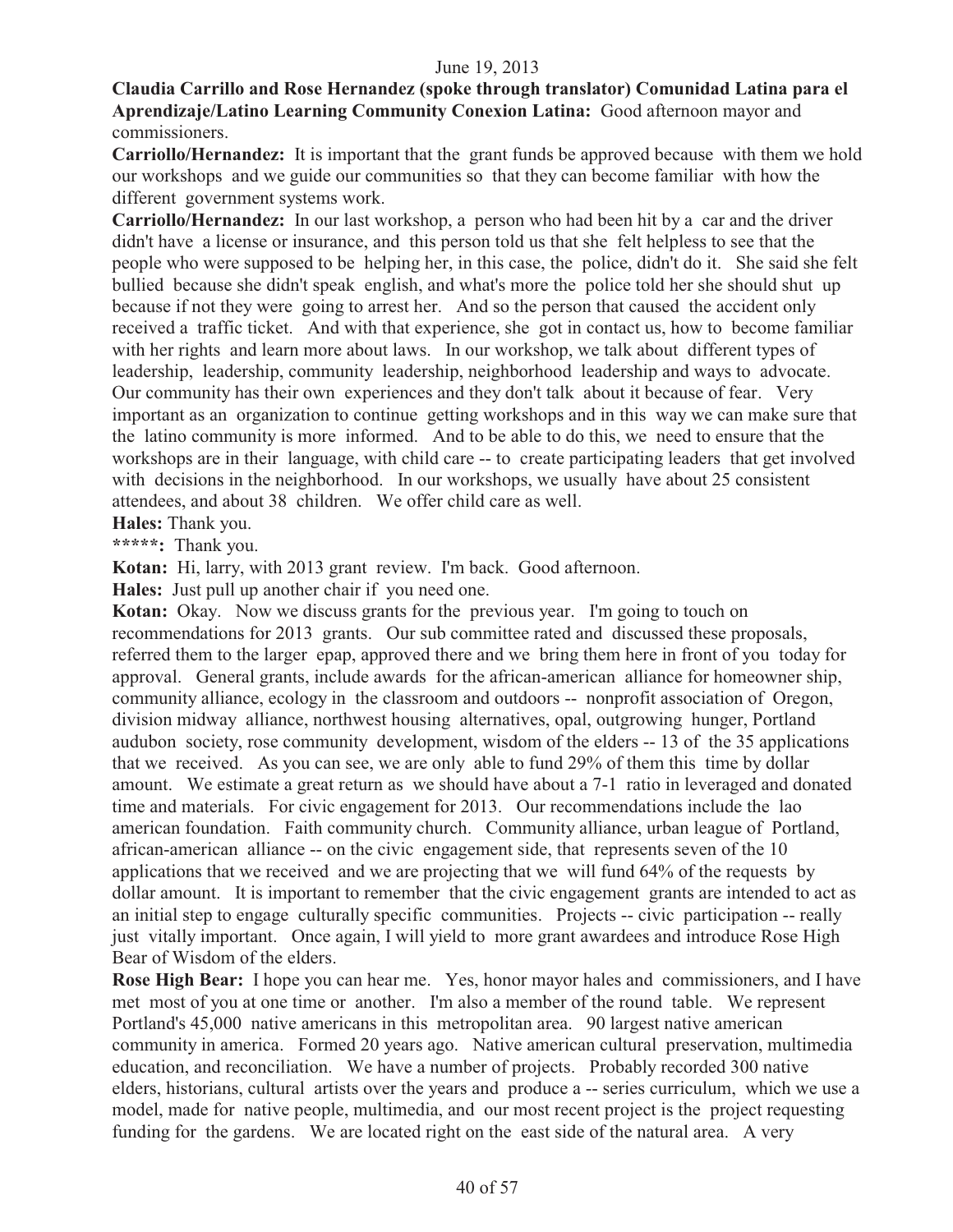beautiful space. We have a third of an acre there. We have developed a garden. I don't know if you know it or not, but native americans in Portland, lowest economic group of Portland and we are concerned about their health and their wellness. And we recognize this on gardening and making a connection with the world of nature helps them to heal, strengthens health and wellness for everyone, especially including our people, many of who are not in their original homeland. Major way of working with them is to reconnect them through gardening, provide garden plots and training and offer -- opportunities such as involvement with farmers markets. We're developing activity -- putting on some harvest celebration. We call it listen to the -- we are teaching our community how to make -- you don't need antibiotics if you have -- we are producing booklets, a map of our property with what is located there. You can achieve health and wellness through the different plants. And so, the last part of our project, history project, and we are recording several people in the east side of Portland, history of Portland from their memories. Some of these native americans and we are hoping to share that with our community. Thank you so much.

#### **Hales:** Thank you. Good afternoon.

**Reverend Renee Ward:** That's okay. I can introduce myself of St. Johns All Nations Church of God In Christ I think you know me. Good afternoon, mayor hales, commissioner Fritz, commissioner novick, and commissioner Saltzman and commissioner Fish. I am going to pass over to my colleague in order of the conversation that will present today.

Pastor Cliff Chapel: Good afternoon. Thank you for having us mayor hales and commissioners. My name is pastor cliff chapelle, st. John's all nations church of god and christ. A program called man up, addresses violent behavior by dealing with trauma. And to underscore the need of what this program is all about, my colleague reverend ward, just left a memorial service held in honor of one of our young people that recently was gunned down on our streets, and so, what we're doing is -- it has been said that a picture is worth 1,000 words. This, indeed may be true. When it comes to the complexities of providing services to the community impacted by domestic violence, there still exists the ambiguity on how to create a picture of health among a disenfranchised community, lacking in culturally specific resources and services in neighborhoods like east Portland, where there remains a high level of domestic violence occurrences. Ward: On this afternoon, we are pleased to announce through the generosity of the east Portland action plan, epap, communities, office of neighborhood involvement, city of Portland and other community partners, man-up, a program established some years back and it is called about you, self care, self discovery, picked up a paint brush to begin work on a master piece, to create a new palate to inform, educate, and motivate, as well as promote healthy life-styles among these specific populations. Man-up will offer services to supporters of dv prevention. About self-care, we offer services to female survivors and offenders of dv and supporters of dv prevention. Collaboration will ensure that specific services are accessed and delivered to families and individuals who have currently or previously been impacted by domestic violence.

**Chapel:** We just came here to extend our heartfelt appreciation to each of you for your -- for providing the funding for us to offer and facilitate a culturally specific domestic violence prevention related services and resources to east Portland. A special thanks goes out to our advocate for such an outstanding job in helping us get to this point. As well as to the members of epap.

Ward: We look forward to returning enthusiastically with a report of our numerous successes as a result of our efforts and alliances cultivated in east Portland, off the paper and off the record, I would just like to say, first of all, this is my first time meeting you mayor hales. We thank you so much for all of your confidence, but I also have to put out, I did just come from this celebration of andreas jones Dixon. Yesterday, I had an opportunity to do a ride along in east Portland, as part of my community triage to get to know the community, and on behalf of the Portland police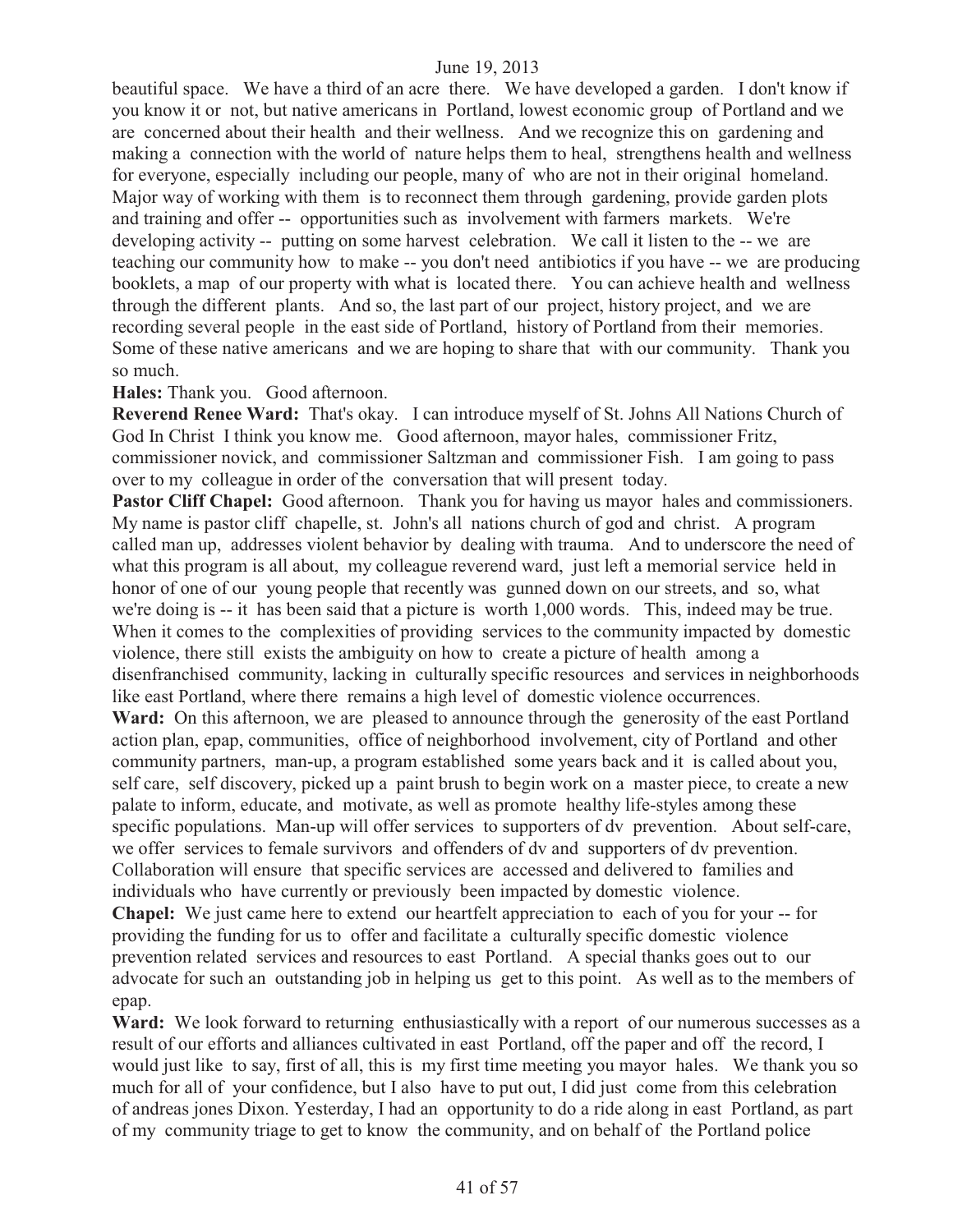bureau, I wanted to show my support as well as my colleagues. We know that the overlapping results from gang violence, put gang in front of violence, domestic in front of violence, it is still violence and it is happening in east Portland. And I ask for your continued support of epap as well as all of the stakeholders involved in preventing violence in east portland thank you. Now I will introduce Arlene kimura.

**Hales:** Thank you all. Thank you very much.

**Kimura:** Thank you very much. This is the last time today.

**Hales:** Last time today.

**Kimura:** Yes. In closing, I want to express appreciation from all of the epap members for the commitment to the advocate position, operation, projects, to the 279,692 fiscal year 2011-2014 budgets and the bureau partnerships. Side note, we were able to as a group, epap and partnership with pbot, o-dot, metro influence \$19.2 million of spending in east Portland. With mobile parks we were able to with the cooperation of the parks bureau and Multnomah county, almost \$35,000 in spending that would not have happened. And with the npi's to support the creation of economic development generating process. Thank you for that. This request is to accept this verbal east Portland action plan annual report and to authorize \$100,000 in total grant agreements for the office of neighborhood involvement, east Portland action plan 2013. Grant agreements of \$52,600 in civic engagement grants, and \$47,400 for the general grant program. And we thank you for your support.

**Hales:** Thank you. Thanks everyone. Great presentation. Council comments before we take up the acceptance of the report and ordinance.

Fish: I have one question. The other day a land use, design review matter came to council. We were having a spirited discussion about what our role was. Are we referees, this, that? In terms of the grant allocations, you have set up the process, you have a grant committee, you screen them, you've made your recommendations. You are tracking performance. I just want to get clarity about what is our role to bless the whole process or is it an administerial function to authorize the distribution?It seems to me we've delegated to you to provide the committee function. I want to make sure I understand what our appropriate role is.

**Lore Wintergreen, Office of Neighborhood Involvement:** Role at this time is for you to authorize us, as you said, the grants review committee reviews them, they made a proposal for recommendations to the full epap for consents on these grants and dollars. And then the role, my understanding of the city of Portland, city council and mayor is to authorize us to be able to release those funds to the grantees.

Fish: You set up the process, the committee has done its work, the full board has done its work. No one has objected to any of the grants. You've had no controversy in that regard. It comes to us as just a matter of authorizing the distribution of the funds. Is that fair?

**Kimura:** Administrative function. Yes. But you have to do it, not us.

**Fritz:** And then later in the year you provide a report to us.

**Wintergreen:** We have to provide an annual fiscal report every year, and then say this set of grants will in december, 2000, december, 2014, will have to give a final report. I as an advocate check in with the grantees and now the grant committee is assuming that responsibility of members of the grants committee, assuming responsibility to partner with some of the different grantees to check in with them periodically. We often attend if they're having workshops or events we attend those. And then I as staff have responsibility for grants management. I'm the official grants manager.

Fish: We have other grant-making processes in the city, where people have a formal right to object if they don't get selected. But in this instance, we don't have anyone who did not get selected who has objected to the process or the selection.

**Wintergreen:** I have not made any record of that. It is allowable with this grant's process as well.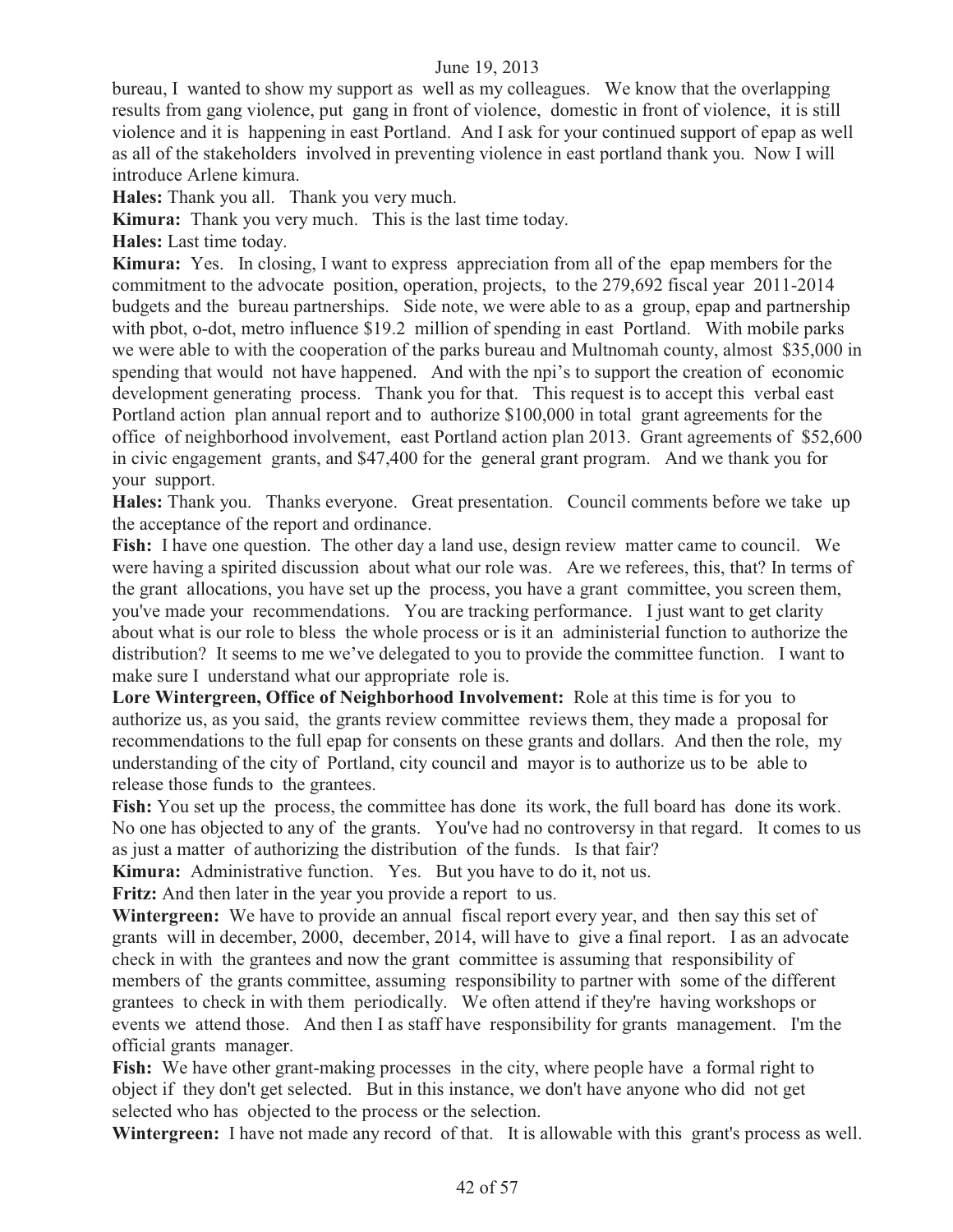Fish: Thank you for a refresher on the ground rules.

**Hales:** Yeah, think that's important. Even though we have delegated this and it has been properly done, responsibility to make sure that grants are competitively awarded, and they were. Make sure that there is a grants manager overseeing the expenditure of the funds, and if somebody didn't like what the committee had done, that they have an avenue for --

Fish: Can I take a second crack at this one? Feel more like a referee on this one.

**Hales:** I think you're right.

Fish: That's progress. That is progress.

**Hales:** Thank you. Thank you very much. Other comments before we take a motion to adopt the report?

Fish: I move the adoption of the report.

**Fritz:** Second.

**Hales:** Further discussion? Anyone else to testify?

**Moore-Love:** No one signed up.

**Hales:** Roll call.

**Fish:** Thank you for an excellent and detailed report to council. Thank you for your stalwart advocacy during our budget process. For those of us who feel so strongly about your work, outreach, advocacy budget forum, throughout the city, communications that we received, enormously helpful. I'm proud that this council funded epap again, and i'm also proud that we softened the budget note so as not to make explicit that we are on any particular time line and that ultimately the council will decide when this enterprise sunsets. I said this before, and I guess I say it each time we get together, think there were two or three planning exercises during my tenure on this body that changed the relationship between city council and city hall and the community. One is probably concordia plan. Which I think has been phenomenally successful, and I think this likewise is an exercise in community building, strengthening communication. Parks and housing, we had regular conversations about staying on task. Now that I have -- my office has moved to the bull run, i'm assuming that we will continue to have those conversations on water, sewer, and the arts, and I thank you, all of you for your public service and your dedication to this cause. East Portland is on the rise, and I think this particular plan is part of why we are making progress. I'm very pleased today to vote aye and also mayor, actually two items.

**Hales:** Separately on the emergency ordinance.

**Fish:** Comment both. I am very pleased after having listened to the presentation on the grants to support the recommendations of the grant-making committee. Aye.

**Novick:** First of all, I have to voice one disappointment for all of those associated with the east Portland action plan, I feel we as a city should have a commitment of making obvious puns -- the comment that wintergreen is a life saver. [laughter] That is my one criticism. I really appreciate the discussion of all of the transportation needs in east Portland, including more sidewalks, more access to transit, better transit service. The auditor and the media have rightly focused a lot of attention on our enormous deficit in basic street maintenance that you pointed out that we also need to address needs that go beyond maintaining the streets we already have. We need additional sidewalks. We need additional bus service. And I have to tell you you might already know this, but the depressing news that I had reiterated to me last week that if we have more bus service, then we are going to have more wear and tear on the pavement and more maintenance needs because buses actually punish pavement. So, one thing I would ask you to do is join our folks at pbot making the point to trimet that we hope they work with every other transit agency in the country, to build a double axle bus, left wear and tear to the payment. Add that to your list of east Portland priorities. Double axle buses. We are going to have to raise additional money to address all of these transportation needs. We know that you will be our allies in advocating for additional money. And I will be happy to say that we need additional money to address the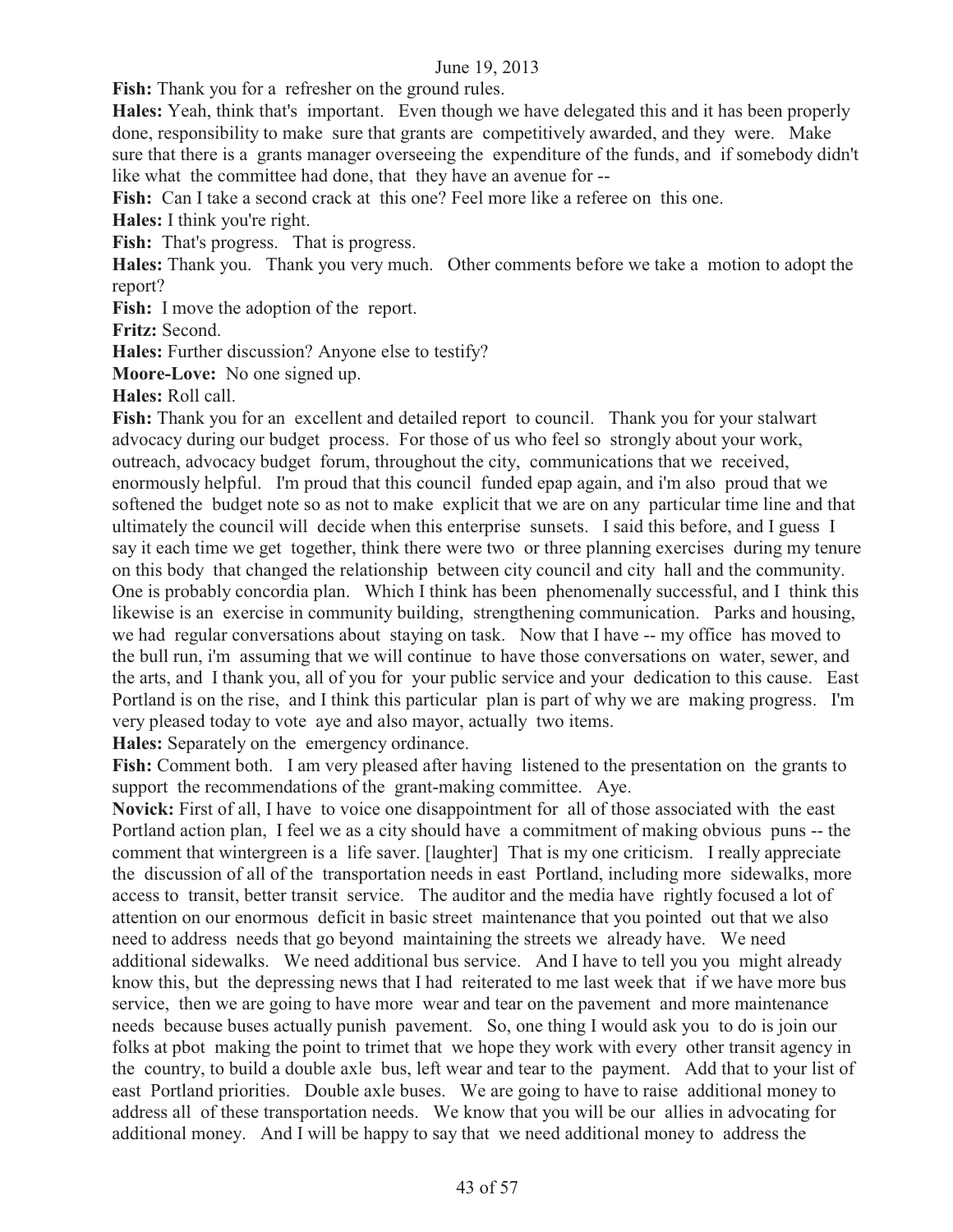specific needs of east Portland and to point out that the people of east Portland contribute disproportionately to our property taxes because in our weird statewide property tax system, people whose properties were worth about the same in 1995 as they are now, pay much higher taxes than people whose properties have dramatically increased in value since then. There is going to be an effort in this legislature to address that property tax inequity that didn't wind up going anywhere for a variety of reasons. But I promise you that I will advocate for additional resources for east Portland and to continue to point out that east Portland actually contributes disproportionately to one of our major sources of revenue. Having made those rambling points, i'm pleased to vote aye.

**Fritz:** Thank you all for taking time off out of your day off of work, away from your families to be here on wednesday afternoon. Particularly for all of the time you spend on this project. A report like this takes an hour and a half to give but it takes the entire year to build the projects and the information that goes into this report. And it is amazing community organizing project which you, yourselves have organized. As commissioner Fish says, the vote in 2009 adopting the east Portland action plan was one of the first things that I did on the city council and it does turn out to be one of the best things that we did in the last four years. And council has to remain true to its commitment and so have you. I was fascinated with the information about the myth of the tax abated properties, that is good. I continue to hear the myth that council doesn't care about east Portland and that east Portland is not getting things done and those are two myths that need to go away. When the new Interim director of transportation proposed early in the budget process that we would not fund the sidewalk on 136th, I didn't get too upset because I felt that is just not going to happen. Indeed the community came out and it was a learning process. It was an opportunity for you once again to show that you east Portland has a voice and you know how to use it. I encourage you to keep doing that. Like other office of neighborhood efforts there is one valiant staff person who does an enormous amount of work and deserves a thank you. And I say like the other staff of office of neighborhood involvement, I see brian hoop here who worked on the contracts. So there is a lot of fiscal oversight of this money. \$279,000 plus change as they say, but that's a lot of money and you use it extremely wisely to leverage huge amounts of actual practical financial impact but also people work together to get things done. And I now have the honor of being in charge of the bureau of parks and recreation and also development services. Those are the bureaus that have resources that are necessary in east Portland and I am very much looking forward to working with you in my new capacity. I have been very pleased in the last year to see the increased collaboration between east Portland action plan and the east Portland neighborhood office. That's an ongoing question as to how things will continue to evolve in east Portland where folks in all kinds of organizations have very strong feelings about how things should be done. I am pleased to see you working together because as you do that, you have gotten more done, and you have been more effective in going to different jurisdictions. It's wonderful to see going to tri-met and the state and elsewhere, and becoming a model for the rest of the city. I want to have a southwest in action plan, and particularly, a southwest in motion plan for the area that I live which shares many of the challenges of east Portland having been annexed, 40, 50 years ago and does not have the streets and sidewalks and traffic lights and any of those amenities. My parents-in-law live in east Portland at the cherry wood village, so i'm a frequent visitor. I have been so glad to see the gateway fun-a-rama return this year and the increased vibrancy of the 82nd avenue parade. We had the parkrose centennial, was it last year or the year before. And time goes by, and yet, things keep getting done in east Portland, and I agree with arlene that the neighborhood prosperity initiative for the four focus areas are in east Portland, you have grasped that opportunity and run with it, too, and I continue to hear good things from the Portland Development commission about that. And again, we have more work to do as far as how we're going to reorganize input into the urban renewal districts with the Portland development commission, we can do that. We have established partnerships and especially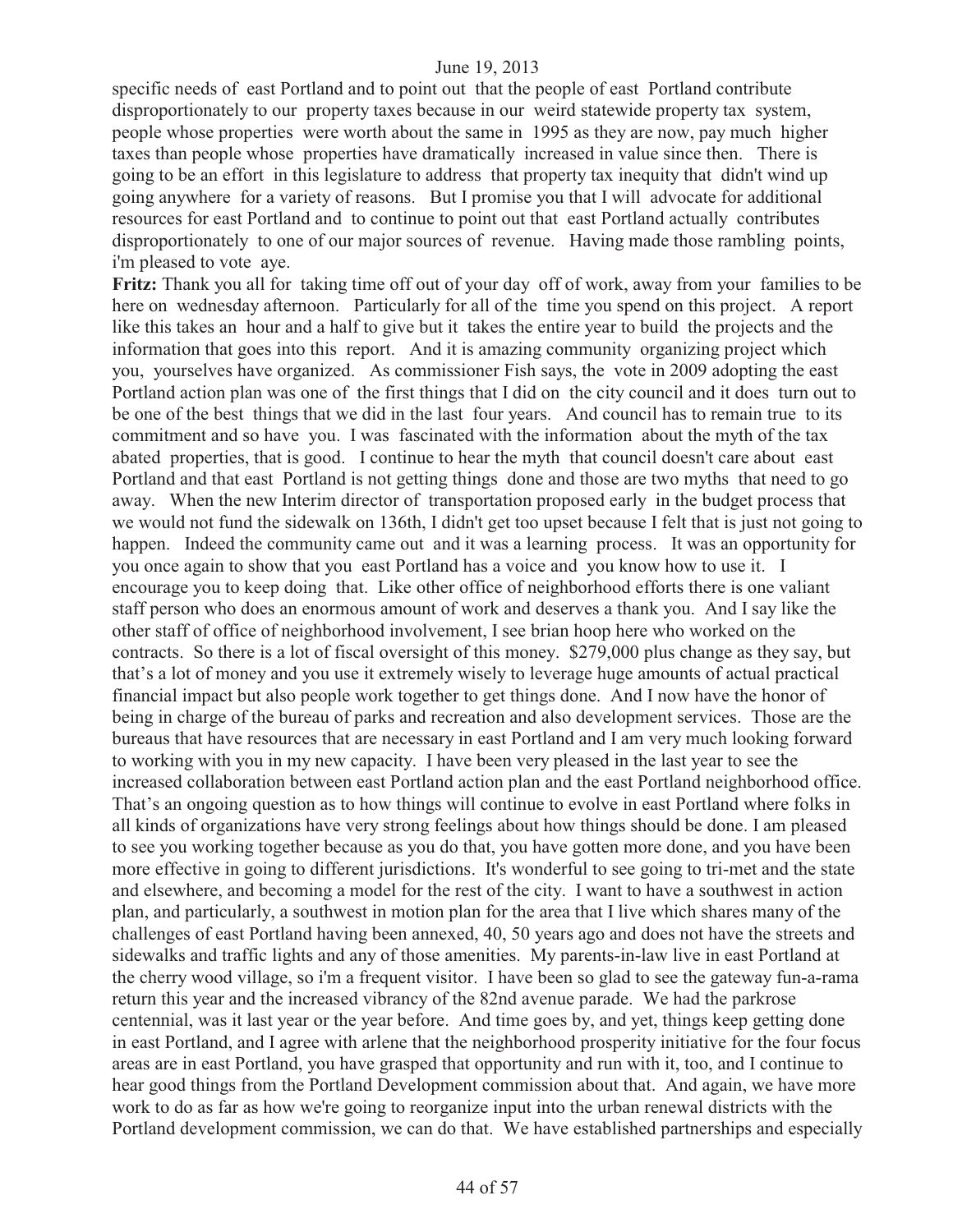with the established mechanisms of conversation. And that, that's the thing that, that gives joy to my heart, people know that they can contact us and you will get an answer. And that i, certainly, value the input that I get from the very communities in east Portland, about what it is that you want to do in your neighborhood. Because it is your neighborhood. And it's all of our city, and we all cherish east Portland, and it's you who are making this such a successful project, and I am very, very happy to vote aye.

**Hales:** Let me draw a connection between the budget that's going to get adopted tomorrow and, and this, this presentation in where we are in the action plan, and some things that are just ahead. It was necessary because of the, the historic difficulty of this budget that we scare people. Not that we meant to scare them, but we said let's open the books, let's ask the bureaus to come in with budgets that were 90% of this year in order to give us some choices. 90%, we have taken the 90% budgets we would have had 38 million of cuts. We did not need to make that, But given the chance to think afresh, as did the short-term and, and difficult but useful exercise of the assigning all the bureaus to my office while we did that budget. That was a time of anxiety, frankly. That we had to create, not because we were looking to create anxiety, but because we needed to make important choices. And then look at what we have heard here today in terms of, of both the comprehensiveness of this effort, and how inclusive it is, and how well it is doing in terms of leadership development, and some of the specific things that you are advocating for, like a gateway education center that are going to make difference in terms of the development of the plan, and, and now, let's look ahead, there is other places where we need to open the books, and scare some people, and make some, some important decisions. One of them is the future of the Portland development commission. How much, how much is the Portland development commission going to be job creating agency, how much of it is going to be a, a, a traditional redevelopment agency, and how much of it is going to be a neighborhood development agency. How do we do that and how do we pay for it in each case? Those are really big, important questions which, which I think what you are doing and, and the leadership that you have developed will help inform. So I hope that you will, I hope that you will not just keep Working on your own action list, but help to inform this discussion that we and others in responsibility around here like the Portland development commission members need to grapple with. What can we learn from, from the east Portland action plan experience that can inform the next chapter of, of the neighborhood suspect, that's a success here in the city of Portland. As we also need to, to reconsider and refresh that, that social structure, just as we have to reconsider and refresh the programmatic structure of the Portland development commission. So I hope this capacity that you developed for working together, including new Portlanders, new communities, and new leadership in the discussion, and having this, this discipline of working together, reporting back, reaching consensus, I hope that pays off. In helping us address, address those really important questions, and again, it will raise anxiety because it will involve change, but I think that you have proven with the east Portland action plan that, that it's possible to do things in a new way, and get great results. So, i'm very impressed, very pleased with the progress, and look forward to collaborating on, on this level and others over the next year. Thank you very much. Aye. [gavel pounded]

**Hales:** And vote on the emergency ordinance, actually, authorize the granted funds.

**Fish:** Aye. **Novick:** Aye.

**Fritz:** East Portland is the only area that will be getting grant funds in the upcoming budget, the small grants program in rest of the neighborhood system was not funded this year but i'm glad it's in your program because you will continue to remind us with your report next year how much good it does. And so, hopefully we can get the small grants back in the rest of the city because I think that they are, they are wonderful organizing tools as well as getting great things done in the neighborhoods. Aye.

**Hales:** Thank you all, aye. [gavel pounded]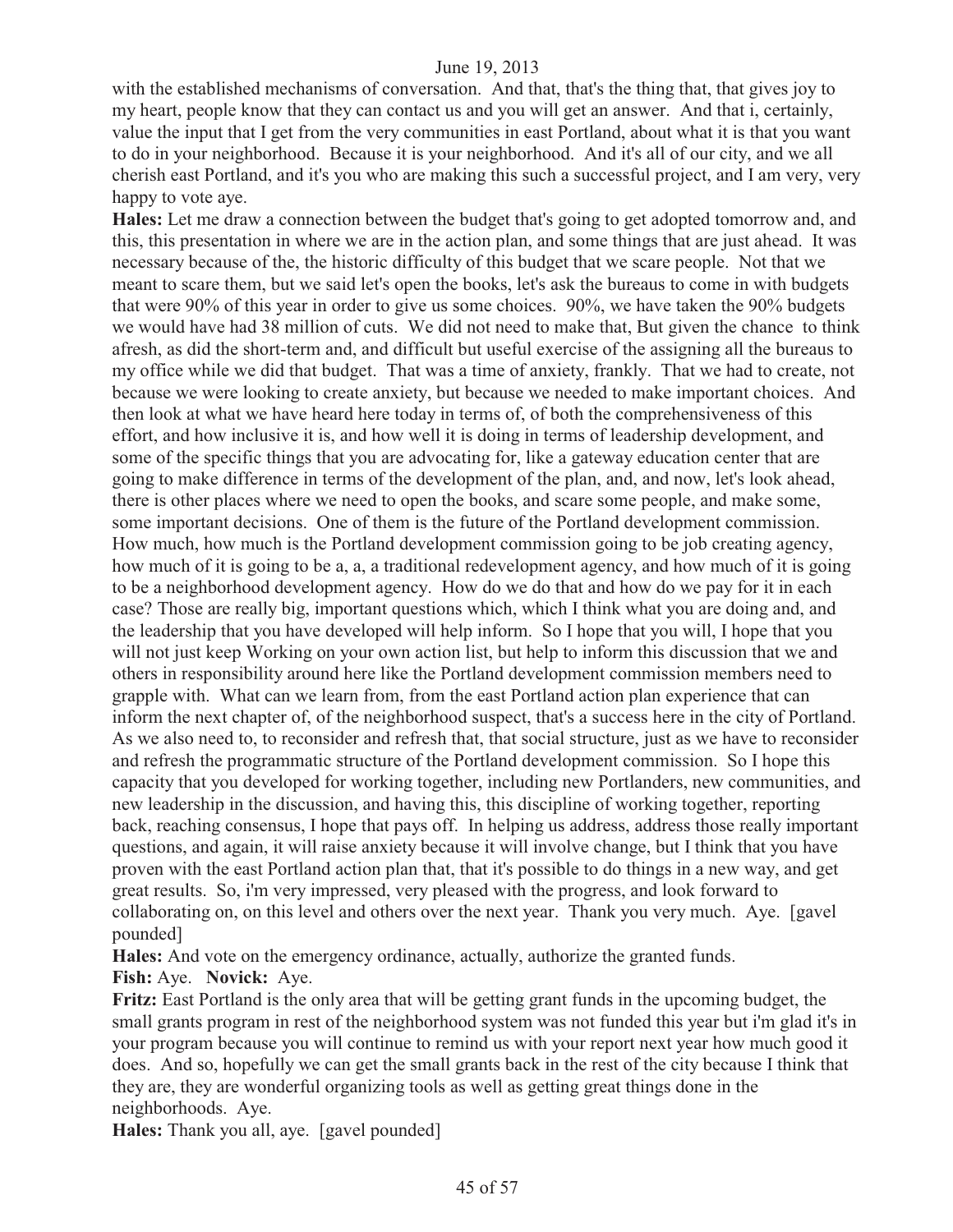**Hales:** We are recess until tomorrow at 2:00 p.m.

At 3:36 p.m., Council recessed.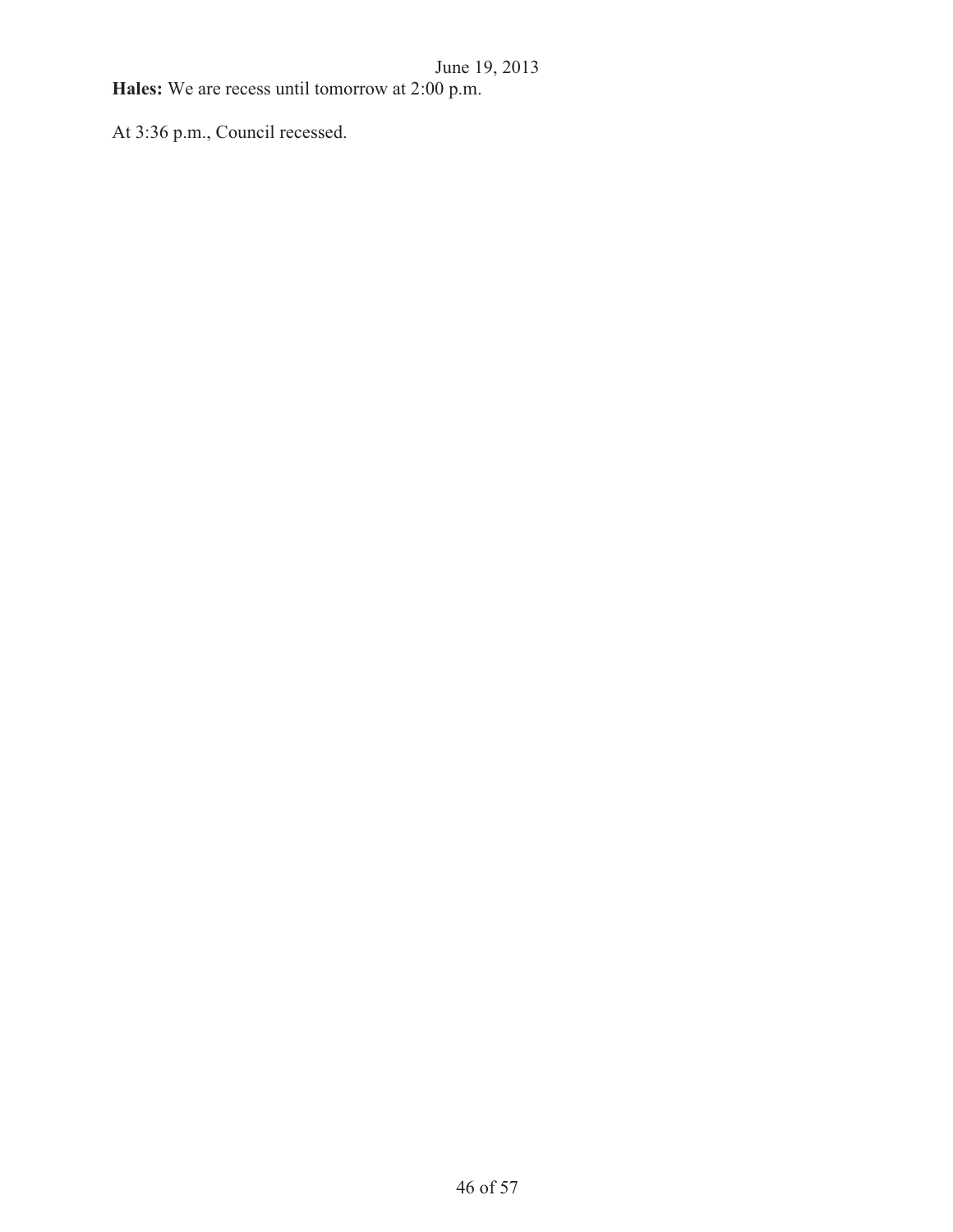# **Closed Caption File of Portland City Council Meeting**

This file was produced through the closed captioning process for the televised City Council broadcast and should not be considered a verbatim transcript. Key: **\*\*\*\*\*** means unidentified speaker.

#### **JUNE 20, 2013 2:00 PM**

**Hales:** Call the council to order for our thursday, june 20th session and ask you to call the roll, Karla.

[roll call]

**Hales:** We have a series of items all of which have something to do with adopting the budget and only one of which is the actual adoption of the budget. Some of these are required by state law. Like the hearing on state shared revenue, and that is our first item in order. So, bear with us while we're working through the technicalities of this. It is all about the budget. It is broken down into separate discreet decisions because of the requirements of the law and our own charter. So, if you would read the first item, Karla, we will take that up.

#### **Item 606.**

**Hales:** Andrew scott.

**Andrew Scott, Budget Director, City Budget Office:** and actually, I think we need a statement from you on this.

**Hales:** I have a statement here that I need to therefore read. Thank you. This hearing is held by the city council of Portland, Oregon, in compliance with the provisions of state shared revenue regulations. Ors 221.770. It is to allow citizens to comment on the proposed use of these funds in conjunction with the annual budget process. As proposed for council adoption, the fiscal year 2013-14 budget, anticipates receipts, \$13,819,575 from state revenue sharing, under ORS221.770. as has been the case in prior years, proposed that this revenue be allocated in equal parts to support fire prevention and police patrol services. Is there anyone here who wishes to be heard on this particular item this morning? Or this afternoon.

**Moore-Love:** One person signed up. Lightning.

**Hales:** Come on up. Good afternoon.

**Lightning:** My name is lightning. The concern I have is that we clearly are not looking at providing housing to the currently homeless as being considered a service. To establish eligibility for state shared revenues, the city must certify certain services are provided by the city. If there is no mention of the homeless in this resolution, is not the reduction of homelessness to be considered a service provided by the city? It is my understanding that the state shared revenue funds are comprised of approximately \$13,819,575. In cigarette and liquor taxes in 2013 and '14. As has been the case in prior years, it is proposed that this revenue be allocated in equal parts to support police patrol services and fire prevention. Again, reducing homelessness should be the city's number one priority with certain business owners claiming losses of ten to 30% attributed to homelessness, the overall losses could very well exceed the overall amount of the general fund. So I ask, is there any reason that the state shared revenue in the amount of \$13,819,575 could not be allocated in equal parts between police, fire, and Portland housing bureau to help reduce homelessness. Thank you.

**Hales:** Thank you. Okay. Anyone else signed up on this particular item? Then i'll close the hearing unless there is further council questions or discussion on the proposed use of state revenue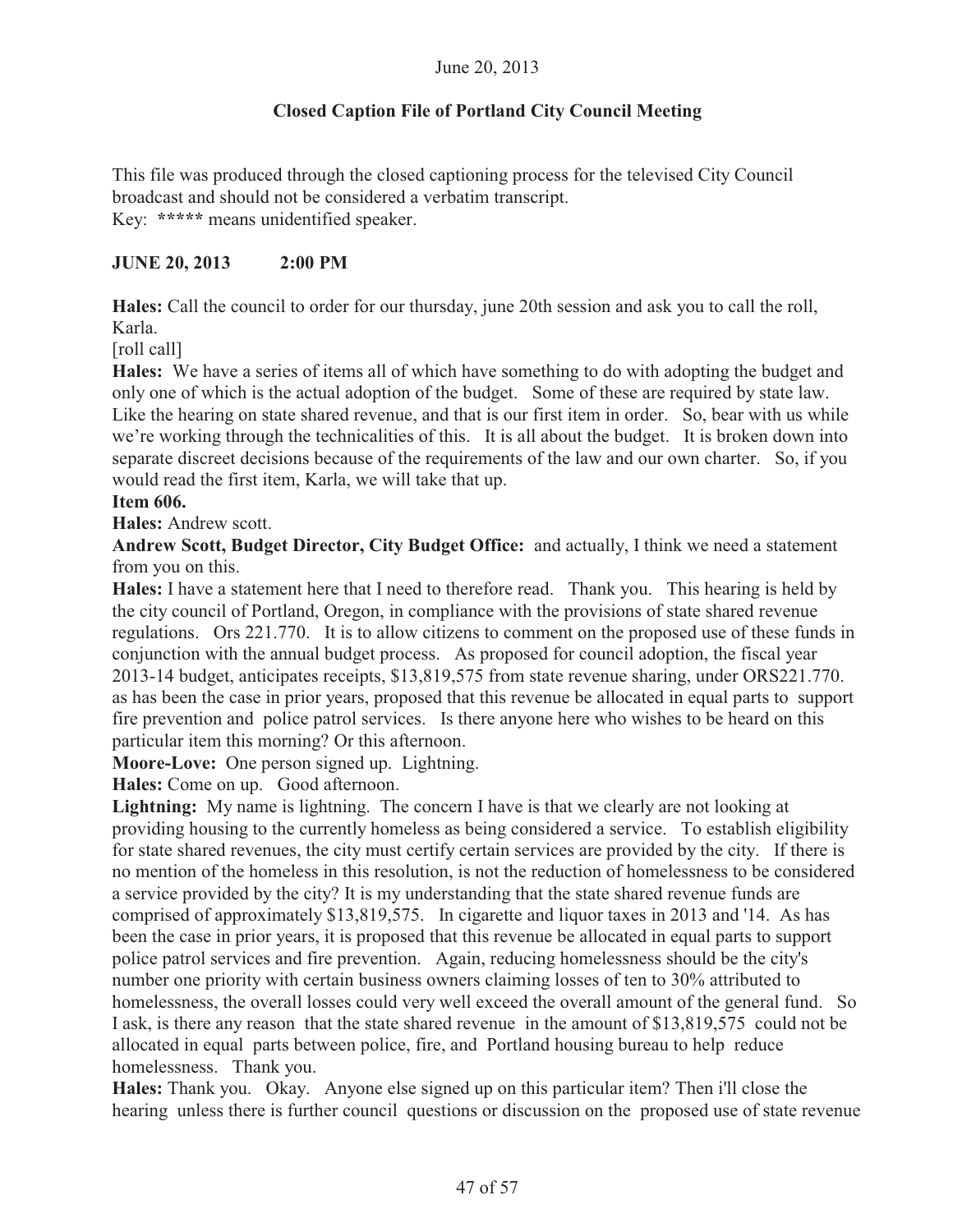sharing and we can take up the resolution that certifies that we meet the eligibility requirements for state shared revenue. Why don't you read that item Karla.

# **Item 607.**

**Hales:** State law requires this action as well. Ors 221.760, requires municipalities and counties of over 100,000 in population to certify that certain services are provided, eligible to receive state shared revenue. The services certified by the city of Portland, police protection, fire protection, street construction, maintenance and lighting, sanitary sewers, storm sewers, planning, zoning and sub division control as well as water. So, that is our proposed list of eligible services. Is there anyone signed up to testify on the resolution?

**Moore-Love:** I do not have a sign up sheet for this.

**Hales:** Anyone here to testify on that? Unless there is further counsel discussion we can take a roll call on the resolution

**Fish:** Aye. **Saltzman:** Aye. **Novick:** Aye. **Fritz:** Aye.

**Hales:** Aye. Approved. Okay. Now, next item is 608.

**Item 608.**

**Hales:** Okay. So this is the next step in this convoluted process and state law. We have a resolution that certifies that we meet the eligibility requirements, we have had a hearing to talk about what we can use the money for and now we have to by ordinance elect to receive state shared revenue for the upcoming fiscal year so that's the ordinance before us. Is there anyone signed up to testify on that one?

**Moore-Love:** I did not have a sign up sheet.

**Hales:** Council discussion. It's an emergency ordinance so we'll take a roll call on that.

**Fish:** Aye. **Saltzman:** Aye. **Novick:** Aye. **Fritz:** Aye.

**Hales:** Aye. Approved

[gavel pounded].

**Hales:** Item 609.

#### **Item 609.**

**Hales:** Okay. So, this is again a technical ordinance that has to be passed in order to create these specific funds. It also is an emergency ordinance. Anyone signed up to testify on the ordinance? **Moore-Love:** I did not have a sign-up sheet.

**Hales:** Anyone want to testify on that? Further discussion? Then roll call on the emergency ordinance 609.

**Fish:** Aye. **Saltzman:** Aye. **Novick:** Aye. **Fritz:** Aye.

**Hales:** Aye. Now to the budget itself, item 610.

**Item 610.** 

**Andrew Scott, Budget Director, City Budget Office:** At this point, we actually need a motion to entertain the changes in the approved budget –

**Fish:** so moved, as presented.

**Hales:** so this is a motion to adopt the changes in attachment a. No.

**Scott:** Sections b, c, d.

**Hales:** Okay.

**Saltzman:** I second it.

**Scott:** Great.

**Hales:** Discussion on adopting the amendment?

**Scott:** so at this point, mayor, now I will walk through a little bit of the detail. A lot of process there. Although it's worth about \$13 million in state shared revenue. And now we've closed and opened a number of funds and so we're good to go on the rest. What I will do today is walk relatively briefly through the adopted budget. What we normally do at this point is we walk through the change memo in terms of the major changes there. I will do that in just a minute. Although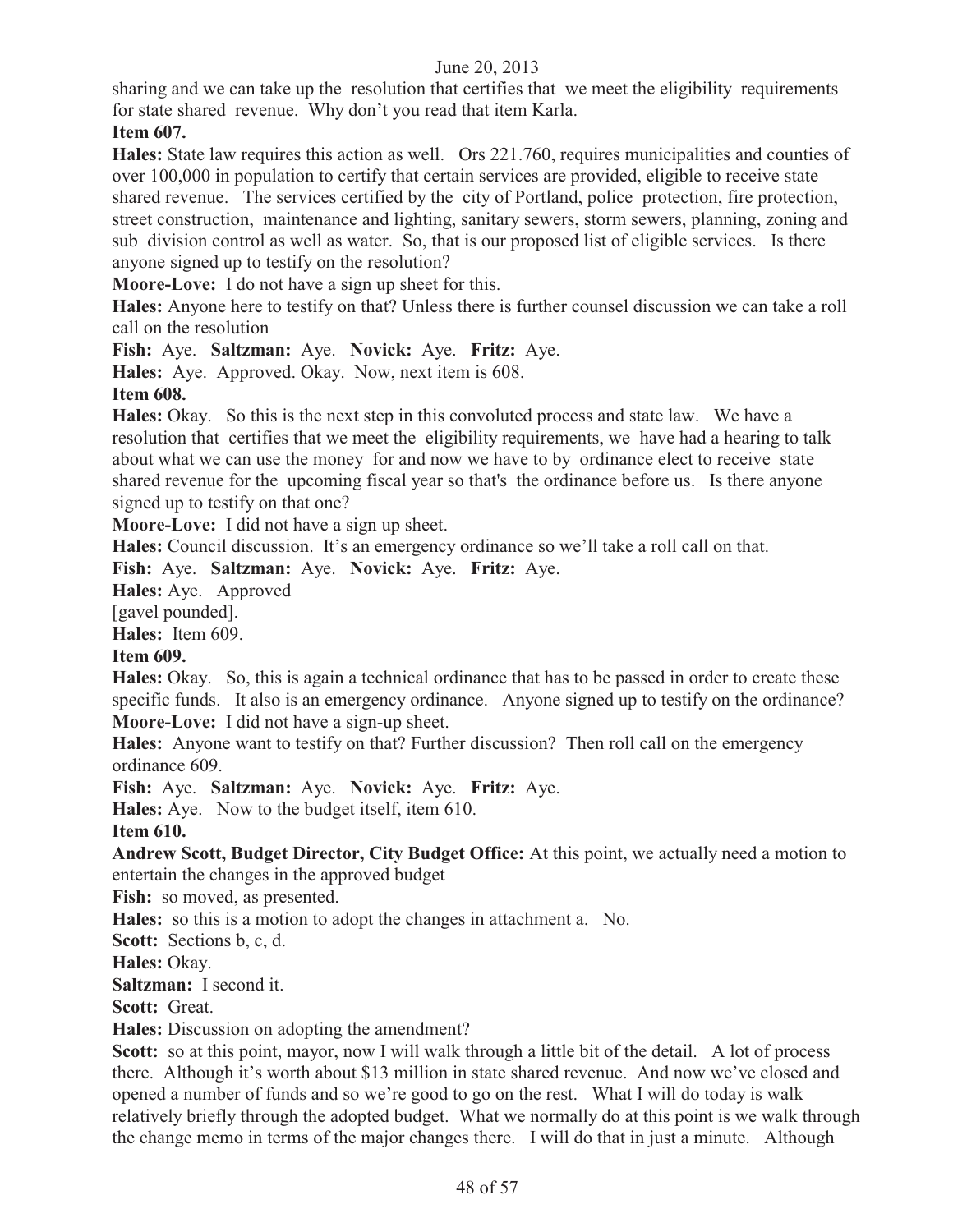there is not a ton of changes. But I did want to spend a second on a document you should have in front of you and we have extra copies here as well. That sort of talks at a higher level picture about the city budget. There was some reporting in the last few days about the city budget that I think might have missed the mark in terms of exactly the situation that we faced and how we have addressed that, sort of moving forward and what's before you in the adopted budget. And so what this document tries to do, and this is the FY 2013 adopted budget summary of general fund changes. On the general fund side tries to walk through very high level sort of the process that we've gone through. What you can see on the first page there, as you will recall back in december, we were projecting about a \$25 million shortfall. There were a number of reasons for that that are listed. When we do an update the forecast as we do every year in april, the shortfall had fallen to \$21.5 million. That was an improvement, although that is still an extremely large ongoing deficit in the general fund. You can sort of see listed there on the end of page one and two what improved to get from that \$25 million down \$21.5 million. What I'm going to spend just a little bit of time on is on page two, and this is the adopted budget. These are actions that essentially are included in the adopted budget to bridge that \$21.5 million shortfall. The very first one I will note there is that there are bureau of deductions of about \$20.3 million. Again, these are reductions from current appropriation level targets. Current appropriation level as most of you know, for every bureau, it gets increased by inflation. But the idea is it's roughly meant to equate with current service levels. So we're providing a service this year. Certain costs are going to go up. Next year, through general inflation, through personnel, through pers, etc., that drive those costs up. What -- you know, again, the shortfall we have \$21.5 million comes off of that. Bureau reductions, are making up \$20.3 million of that.

Fish: On that point, you note that's over 142 fte's. When all of the bumping occurs at the end of the process, how many actual individuals do you expect will lose their jobs.

**Scott:** the latest estimate we had, actual layoffs, I think was 26. That is always a moving number. Because again, in a city of our size personnel changes happen every day. But I think it is worth stressing, and I think reporting might have missed, 142 positions are being eliminated and the reason why the number of layoffs are so low is that bureaus have held those vacancies for two reasons. One, we had a vacancy savings requirement this year, so there was some requirement. But bureaus also knew that these cuts were coming. And so very responsibly they have not filled positions in anticipation of that. The cuts would have been far larger had bureaus not been doing that. and what that means is there has been a service level reduction throughout the year as the vacancy numbers have increased. The 142 is a real reduction, it's a real reduction in positions in the city and it is a real reduction in work that's going be accomplished by people who would have otherwise would have filled those positions. I think we have done it in a humane way, by the voluntarily retirement program and holding the positions vacant so that the number of layoffs is smaller. Although 26 is still a large number of layoffs, and particularly to the people in those positions. I wanted to note of the \$20.3 million, and again, embedded in that number is about \$3.5 million of pers savings. So arguably, that's not a service level reduction. The legislature and governor signed a bill that reduced those costs. But even the net amount there is about \$16.8 million. Of that 20.3, police and fire combined make up \$11 million. Parks, omf and pdc add about another \$5.2 million. The remaining bureaus make up the rest. So it is a significant amount of bureau reductions. I think contrary to some of the public perception of what may be out there about what's been happening. Cost of living allowances also contributed just under \$2 million, about \$1.75 million. Again, by reducing the cost of living from the projected 1.8 % to .9 %. Expand of control and administrative process review combined add about another \$1.5 million dollars of savings. And then finally, telecommunications revenue with the resolution of the century link lawsuit and realizing that the estimates we had were a little bit low. That is going to bring in about \$500,000 more. Then finally on the add back side, \$1.6 million to general fund contingency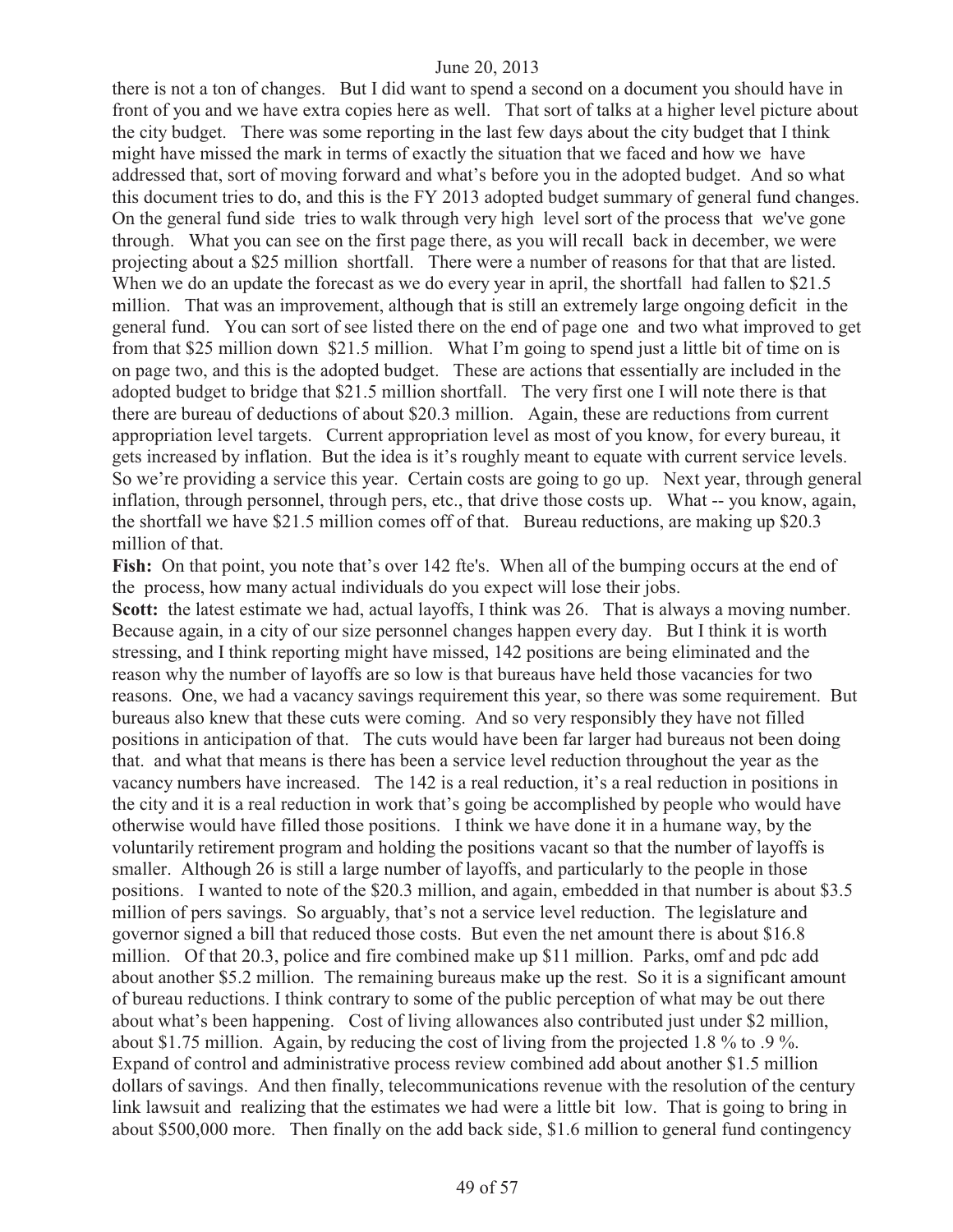to more adequately fund that, so it's a little more appropriately sized given the size of the general fund. And then finally an innovation fund of \$1 million that is intended to invest in city innovations to generate future cost savings. What's included, and I won't go through it on page three and four, is a bureau by bureau breakdown of just general fund discretionaries. This is not total bureau budgets. This is not nongeneral fund budgets. It's just general fund discretionary break down. What it shows is the current year adopted budget. It shows what the bureaus at 100% of current appropriation level would have been and it shows in '13-'14 their ongoing one time and total and the change from cal. They're -- every bureau has a different story. We always caution a little bit when we put a summary table like this. There are certain functions that have moved between bureaus, so, other things that have happened. We can explain and crosswalk if there are any specific questions about these numbers. But I think it does, again, I wanted to be sure that the story wasn't lost. That to bridge our shortfall this year, bureaus have made significant reductions that have been in the proposed, approved and now the adopted budget. And finally on the last page, it shows a bureau by bureau break down of fte, to add up to that 142.25 which was the final number. So, with that high level summary, I will just hit a couple of highlights in the adopted budget. And what you will see in attachment b in the change memo that we filed with council, you can see those changes. Probably one of the biggest things between the approved and adopted, we have added about 20 positions. It was 162 fte, it is now 142. 11 positions in the bureau of development services. One of those positions, the enhanced rental inspector position is being funded out of general funds. That was coming from general fund contingency, budgeted contingency to bds. Bds added a neighborhood inspection position as well as other positions as well. BES, the bureau of environmental services added one position. The commissioner of public safety added one position. And finally, the fire bureau has added seven positions, most of which is bridge funding for the three months of july through october. Other changes of note in the change memo, is the health fund adding about \$1.5 million. We discussed yesterday in over expenditure ordinance, again this is part of the voluntary retirement incentive program. Bureaus, again, to the extent they had eligible people and approved those retirements, they transferred that money in the over expenditure ordinance and now the health fund is budgeting that next year. That program was successful in terms of getting those retirements. Those were the major changes in attachment b. Attachment C, again, has more detail in terms of which funds. And then, I would finally turn your attention to attachment D, which are the budget notes, and there are two significant changes in budget notes from what council passed in the approved budget. The span of control budget note has been amended just to deal with the date and to change a little bit in terms of how that process is going to run. And then the bureau of environmental services, community water stewardship program, budget note, was removed because the bureau of environmental services in the adopted budget is already identifying within existing resources, \$134,000 that council requested. Didn't need to be a budget note because they were already getting it done in the adopted budget. With that, I would be happy to answer any questions.

**Hales:** Questions for andrew or jeremy? Does this reflect the changes that everyone wanted to see? Okay. Thank you. And then do we have anyone signed up to testify on the budget itself? **Moore-Love:** Yes, we have one person. Alan Ferschweiler.

**Hales:** Alan, come on up.

**Scott:** Actually Mayor, I think to the extent there are any amendments at all, do that before testimony.

**Hales:** Further amendments to put on the table? Okay. Thank you. Why don't we make room. Alan is bringing someone with him here. So, thanks. Good afternoon.

**Alan Ferschweiler, Fire Bureau:** For the record, president of the Portland firefighters association. Thanks for giving me a moment to speak. I have some handouts I would like to give to you. Real quick, and what those do outline some of the changes that are going to be starting on july 1st of this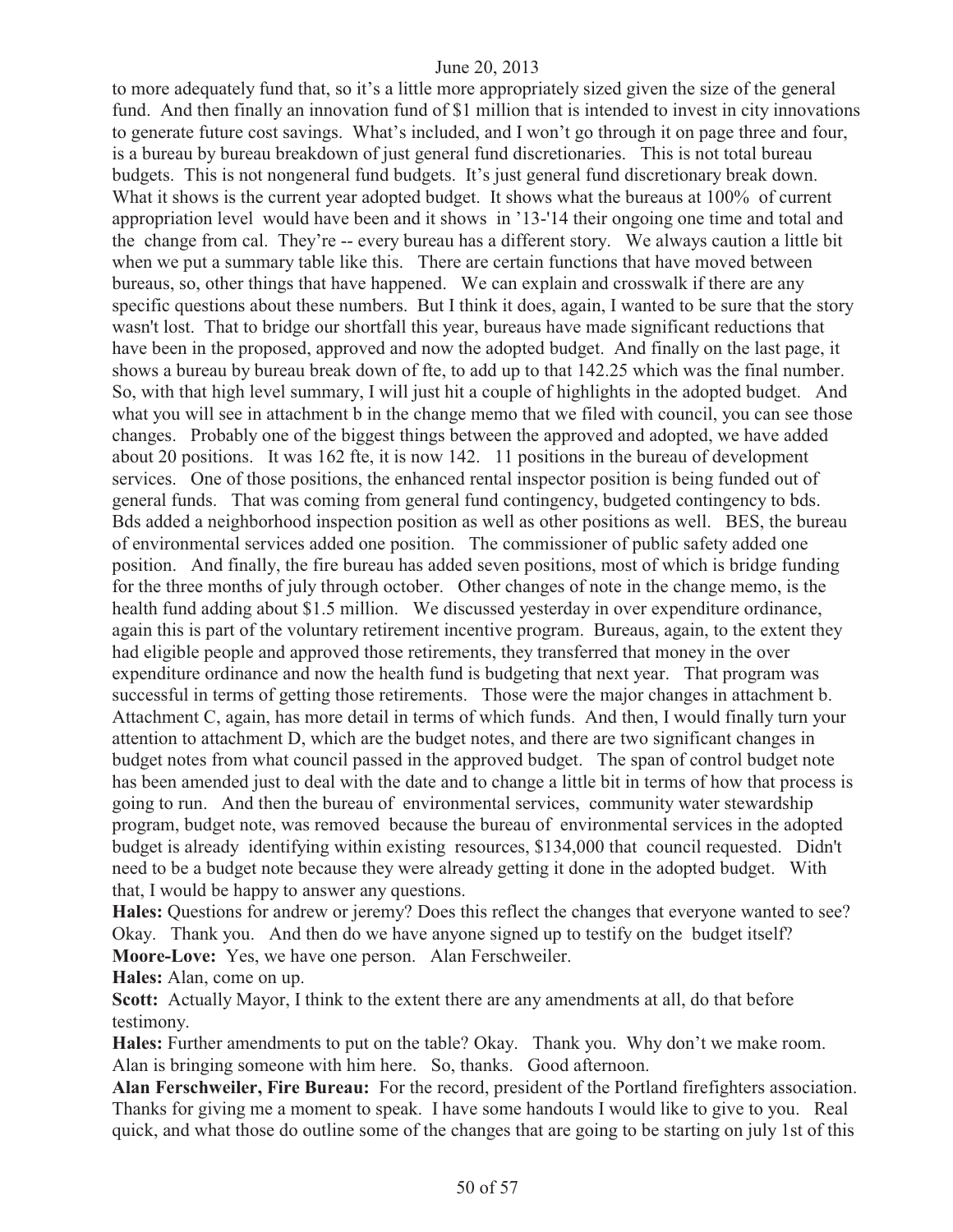fiscal year. And so I want to highlight the first page that you see is the mapping staffing that we have for station eight and up in north Portland, with the changes that are going to happen there, they're going to go down from eight people down to four in that neighborhood association. The blue that's on the first page shows how we can get 16 firefighters there within eight minutes. If you look on page number two, that is where the difference becomes -- and what you see in red is the difference that happens in those neighborhoods. If you look at the neighborhoods of woodlawn, Portsmouth, university park, north kenton, and especially hayden island, you will see we'll no longer be able to respond and have 16 firefighters within 8 minutes. I think that shows specifically in those neighborhoods, page three and four shows you for station two out there also some differences. I just want to emphasize there will be quite a few changes for the two neighborhoods up there. I think there is a little bit of misrepresentation on how the union feels about the rrv program and I'd like to clear that up right away. Union is not against the program, we like the theories of it. We like how other departments around us have staffed it. Including Portland valley and vancouver fire. So, similar to them, we would love to see instead of reducing services to certain neighborhoods and putting in other neighborhoods, we would love to see the additional staffing to put that program in place. Again, we are not against the rrv program, what we are against is the increased level of service that will be provided for these neighborhoods -- some other stuff in the budget definitely concerning. Arson investigator almost being cut in half. Definitely more active of the arson units in the state, let alone in the northwest. Reduced by almost 50%. Second thing is the dive team. As we look at things, removing the dive team from downtown Portland with the number of instance that we have, that's something that you guys should look at again. So, again, just to be here, one of the big things that I want to be able to talk about was what happens on october 1st? I think that really -- today is the day. But october 1st is a large time for the city and the fire bureau. As we look at the safer grant, that's something as the council I would ask that you look into and applying for because we have bridge funding until october 1st. If we don't apply for that grant or we don't secure that grant, october 1st, the maps you see red right now, we will have to decrease the levels even more. I would appreciate you looking into that. I would hate to see any further cuts of that and I appreciate your time today.

**Fish:** Can I ask you a question?

#### **Ferschweilier:** Yes.

**Fish:** First, I want to publicly thank you for the time you spent with us during the budget process sharing your concerns and educating us about firefighter concerns about this budget, and I think you understand that it is our hope as the economy recovers that we can reinvest in basic services in our community. We hope that this is the budget where we stabilize the patient and we are seeing upticks in revenues and we look forward to investing in basic services and nothing can be more basic than public safety. You mentioned the safer grant which you talked to me about. Do you have some concern that the city is not aggressively pursuing that or are you just reminding us that we made a commitment to do so?

**Ferschweilier:** Work with the mayor's office has been consistent. Until that comes out with the final information, we can't commit to it. As long as it is everything that we have talked about, I feel secure that the city has given their support to it. Given the final recommendation from fema to make sure that we are eligible without the retention requirement the last puzzle piece before we do that. Fish: You have been a strong advocate on this. It is our expectation to move on this. And if there is some glitch, I hope that comes back to council so that we can discuss it.

**Hales:** Yeah, that will be a big deal. Commissioner Saltzman and I want folks from a budget and bureau stand point, if there is a problem in the rules that come out from fema, that is a bigger than one commissioner issue.

**Fish:** We know that problem with the federal rule. I run the Water bureau.Thank you for putting that on the record. We will be vigilant in following that.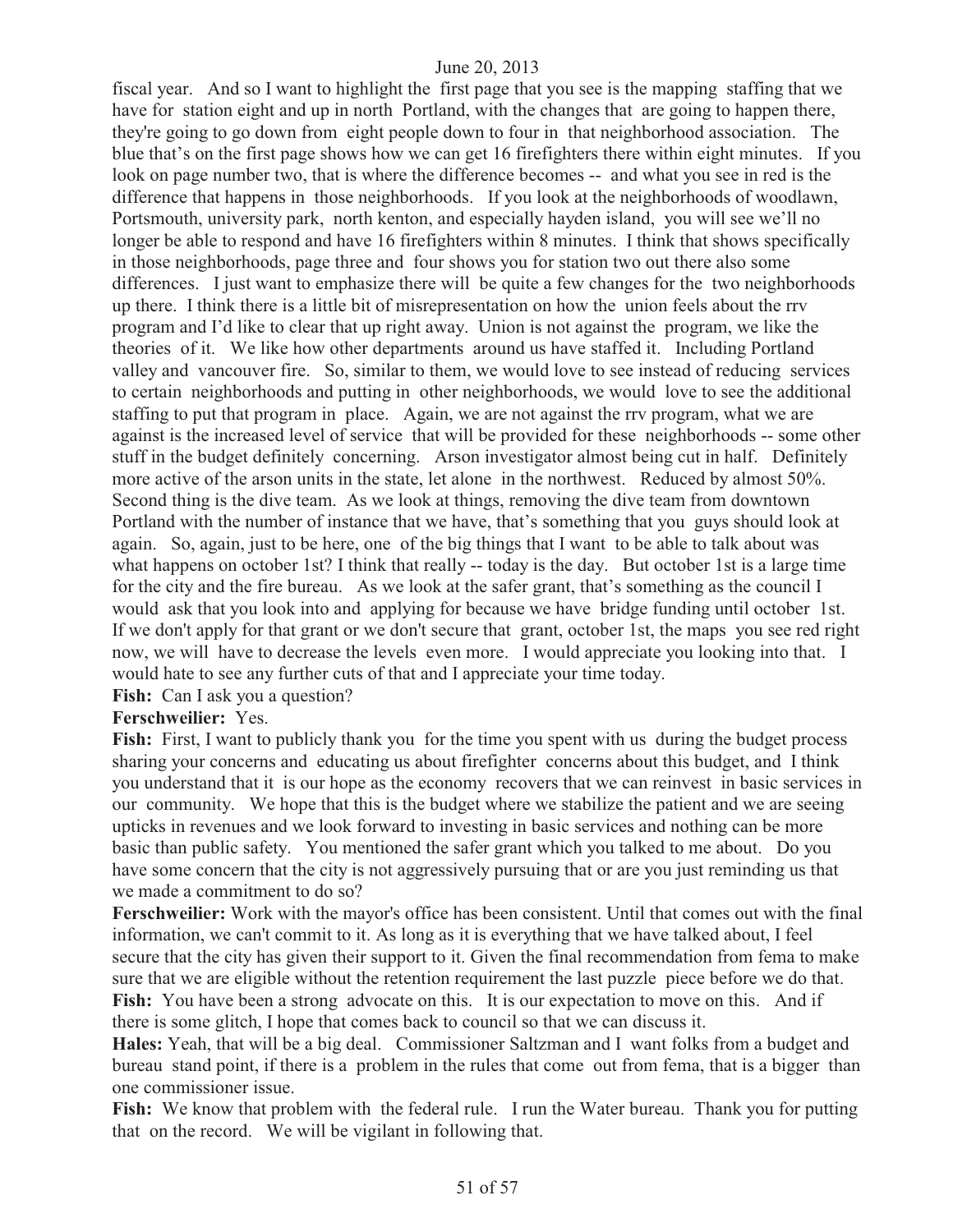**Ferschweilier:** If that does happen, I look forward to working with the council to find a resolution, if those rules do change, which we do not expect to, I would be more than happy to work to find a resolution on that.

**Hales:** We appreciate you being a constructive partner in difficult stuff.

**Ferschweilier:** Thank you.

**Hales:** Other questions? Thank you very much. Anyone else signed up?

**Moore-Love:** That is all.

**Hales:** Okay. I think we are ready to take a vote unless you have anything else that we need to do before we take action, andrew. Just here to provide a drum roll after all of this work. Thank you. Okay. Roll call on the budget, please.

**Moore-Love:** On the motion first, andrew.

**Hales:** We've already put the motion to --

**Fish:** Motion to amend. Amendment on the motion --

**Hales:** Amend and then the budget itself. Thank you, amanda.

**Scott:** It is a little different than the approved. On the adopted budget, since there were no amendments, you can take a straight vote on the adopted budget. I am getting a yes from the city attorney.

Fish: To make a motion to amend. That was the first thing we did. Now we have --

**Scott:** The motion to consider the changes as presented in attachments b, c, d.

**Fish:** Is that the main motion?

**Hales:** We haven't further amended. We have simply incorporated the previous amendments, right?

**Fritz:** Significant adjustments to the approved budget --

**Hales:** There were changes. We will do it the safe way and adopt the amendments incorporating all of the attachments and then we will vote on the approved budget itself on the actual ordinance.

Okay. Let's do it the safe way. Vote on the amendments, motion to amend.

**Fish:** Aye. **Saltzman:** Aye. **Novick:** Aye.

**Fritz:** I particularly appreciate the additional funding for enhanced neighborhood inspections in east Portland. Thank you mayor, aye.

**Hales:** Aye. Budget ordinance itself.

**Fish:** Mayor, this is the hardest budget that commissioner Fritz and I have worked on since we have been on the council, and it is your first budget. What made it especially hard is a structural problem that we inherited, which is the impact of the library district. I think in the last six months the community has gotten almost a ph.d. in compression and how the zero sum game works. I think the next time there is a measure before the public to create a district, we will have a more transparent discussion on the true implication of such a decision. Net result was that one body, the county, has a structural surplus, and one body, the city, has a structural deficit because of something called compression. That may be a fair tradeoff for having a library district, but it is, I think, fundamentally as steve would remind us a function of a dysfunctional tax system. We have had to make incredibly difficult choices, and that includes cuts in public safety that frankly were not on the table two, three years ago. There are three reforms that incorporated in our process. I just want to highlight, again, mayor, because you led us on one of the key ones. And that was zero based budgeting, I guess it is called modified zero based budgeting. You didn't take us down to the studs, but down to 90%. I don't remember a change that created more transparency in our process since I have been on the council than that. I think it actually changed the way the public and the council reviewed the budget, it changed the conversation, and I think, as I said, I hope that is a reform that you continue with. Because I think it has changed for the better, our budget process. Also shout out to commissioner Fritz for the second reform which I think had a fundamental change in how we did our budget, which is the independent budget office. It changed both the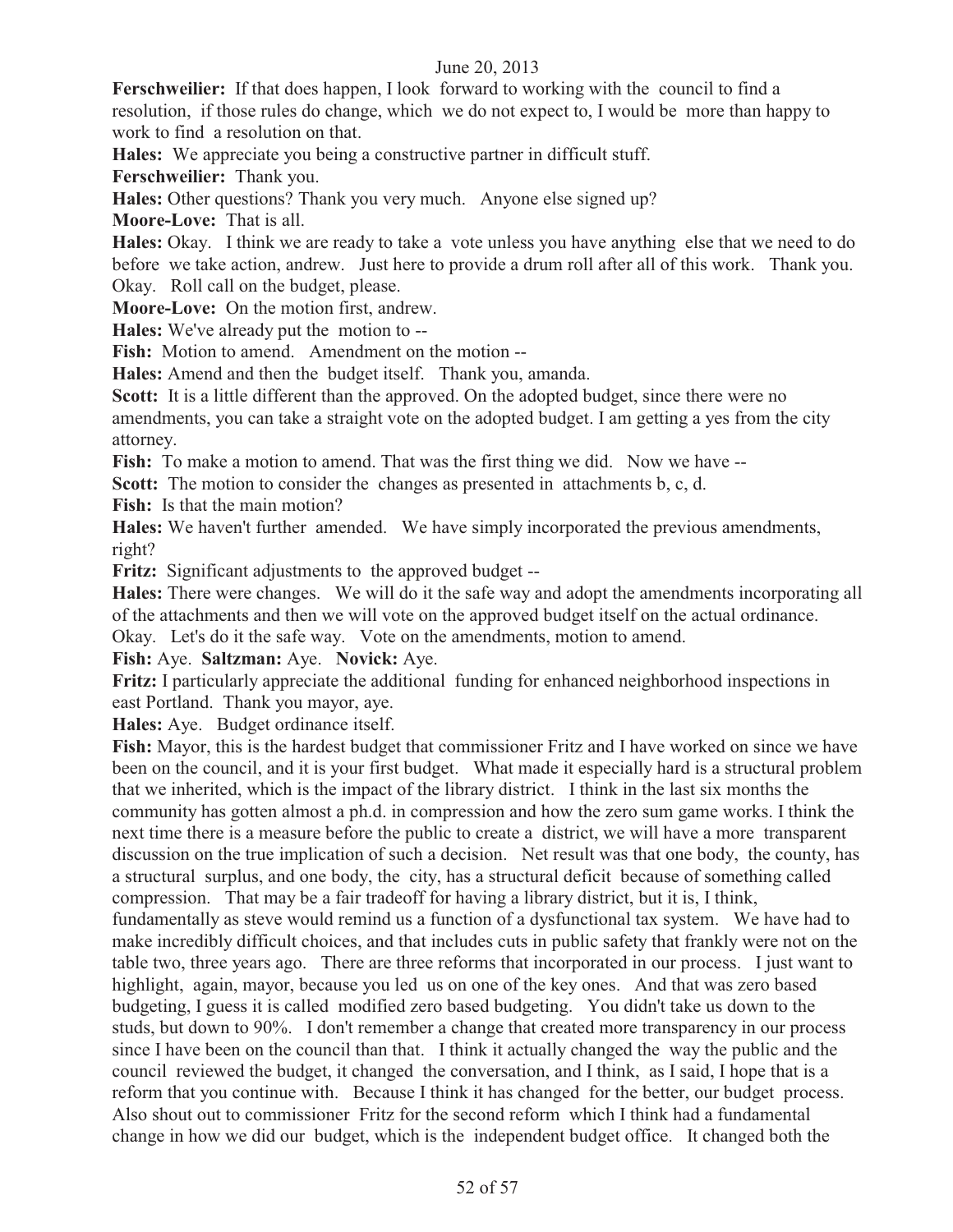dynamics of andrew's shop and how we relate to him and the experts but it also created another level of transparency in our process which I think greatly benefited. And third I want to give a shout out to commissioner novick, my partner in the subcommittee, the bridge funding concept - when you ask subcommittees to come up with innovative ideas, the bridge funding concept, where we use one-time money to protect positions ahead of retirement so that we would not forfeit the gains we had made in our equity goals, I think that was a substantial improvement and a change. I want to call those three out. We talked a lot in prior discussions about the values behind this budget. I won't belabor them. In particular, what I appreciate during a recession, this budget reflects investments in safety net services, investments in strong neighborhoods, investments in healthy families and children. I think that is vitally important when people are being hammered by a recession. You have said many times, mayor, that there is real pain in this budget. Andrew has reminded us. We take solace in the fact that even though 120 positions are being eliminated, that there are actually 26 human beings who will lose their jobs. They have families, mortgages, hopes and dreams and they are all people who are public servants. We deeply regret that anyone has to lose their job in this budget. Acknowledge, as steve did the last time we came together, shared sacrifice. A cut in the cola, that is essentially a pay cut. And so everybody has come to the table to help us craft this budget and I want to thank our representative employees and our nonrepresented employees for being willing to do shared sacrifice. This is a tough budget. But I think it is a realistic budget and I hope, mayor it is a budget creating a strong foundation we start to reinvest as we see more revenue coming our way. I want to thank andrew and his team for the job they have done. Thank hannah and everyone on my team that worked so hard and all of the members of the public who emailed us, wrote to us, and came to -- I think we set a record for public hearings this team. Every time there was a public hearing and some issue got sharpened, I noticed a little change, so I think that tells people that your voice does matter and we tried to listen, in fact, we did listen and the public's voice was incorporated into the final decisions that we made. This has been a very difficult process. But I think we got to an outcome that we can all support. Mayor, this is your first budget and you came in with a few other things on your plate. I want to compliment you with the way you have led this process. Today I am pleased to vote aye. **Saltzman:** I want to thank the mayor and his staff and my colleagues up here and all of the public who helped shape this budget, and certainly the budget office. Certainly this is not a budget that we take deep joy in. It is the deepest budget cuts i've dealt with in my 15 years at city -- and this was an incredible task, daunting task, and we had to cut deep in general fund and we cut deep in enterprise funds, too, water, sewer, in order to keep rate increases at a tolerable level. I think a lot of the agencies, public safety agencies took cuts deeper than we would like to see. Through opportunities like the safer grant, we hope that we can restore some of the positions being cut, proposed being cut in the fire bureau. So, this is a tough budget. It took a lot of process, and I for one do not believe we are going to have to deal with as tough a budget in the next year or subsequent years as well. So, i'm pleased to vote aye.

**Novick:** They tell you you are not supposed to get into fight -- today i'm going to do it anyway. Last night, I was at a neighborhood association meeting, city employee read an article that made him think that his bureau was the only bureau that had gotten cut. Overall the city budget was just fine. And as andrew has laid out here today, that is simply not the case. We made serious cuts in this budget that will affect services in the city. The police bureau took a cut. The fire bureau took a cut. The office of management and finance took a cut. Smaller offices like neighborhood involvement, and the office of planning and sustainability were cut. I think sometimes to casual observers, if they hear that entire things are going to be eliminated and they're not, they draw the conclusion that nothing was really cut. But the fact that a whole thing doesn't go away doesn't mean there are significant cuts to things that remain. We did not eliminate the mounted patrol. We significantly cut the mounted patrol. We did not eliminate the property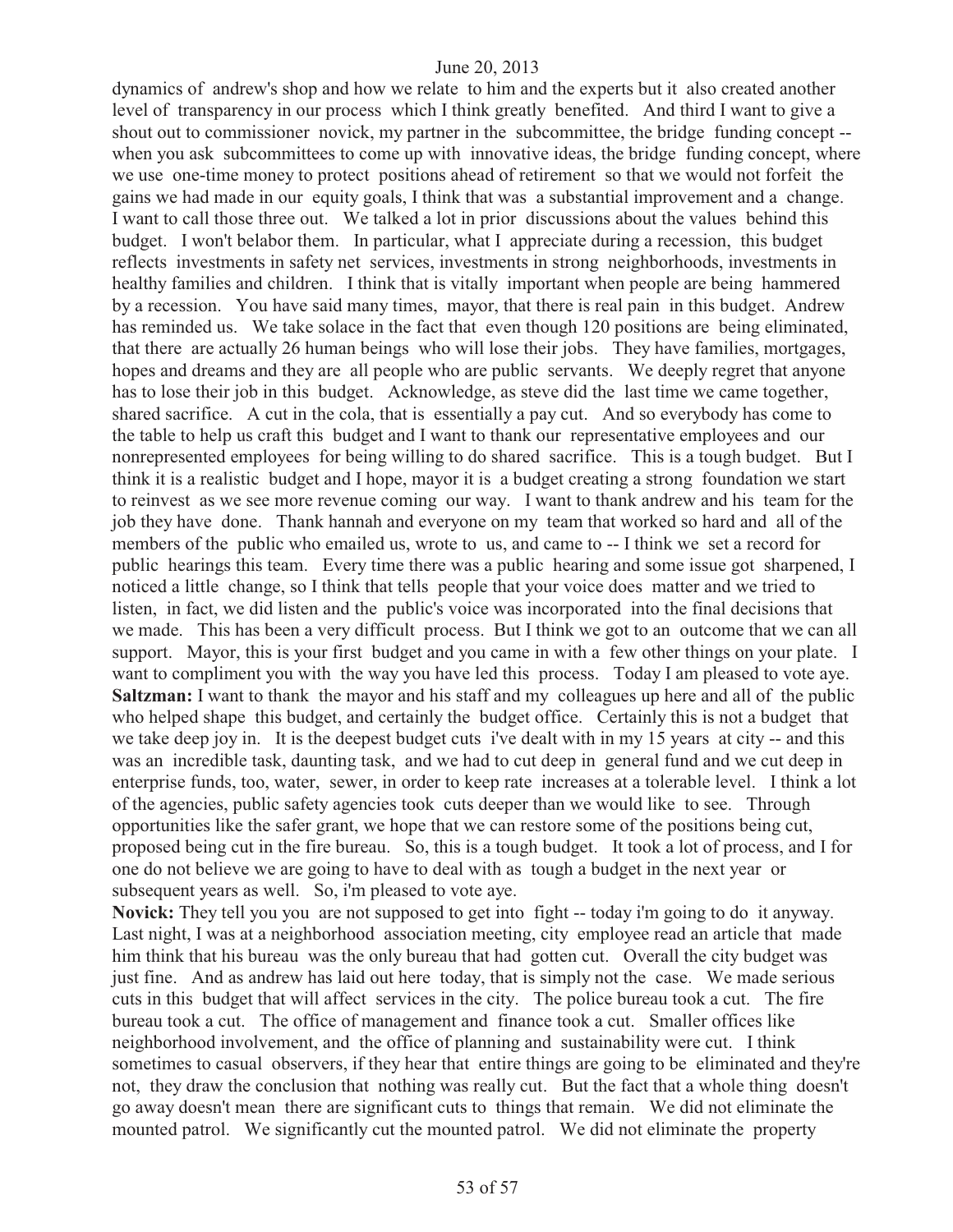investigation unit of the police bureau. But it was significantly reduced. We did not entirely close any fire stations but we reduced service in some stations. Those are real service reductions. If you talk about comparing government budgets to family budgets, if a family has to move into a smaller house and get along with one fewer car and one less dog and buys less food, it's not like that family's circumstances didn't change -- the same for the city. I think that the mayor in his proposed budget has sharpened by the rest of the council and affected by the compelling public testimony that we had and input from city employees did a very, very careful and thoughtful job of balancing the budget with the resources that we had. But this is not a happy budget. And as commissioner Fish noted, we hope that the economy will improve and that will give us additional revenues, but part of the reasons for these cuts where it had to do with the vagaries of our strange property tax system, invented by don mcintyre and bill sizemore of the 1990s and until we can change that property tax system, we cannot expect to gain all of that revenue without some kind of significant tax reform. I want to thank the mayor and members of council for work in this difficult time. Thank all of the city employees and other citizens of the city who helped us come to a budget which I think is as responsible as possible given the difficult circumstances. But I do, again, want to reiterate, this is a not a happy budget. There are real cuts. And we understand that. And we need to get that -- we need to let all city employees know that this was shared sacrifice and we need to let the people of Portland know that there have been reductions in services, so they're not surprised when they see them in action. We did the best we could. But there are real cuts in this budget. Aye.

**Fritz:** I do support many of the choices that were made in the proposed budget, particularly full funding for the Portland housing bureau safety net which goes a long way towards meeting housing and shelter needs in our community. Clearly we cannot house all of the houseless people in the united states. We will continue to work to find places for those who are living on our streets today. I also support the restoration of some of the cuts in the office of neighborhood involvement which supports the infrastructure of community engagement in our city, which is possibly our most important infrastructure. And ongoing funding for the summer lunches for hungry children through Portland parks and the sun schools. Schools uniting neighborhoods, which are essential to so many working families. Definition of a board of directors is a group of persons chosen to govern the affairs of a corporation or other large institution. I didn't run to be on a board of directors. I run to be a city commissioner and I believe our commission form of government has many merits and i'm happy that we are returning to it. We don't have a city manager. With the adoption of this budget, we don't have a check and balance of the chief financial officer either. It is essential that there are commissioners in charge looking at the ins and outs of every single bureau in the budget process and throughout the year. We look forward to continued partnerships with the city staffs. One thing that has been great, I have gotten to know staff in a number of bureaus that I wasn't familiar with. So impressed, the public servants that we have in our community. I'm looking at two of them, andrew scott and jeramy patton from the city budget office. This has been the first run of the city budget office managing the process. I think you have done a magnificent job and I appreciate the mayor's embracing that form of sharing information. The entire office of healthy working rivers was cut. That is 15% of the 26 layoffs in bureaus that I was in charge of. Indeed, there are cuts in the community from programs that we're no longer getting pass-through funding for. When we're counting the number of layoffs, we need to look at which of our community partners are impacted. My comments on voting for the approved budget are posted on my web site, and I want to thank the dozens of folks who have emailed, me, stopped me in the street, otherwise communicated that I have been your voice in city hall, on issues such as human trafficking, friends of trees, and some of the watershed programs I will continue to support over my time left on city council. No.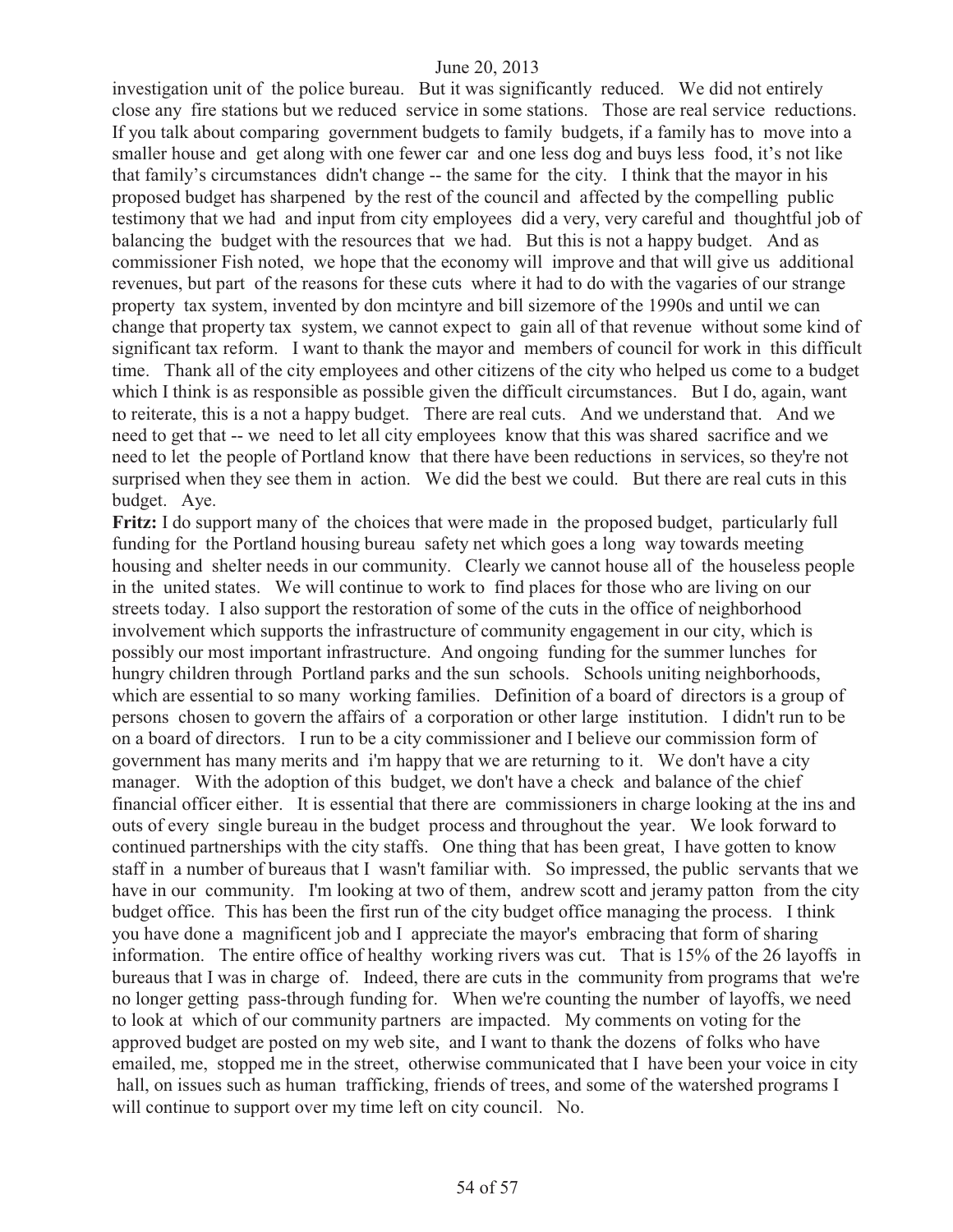**Hales:** Tell you where i'm coming from on this budget and a lot of other issues. I love this city and I really appreciate the work that our city bureaus do in being there now for just about six months. I can't get from the dairy case to the checkout line in my neighborhood grocery store without getting button holed by a citizen or two and a lot of time it is to compliment the work our city workers do. Somebody who has been helped out, auto accident by emts, fire bureau, somebody who has gotten great service -- dealing with a problem in the neighborhood. A letter this week, complimenting one of our parking control officers for the courteous and thoughtful way they helped somebody out trying to figure out our parking meter system on the street. In fact, even paid their parking for them to show them how. Time and time again I get that affirmation as a Portlander about the great work that our workers do. It is painful to me, as it is to the rest of the council that we have to lay anyone off and we have to make these cuts in the budget. The good news is, and it isn't just happy talk, as dan said, I think this is the truth and that is what our economists tell us, that the economy is improving and our prospects as a city are rising, and, therefore, our ability to share not only prosperity as a city but do a better job with a better level of service in our own bureaus, grow with that. I came over to city hall this morning via a celebration of the opening of the new business in downtown Portland. Next week i'll participate in a celebration of the expansion of the great Portland business. It is happening around us. When I ran for office last year, there were no private sector cranes on the horizon. It was an endangered species for a little while. Both public projects and private ones under construction and adding positions in the bureau of development services, because fees supporting, and -- the pulse is rising and therefore so is our strength. I think we can look forward to budgets that maybe use some of the disciplines that were necessary in that very difficult budget. I don't have the same end results of the kinds of cuts that we have had to carefully manage this time. It has been difficult work. It has been done collaboratively and well by this council, both as individual commissioners and as members of the sub committees that I think function well and will continue to function as they work on issues like the span of control study and the other ideas that they generate in a short time. Again, I want to thank our staff, both in the budget office and bureaus and in my office and elsewhere that work so hard on this budget. Better days ahead. A good piece of work for now. Thank you all very much. Aye. [gavel pounded]

**Hales:** Thank you.

# **Item 611.**

**Hales:** A very important item. Anyone signed up to testify on the ordinance relating to taxes to pay for all of this?

**Moore-Love:** I did not have a sign up sheet.

**Hales:** Any council discussion. Roll call on the ordinance itself.

**Saltzman:** Aye.

**Fish:** Aye.

**Novick:** As I think I had an opportunity to say a few weeks ago, holmes once said taxes are the price we pay for a civilized society. I think it is appropriate to vote separately on this item to remind ourselves that all of the public services that we value, fire, police, planning of sustainability, parks, office of neighborhood involvement, transportation, all of them are paid for by taxes and we appreciate the taxpayers for supporting all of these services. Aye.

**Fritz:** Taxes pay for services and I am very grateful to have had the resources that we have had timing out of the recession. Aye.

**Hales:** Aye. And we are adjourned. Thank you all. Good work. [gavel pounded] At 2:46 p.m. Council adjourned.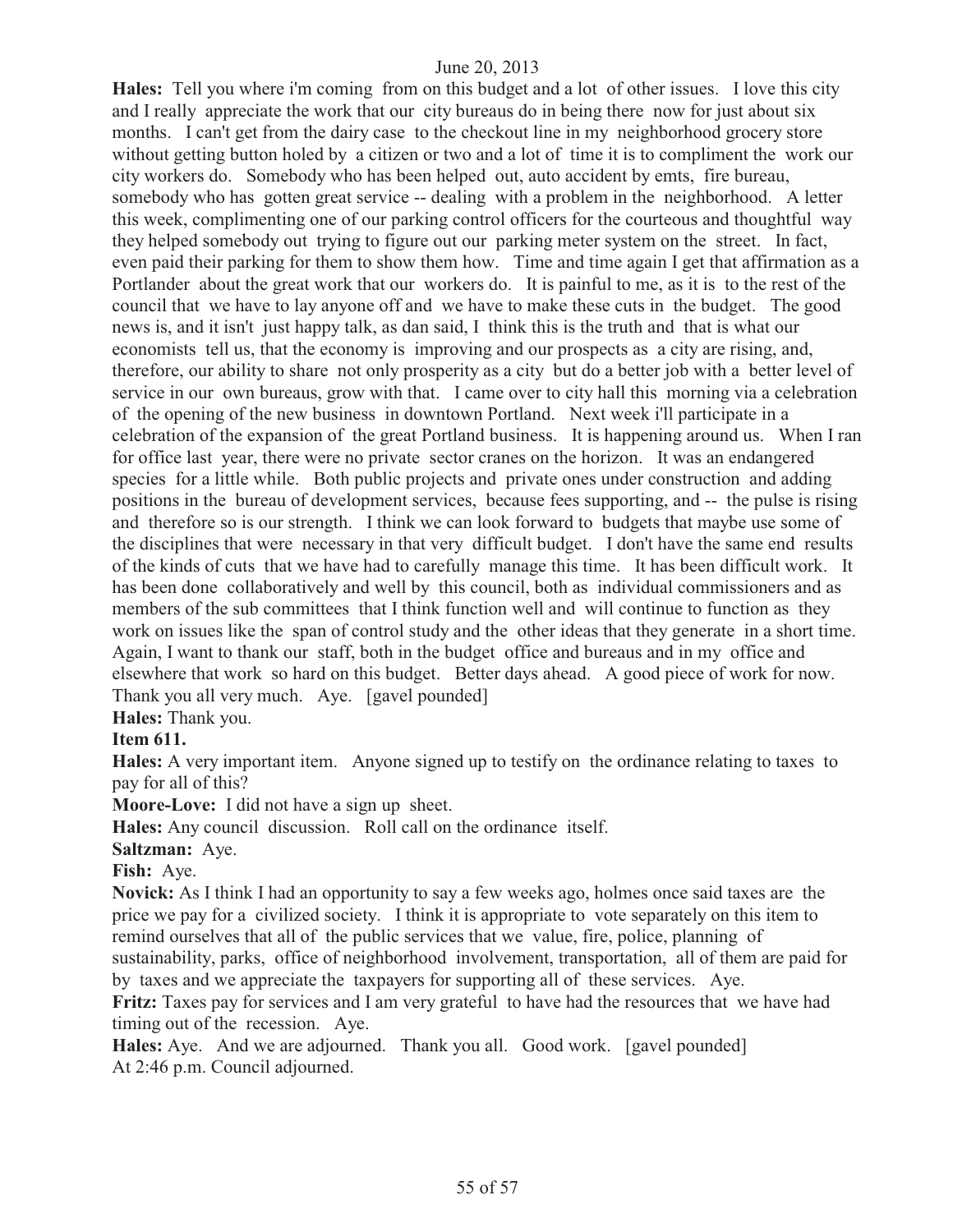# NOTE: COUNCIL CAME BACK AT 4:00 PM TO REVOTE ON BUDGET ORDINANCE AS IT IS AN EMERGENCY ORD. SEE AUDIO FILE FOR TEXT.

# **JUNE 20, 2013 4:00 PM**

# **EMERGENCY SPECIAL MEETING TO RECONSIDER ITEM 610**

[roll call]

**Hales:** Do I need to suspend the rules? OK, no, but I do need to call on the city attorney for a brief explanation.

**Jim Van Dyke, City Attorney:** Earlier this afternoon, the budget item, no. 610 failed on a 4 to 1 vote. And it failed because there was an emergency clause on the ordinance. The city code requires that in order to pass an emergency ordinance the vote must be unanimous. What we have done is you have called an emergency special meeting under the city code, this is 3.03.020. Notice of the public meeting has been given by the deputy auditor and the ordinary requirements for publication of the agenda and notice of special meetings do not apply under this code section. So that is how we got here today in terms of the meeting. The next item on the agenda will be to get the agenda item 610 back before the council and then after that there will need to be a vote on that particular measure. So under our rules the commissioner on the prevailing side of the vote may move to reconsider. That was commissioner Amanda fritz and I understand that she will move to reconsider. **Fritz:** Thank you. Mayor, I move to reconsider 610.

**Hales:** Thank you, is there a second?

**Saltzman:** Second.

**Hales:** Then we will move to vote on the motion.

**Van Dyke:** Vote on the motion to reconsider.

**Hales:** Would anyone like to testify before we vote on this motion? If not, then we'll take a vote on the motion.

**Fish:** Aye. **Saltzman:** Aye. **Novick:** Aye. **Fritz:** Aye.

**Hales:** Aye. Motion's approved.

**Van Dyke:** That brings us to reconsideration of agenda item 610. It is currently an emergency ordinance. In order for that to pass it must be a unanimous vote.

**Fish:** With at least four members casting—

**Van Dyke:** There must be at least four members voting in favor of the emergency ordinance.

**Fritz:** I'm prepared to vote in favor and I'll explain why at the vote.

**Hales:** Alright. Is there any discussion? Anyone wishing to testify?

**Moore-Love:** I'll read the title for 610.

**Item 610.** 

**Hales:** Roll call.

**Fish:** Aye. **Saltzman:** Aye. **Novick:** Aye.

**Fritz:** I didn't realize this was an emergency ordinance. The mayor and I would have had the conversation that we just had 10 minutes ago earlier this week. But on a rare occasion I missed this was so because we had had the approved budget several weeks ago and so I was not thinking about this being an emergency ordinance. The mayor and I have just talked as I have mentioned previously, the sticking point in the budget for me was the cutting of funding for human trafficking services to janus youth and lifeworks now. The mayor and I have had a discussion about that and I will be looking into what services are needed this fiscal year for victims of human trafficking and bringing a proposal back to council at some point over the course of the year which would be funded from contingency, if the council chooses to agree to it. And with that assurance that there will be ongoing discussion of this item which is so important to me, I vote aye.